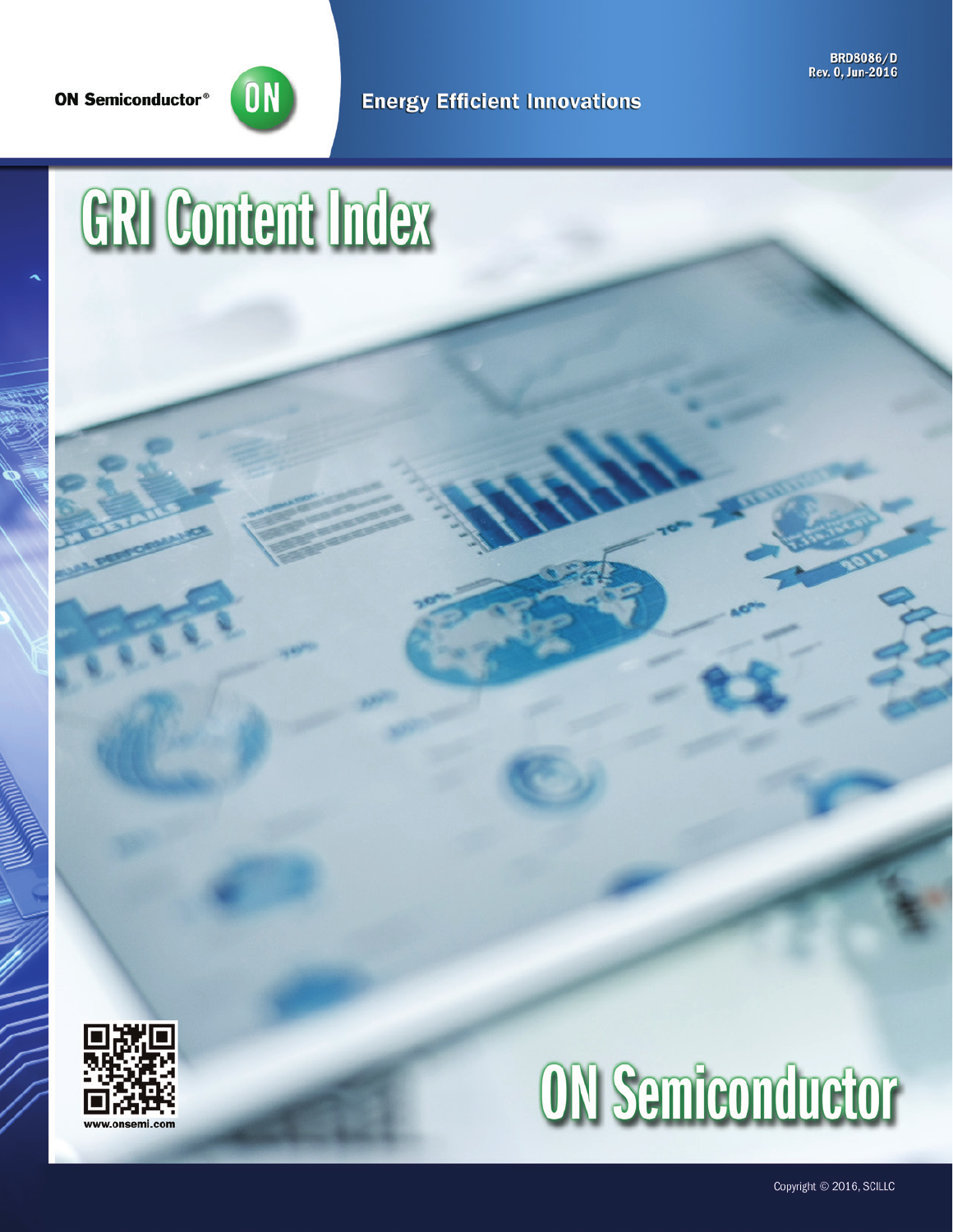# **GRI Content Index – 2015**

| <b>Indicator</b>              | <b>Description</b>                                                                                                                                                                                                                                                                       | <b>Response</b>                                                                                                                                                                                                                                                                                                                                                                                                                   | <b>Notes</b>                                                                                                        |
|-------------------------------|------------------------------------------------------------------------------------------------------------------------------------------------------------------------------------------------------------------------------------------------------------------------------------------|-----------------------------------------------------------------------------------------------------------------------------------------------------------------------------------------------------------------------------------------------------------------------------------------------------------------------------------------------------------------------------------------------------------------------------------|---------------------------------------------------------------------------------------------------------------------|
| <b>Strategy and Analysis</b>  |                                                                                                                                                                                                                                                                                          |                                                                                                                                                                                                                                                                                                                                                                                                                                   |                                                                                                                     |
| G4:1                          | Provide a statement from the most<br>senior-decision maker of the organization<br>about the relevance of sustainability to<br>the organization and the organization's<br>strategy for addressing sustainability.                                                                         | See letter from our President and CEO in the 2015 Corporate Social<br>Responsibility report - page 1                                                                                                                                                                                                                                                                                                                              |                                                                                                                     |
| <b>Organizational Profile</b> |                                                                                                                                                                                                                                                                                          |                                                                                                                                                                                                                                                                                                                                                                                                                                   |                                                                                                                     |
| G4:3                          | Name of the organization.                                                                                                                                                                                                                                                                | <b>ON Semiconductor Corporation</b>                                                                                                                                                                                                                                                                                                                                                                                               |                                                                                                                     |
| G4:4                          | Primary brands, products, and services.                                                                                                                                                                                                                                                  | Standard products include Electrically Erasable Programmable<br>Read-Only Memory (EEPROM), Static random-access memory<br>(SRAM), bipolar transistors, insulated-gate bipolar transistor<br>(IGBTs), thyristors, diodes, junction gate field-effect transistors<br>(JFETs), protection, rectifiers, amplifiers, filters, metal-oxide-<br>semiconductor field-effect transistor (MOSFETs), standard logic,<br>linear regulators    |                                                                                                                     |
| G4:5                          | Location of the organization's<br>headquarters.                                                                                                                                                                                                                                          | Phoenix, AZ, USA                                                                                                                                                                                                                                                                                                                                                                                                                  |                                                                                                                     |
| G4:6                          | Number of countries where the<br>organization operates, and names of<br>countries where either the organization<br>has significant operations or that are<br>specifically relevant to sustainability<br>topics covered in the report.                                                    | 9 countries with manufacturing sites: Belgium, Canada, China,<br>Czech Republic, Japan, Malaysia, Philippines, USA, Vietnam<br>15 countries with design centers: Belgium, Canada, Czech Republic,<br>France, Germany, India, Ireland, Japan, Philippines, Romania, Slovak<br>Republic, South Korea, Switzerland, Taiwan, USA<br>6 countries with solution engineering centers: China, Germany,<br>Japan, South Korea, Taiwan, USA |                                                                                                                     |
| G4:7                          | Nature of ownership and legal form                                                                                                                                                                                                                                                       | Public corporation                                                                                                                                                                                                                                                                                                                                                                                                                |                                                                                                                     |
| G4:8                          | Markets served (geographical, sectors,<br>and types of customers).                                                                                                                                                                                                                       | Geographic: Americas (17%), Europe (15%), Asia Pacific, excluding<br>Japan (59%), Japan (9%)<br>Sectors: automotive, communications, computing, consumer,<br>industrial, LED general lighting, medical, military and aerospace and<br>power supply products<br>Customers: Original equipment manufacturers, distributors,<br>electronic manufacturing service providers                                                           |                                                                                                                     |
| G4:9                          | Scale of the organization (employees,<br>operations, net sales, total capitalization,<br>quantity of products and services<br>provided).                                                                                                                                                 | Number of employees: approximately 24,500 globally<br>Number of operations: 57<br>Net sales: \$3,495.8M<br>Total capitalization: total liabilities - \$2,237.7M, total equity -<br>\$1,631.9M<br>Quantity of products and services: 49 billion units shipped                                                                                                                                                                      | Number of operations $=$<br>solution engineering, design,<br>manufacturing, and support sites<br>with 50+ employees |
| G4:10                         | (a) Report the total number of<br>employees by employment contract<br>and gender.                                                                                                                                                                                                        | Contractors and interns: Male - 576, Female - 915<br>Regular employees: Male - 10,558, Female - 12,336                                                                                                                                                                                                                                                                                                                            |                                                                                                                     |
|                               | (b) Total number of permanent<br>employees by employment type and<br>gender.                                                                                                                                                                                                             | Full time: Male - 12,825, Female - 11,423<br>Part time: Male - 87, Female - 50                                                                                                                                                                                                                                                                                                                                                    |                                                                                                                     |
|                               | (c) Report the total workforce by<br>employees and supervised workers<br>and by gender.                                                                                                                                                                                                  | N/A                                                                                                                                                                                                                                                                                                                                                                                                                               | Insufficient data to be able to<br>answer                                                                           |
|                               | (d) Report the total workforce by region<br>and gender.                                                                                                                                                                                                                                  | Americas: Male - 2,549, Female - 826<br>Asia Pacific: Male - 8,377, Female - 9,420<br>Europe & Middle East: Male - 1,986, Female - 1,227                                                                                                                                                                                                                                                                                          |                                                                                                                     |
|                               | (e) Report whether a substantial<br>portion of the organization's work<br>is performed by workers who are<br>legally recognized as self-employed,<br>or by individuals other than<br>employees or supervised workers,<br>including employees and supervised<br>employees by contractors. | <b>No</b>                                                                                                                                                                                                                                                                                                                                                                                                                         |                                                                                                                     |
|                               | (f) Report any significant variations in<br>employment numbers.                                                                                                                                                                                                                          | N/A                                                                                                                                                                                                                                                                                                                                                                                                                               |                                                                                                                     |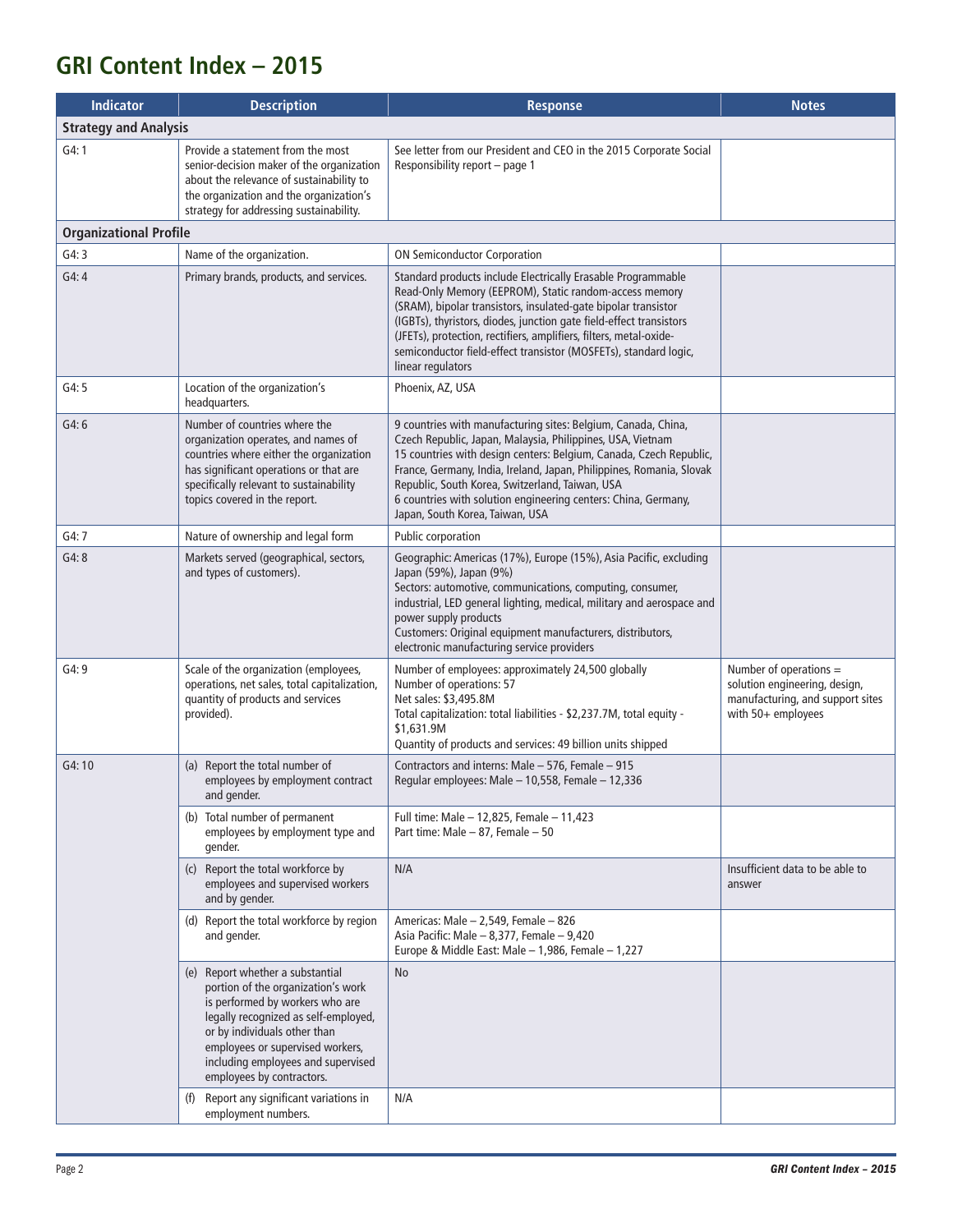| <b>Indicator</b> | <b>Description</b>                                                                                                                                                                                                                                                                                                                                                                                                                                                                                                                                                                              | <b>Response</b>                                                                                                                                                                                                                                                                                                                                                                                                                                                                                                                                                                                                                                                                                                                                                                                                                                                                                                                                                                                                                                                                                                                                                                                  | <b>Notes</b> |
|------------------|-------------------------------------------------------------------------------------------------------------------------------------------------------------------------------------------------------------------------------------------------------------------------------------------------------------------------------------------------------------------------------------------------------------------------------------------------------------------------------------------------------------------------------------------------------------------------------------------------|--------------------------------------------------------------------------------------------------------------------------------------------------------------------------------------------------------------------------------------------------------------------------------------------------------------------------------------------------------------------------------------------------------------------------------------------------------------------------------------------------------------------------------------------------------------------------------------------------------------------------------------------------------------------------------------------------------------------------------------------------------------------------------------------------------------------------------------------------------------------------------------------------------------------------------------------------------------------------------------------------------------------------------------------------------------------------------------------------------------------------------------------------------------------------------------------------|--------------|
| G4:11            | Percentage of total employees covered by<br>collective bargaining agreements.                                                                                                                                                                                                                                                                                                                                                                                                                                                                                                                   | Belgium: 750 employees (100 percent)<br>Czech Republic: 1,350 employees (100 percent)<br>Japan: 1,039 (85 percent)<br>South Korea: 73 employees (100 percent)<br>Vietnam: 2,561 (99.3 percent)                                                                                                                                                                                                                                                                                                                                                                                                                                                                                                                                                                                                                                                                                                                                                                                                                                                                                                                                                                                                   |              |
| G4:12            | Describe the organization's supply chain                                                                                                                                                                                                                                                                                                                                                                                                                                                                                                                                                        | ON Semiconductor's supply chain has a multifaceted supply<br>structure of direct materials suppliers, foundry and subcontractor<br>providers, indirect material suppliers and professional service<br>providers deployed across a global sourcing and procurement<br>organization. The various category suppliers are managed<br>through both centralized strategic souring organizations and site<br>procurement teams.                                                                                                                                                                                                                                                                                                                                                                                                                                                                                                                                                                                                                                                                                                                                                                         |              |
| G4:13            | • Report any significant changes<br>during the reporting period regarding<br>the organization's size, structure,<br>ownership, or its supply chain,<br>including:<br>• Changes in the location of, or changes<br>in operations, including facility<br>openings, closings, and expansions.<br>• Report any changes in the share<br>capital structure and other capital<br>formation, maintenance, and<br>alteration operations.<br>• Changes in the location of suppliers,<br>the structure of the supply chain, or in<br>relationships with suppliers, including<br>selection and terminations. | • See Statement of Stockholder's Equity SEC Form 10-K<br>$\bullet$ N/A<br>$\bullet$ N/A<br>$\bullet$ N/A                                                                                                                                                                                                                                                                                                                                                                                                                                                                                                                                                                                                                                                                                                                                                                                                                                                                                                                                                                                                                                                                                         |              |
| G4:14            | Report whether and how the<br>precautionary approach or principle is<br>addressed by the organization.                                                                                                                                                                                                                                                                                                                                                                                                                                                                                          | ON Semiconductor has an enterprise risk management (ERM)<br>program which addresses the precautionary principle. The goal<br>of the company's ERM program is to systematically, consistently<br>and effectively identify, evaluate, prioritize, and manage key risks<br>affecting the company. To learn more about ON Semiconductor's<br>ERM program, please see page 10 in our 2015 Corporate Social<br>Responsibility report.                                                                                                                                                                                                                                                                                                                                                                                                                                                                                                                                                                                                                                                                                                                                                                  |              |
| G4:15            | List externally developed economic,<br>environmental, and social charters,<br>principles, or other initiatives to which<br>the organization subscribes or which it<br>endorses.                                                                                                                                                                                                                                                                                                                                                                                                                 | Electronic Industry Citizenship Coalition (EICC) plus their<br>Environmental Sustainability and Conflict Minerals groups,<br>Semiconductor Research Corporation's (SRC) global energy<br>Research Initiative (ERI), Europe's Energy for a Green Society ENIAC<br>JU Project, Power Sources Manufacturers Association (PSMA),<br>China Power Supply Society, Carbon Disclosure Project, Malaysian<br>Institute of Integrity Corporate Integrity Pledge, Ethisphere's<br>Business Ethics Leadership Alliance, The Responsible Helium<br>Administration and Stewardship Act, Semiconductor Industry<br>Association (SIA), Society of Corporate Compliance and Ethics;<br>National Association of Corporate Directors; Corporate Secretaries<br>and Governance Professionals; Hearing Industries Association;<br>Electronic Components Industry Association; Fab Owners<br>Association; Semiconductor Electronic Industries in Philippines,<br>Inc. (SEIPI); Microelectronic Industry Design Association (MIDAS)<br>Ireland; Sustainability Reporting Group; American Council for an<br>Energy-Efficient Economy (ACEEE); Global Semiconductor Alliance,<br>Conflict-free Sourcing Initiative (CFSI) |              |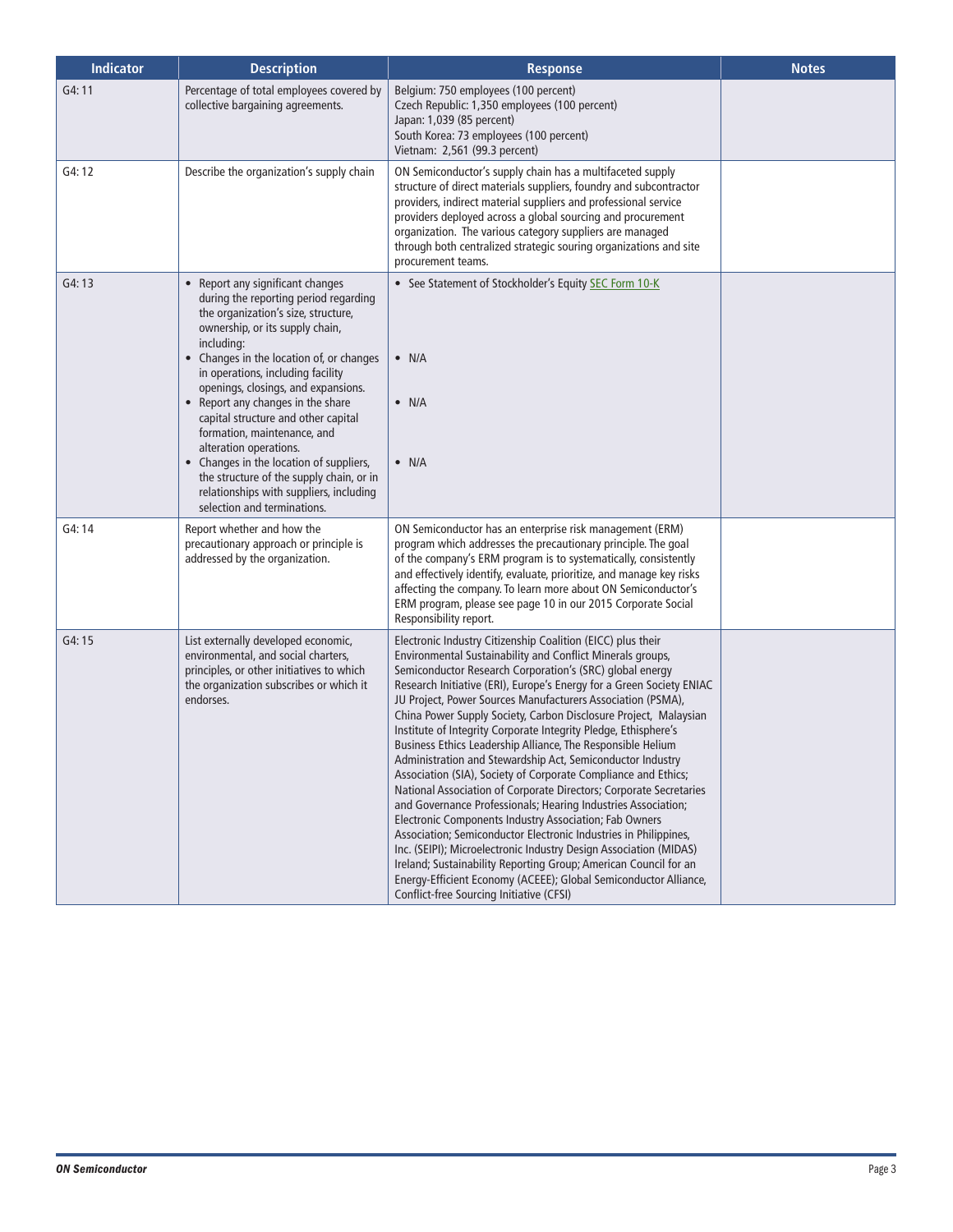| <b>Indicator</b> | <b>Description</b>                                                                                                                                                                                                                                                     | <b>Response</b>                                                                                                                                                                                                                                                                                                                                                                                                                                                                                                     | <b>Notes</b> |
|------------------|------------------------------------------------------------------------------------------------------------------------------------------------------------------------------------------------------------------------------------------------------------------------|---------------------------------------------------------------------------------------------------------------------------------------------------------------------------------------------------------------------------------------------------------------------------------------------------------------------------------------------------------------------------------------------------------------------------------------------------------------------------------------------------------------------|--------------|
| G4:16            | (a) List memberships of associations<br>and national or international<br>advocacy organizations in which the<br>organization:<br>• Holds a position on the<br>governance body.                                                                                         | • Semiconductor Industry Association (SIA), Keith Jackson,<br>Member of Board of Directors<br>• AirFuel Alliance, Bob Klosterboer, Member of Board of Directors<br>• Electronic Components Industry Association, Jeff Thomson,<br>Member of Board of Directors<br>• Association of Corporate Counsel, Mark Rogers, President<br>(Arizona Chapter)<br>• CEB Compliance & Ethics Leadership Council, Founding Member<br>• Electronic Industry Citizenship Coalition (EICC)<br>• Juvenile Diabetes Research Foundation |              |
|                  | • Participates in projects or<br>committees.                                                                                                                                                                                                                           | • Habitat for Humanity (Phoenix Chapter), Starkey Hearing<br>Foundation, EICC Senior Advisory committee, Semiconductor and<br>Electronics Industry in the Philippines, Inc. (SEIPI)                                                                                                                                                                                                                                                                                                                                 |              |
|                  | • Provides substantive funding<br>beyond routine membership dues.                                                                                                                                                                                                      | $\bullet$ N/A                                                                                                                                                                                                                                                                                                                                                                                                                                                                                                       |              |
|                  | • Views membership as strategic.                                                                                                                                                                                                                                       | • Mathematics Engineering Science Achievement (MESA),<br>Sally Ride Science, Semiconductor Industry Association (SIA),<br>Worldwide government action to stop sales of counterfeit<br>semiconductors, Updating the Information Technology<br>Agreement (ITA)                                                                                                                                                                                                                                                        |              |
|                  | <b>Identified Material Aspects and Boundaries</b>                                                                                                                                                                                                                      |                                                                                                                                                                                                                                                                                                                                                                                                                                                                                                                     |              |
| G4:17            | List all entities included in the<br>organization's consolidated financial<br>statements or equivalent documents.                                                                                                                                                      | See Item 1 Business Overview and Exhibit 21 of the SEC Form 10-K                                                                                                                                                                                                                                                                                                                                                                                                                                                    |              |
|                  | Report whether any entity included in<br>the organization's consolidated financial<br>statements or equivalent documents is<br>not covered by the report.                                                                                                              | N/A                                                                                                                                                                                                                                                                                                                                                                                                                                                                                                                 |              |
| G4:18            | Explain the process for defining<br>the report content and the Aspect<br>Boundaries; how the organization has<br>implemented the Reporting Principles for<br>Defining Report Content.                                                                                  | See Material Areas and Aspect Boundaries page 21 of the 2015<br>Corporate Social Responsibility report                                                                                                                                                                                                                                                                                                                                                                                                              |              |
| G4:19            | List all material Aspects identified in the<br>process for defining report content.                                                                                                                                                                                    | See Material Areas and Aspect Boundaries page 21 of the 2015<br>Corporate Social Responsibility report                                                                                                                                                                                                                                                                                                                                                                                                              |              |
| G4:20            | For each material Aspect, report the<br>Aspect Boundary within the organization.                                                                                                                                                                                       | See Material Areas and Aspect Boundaries page 21 of the 2015<br>Corporate Social Responsibility report                                                                                                                                                                                                                                                                                                                                                                                                              |              |
| G4: 21           | For each of the material Aspect, report<br>the Aspect Boundary outside the<br>organization.                                                                                                                                                                            | See Material Areas and Aspect Boundaries page 21 of the 2015<br>Corporate Social Responsibility report                                                                                                                                                                                                                                                                                                                                                                                                              |              |
| G4: 22           | Report the effect of any restatements of<br>information provided in previous reports<br>and reasons for such restatements.                                                                                                                                             | N/A                                                                                                                                                                                                                                                                                                                                                                                                                                                                                                                 |              |
| G4: 23           | Report any significant changes from<br>previous reporting periods in the Scope<br>and Boundaries.                                                                                                                                                                      | N/A                                                                                                                                                                                                                                                                                                                                                                                                                                                                                                                 |              |
| G4:24            | A list of stakeholder groups engaged by<br>the organization.                                                                                                                                                                                                           | Employees, suppliers, customers, regulatory bodies, EICC.                                                                                                                                                                                                                                                                                                                                                                                                                                                           |              |
| G4: 25           | The basis for identification and selection<br>of stakeholders with whom to engage.                                                                                                                                                                                     | ON Semiconductor identifies stakeholders based on their materiality<br>to the organization's operations.                                                                                                                                                                                                                                                                                                                                                                                                            |              |
| G4:26            | The organization's approach to<br>stakeholder engagement, including<br>frequency of engagement by type and<br>by stakeholder group, and an indication<br>of whether any of the engagement was<br>undertaken specifically as part of the<br>report preparation process. | See Stakeholder Engagement page 21 of the 2015 Corporate Social<br>Responsibility report.                                                                                                                                                                                                                                                                                                                                                                                                                           |              |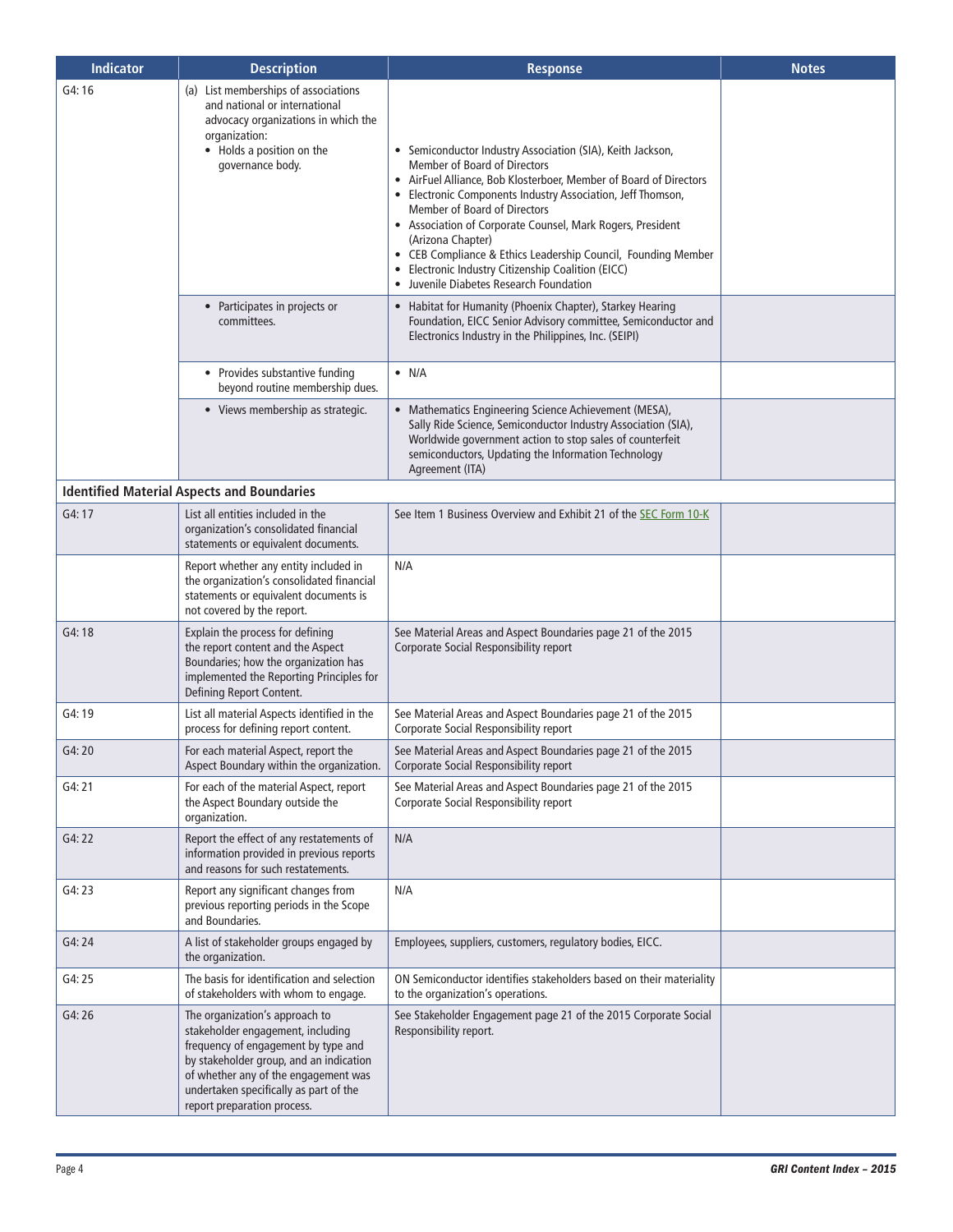| <b>Indicator</b>                    | <b>Description</b>                                                                                                                                                                                                                                                                       | <b>Response</b>                                                                                                                                                                                                                                                                                                                                                                                                                                                                                                                                             | <b>Notes</b>                                                                                        |
|-------------------------------------|------------------------------------------------------------------------------------------------------------------------------------------------------------------------------------------------------------------------------------------------------------------------------------------|-------------------------------------------------------------------------------------------------------------------------------------------------------------------------------------------------------------------------------------------------------------------------------------------------------------------------------------------------------------------------------------------------------------------------------------------------------------------------------------------------------------------------------------------------------------|-----------------------------------------------------------------------------------------------------|
| G4: 27                              | Key topics and concerns that have been<br>raised through stakeholder engagement,<br>and how the organization has responded<br>to those key topics and concerns,<br>including through its reporting. Report<br>the stakeholder groups that raised each<br>of the key topics and concerns. | See Stakeholder Engagement page 21 of the 2015 Corporate Social<br>Responsibility Report.                                                                                                                                                                                                                                                                                                                                                                                                                                                                   |                                                                                                     |
| <b>Report Profile</b>               |                                                                                                                                                                                                                                                                                          |                                                                                                                                                                                                                                                                                                                                                                                                                                                                                                                                                             |                                                                                                     |
| G4:28                               | Reporting period                                                                                                                                                                                                                                                                         | 2015                                                                                                                                                                                                                                                                                                                                                                                                                                                                                                                                                        |                                                                                                     |
| G4:29                               | Date of most recent previous report                                                                                                                                                                                                                                                      | April 2013 (not including GRI)                                                                                                                                                                                                                                                                                                                                                                                                                                                                                                                              |                                                                                                     |
| G4: 30                              | Reporting cycle                                                                                                                                                                                                                                                                          | <b>Biennial</b>                                                                                                                                                                                                                                                                                                                                                                                                                                                                                                                                             |                                                                                                     |
| G4:31                               | Contact point for questions regarding the<br>report or its content                                                                                                                                                                                                                       | Keenan Evans, senior vice president, global quality, reliability, EHS<br>and corporate social responsibility                                                                                                                                                                                                                                                                                                                                                                                                                                                |                                                                                                     |
| G4: 32                              | In accordance option the organization<br>has chosen; GRI Content Index; reference<br>to the External Assurance report, if the<br>report has been externally assured.                                                                                                                     | Core<br>External assurance: N/A                                                                                                                                                                                                                                                                                                                                                                                                                                                                                                                             |                                                                                                     |
|                                     |                                                                                                                                                                                                                                                                                          |                                                                                                                                                                                                                                                                                                                                                                                                                                                                                                                                                             |                                                                                                     |
| G4: 33                              | The organization's policy and current<br>practice with regard to seeking external<br>assurance for the report.                                                                                                                                                                           | ON Semiconductor does not seek external assurance for its<br>Corporate Social Responsibility report and GRI content index.                                                                                                                                                                                                                                                                                                                                                                                                                                  |                                                                                                     |
| Governance                          |                                                                                                                                                                                                                                                                                          |                                                                                                                                                                                                                                                                                                                                                                                                                                                                                                                                                             |                                                                                                     |
| G4: 34                              | Report the governance structure of the<br>organization, including committees of the<br>highest governance body. Identify any<br>committees responsible for decision-<br>making on economic, environmental, and<br>social impacts.                                                        | Governance structure: Board of Directors<br>Board of Directors Committees: Audit Committee, Compensation<br>Committee, Corporate Governance and Nominating Committee,<br>Executive Committee, Integration and Oversight Committee and<br>Science and Technology Committee.<br>Committee responsible decision making on environmental and<br>social impacts: Corporate Social Responsibility Steering Committee                                                                                                                                              |                                                                                                     |
| <b>Ethics and Integrity</b>         |                                                                                                                                                                                                                                                                                          |                                                                                                                                                                                                                                                                                                                                                                                                                                                                                                                                                             |                                                                                                     |
| G4:56                               | Describe the organization's values,<br>principles, standards, and norms of<br>behavior such as codes of conduct and<br>codes of ethics.                                                                                                                                                  | Core values: Respect, Integrity, Initiative<br>Code of Business Conduct<br><b>EICC Code of Conduct</b>                                                                                                                                                                                                                                                                                                                                                                                                                                                      | See pages 5, 24 and 25 of the<br>2015 Corporate Social<br>Responsibility report for more<br>details |
| <b>ECONOMIC</b>                     |                                                                                                                                                                                                                                                                                          |                                                                                                                                                                                                                                                                                                                                                                                                                                                                                                                                                             |                                                                                                     |
| <b>DMA</b>                          | Report why the Aspect is material;<br>Report the impacts that make this Aspect<br>material; Report how the organization<br>manages the material Aspect or its<br>impacts; Report the evaluation of the<br>management approach.                                                           | ON Semiconductor has established itself as a market leader in high<br>efficiency power solutions for desktop and notebook computing,<br>communications, industrial, automotive and power supply (adapter)<br>applications.<br>ON Semiconductor demonstrates financial strength and efficiency<br>through strong cash flow, a stable revenue stream and balanced<br>geographic and end-market exposure. Our ongoing financial<br>transformation and effective use of resources, will continue to<br>provide us with opportunities for growth moving forward. |                                                                                                     |
| <b>Aspect: Economic Performance</b> |                                                                                                                                                                                                                                                                                          |                                                                                                                                                                                                                                                                                                                                                                                                                                                                                                                                                             |                                                                                                     |
| G4: EC1                             | (a) Report the direct economic value<br>generated and distributed (EVG&D)<br>on an accruals basis including<br>the basic components for the<br>organization's global operations as<br>listed:<br>• Direct economic value generated<br>(revenues):                                        | Net sales: \$3,495.8 million<br>Revenue from sale of assets: \$11.1 million                                                                                                                                                                                                                                                                                                                                                                                                                                                                                 |                                                                                                     |
|                                     | • Economic value distributed (costs)                                                                                                                                                                                                                                                     | Cost of revenue: \$2,302.6 million<br>Cash paid for employee wages and benefits: N/A<br>Cash paid for interest: \$28.4 million<br>Cash paid for taxes: \$20 million                                                                                                                                                                                                                                                                                                                                                                                         | ON Semiconductor does not<br>publicly disclose cash paid for<br>employee wages and benefits.        |
| G4: EC2                             | (a) Report risks and opportunities posed<br>by climate change that have the<br>potential to generate substantive<br>changes in operations, revenues or<br>expenditures.                                                                                                                  | N/A                                                                                                                                                                                                                                                                                                                                                                                                                                                                                                                                                         |                                                                                                     |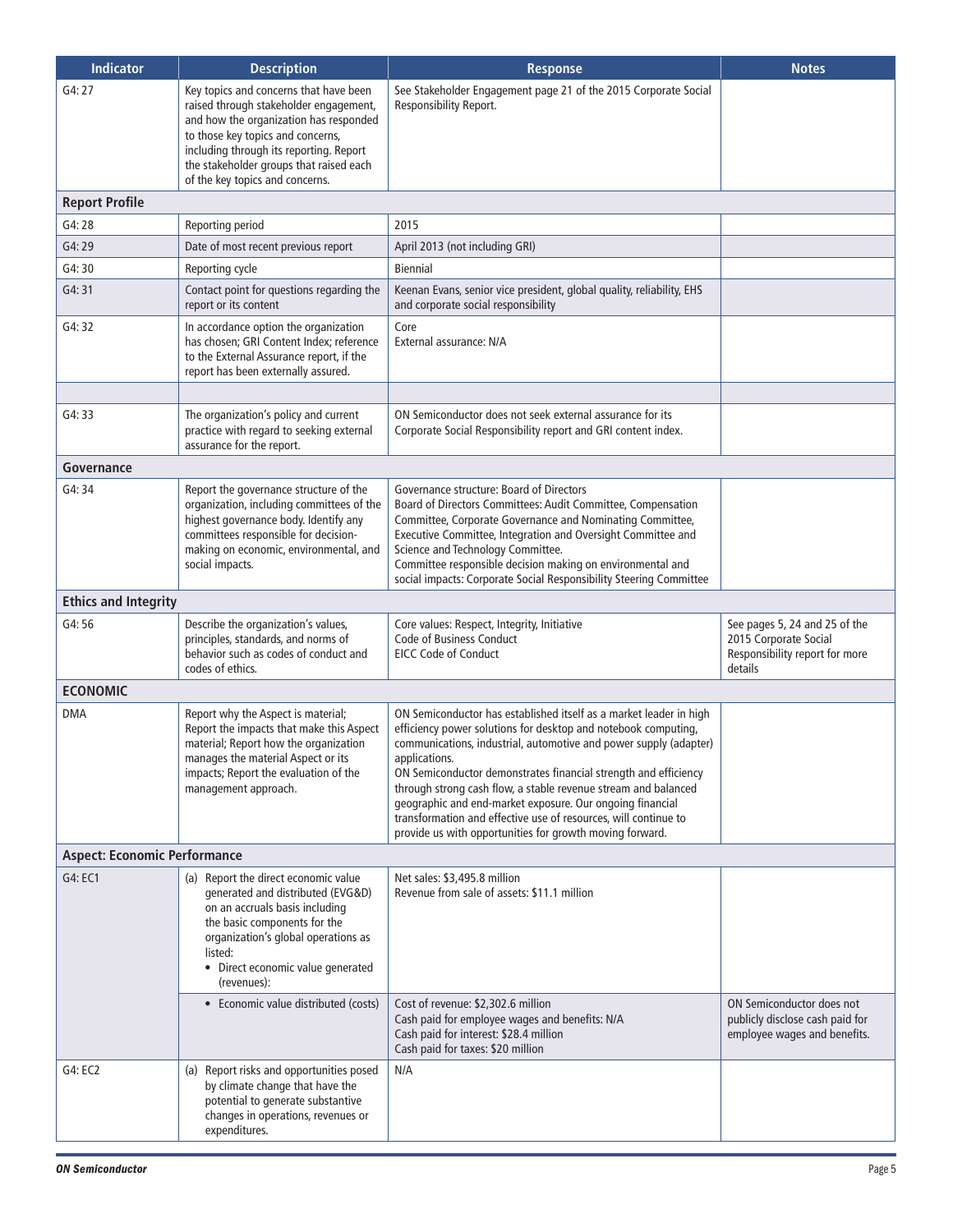| <b>Indicator</b>               | <b>Description</b>                                                                                                                                                                                                                                                          | <b>Response</b>                                                      | <b>Notes</b>                                                     |
|--------------------------------|-----------------------------------------------------------------------------------------------------------------------------------------------------------------------------------------------------------------------------------------------------------------------------|----------------------------------------------------------------------|------------------------------------------------------------------|
| G4: EC3                        | Coverage of the organization's defined<br>benefit plan obligations.<br>(a) Where the plan's liabilities are<br>met by the organization's general<br>resources report the estimated value<br>of those liabilities.                                                           | See our website for Regional Benefits Summaries and<br>SEC Form 10-K |                                                                  |
|                                | (b) Where a separate fund exists to pay<br>the plan's pension liabilities, report:                                                                                                                                                                                          | N/A                                                                  |                                                                  |
|                                | • The extent to which the scheme's<br>liabilities are estimated to be<br>covered by the assets that been<br>set aside to meet them.<br>• The basis on which that estimate<br>has been arrived at.<br>• When that estimate was made.                                         | N/A<br>N/A                                                           |                                                                  |
|                                | (c) Where a fund set up to pay the plan's<br>pension liabilities is not fully covered,<br>explain the strategy, if any, adopted<br>by the employer to work towards<br>full coverage, and the timescale, if<br>any, by which the employer hopes to<br>achieve full coverage. | N/A                                                                  |                                                                  |
|                                | (d) Report the percentage of salary<br>contributed by employee or employer.                                                                                                                                                                                                 | N/A                                                                  |                                                                  |
|                                | (e) Report the level of participation<br>in retirement plans (such as<br>participation in mandatory or<br>voluntary schemes, regional or<br>country-based schemes, or those<br>with financial impact).                                                                      | N/A                                                                  |                                                                  |
| G4: EC4                        | (a) Report the total monetary value<br>of financial assistance received by<br>the organization from governments<br>during the reporting period.                                                                                                                             | N/A                                                                  | ON Semiconductor does not<br>publicly disclose this information. |
| <b>Aspect: Market Presence</b> |                                                                                                                                                                                                                                                                             |                                                                      |                                                                  |
| G4: EC5                        | (a) When a significant proportion of the<br>workforce is compensated based on<br>wages subject to minimum wage<br>rules, report the ratio of the entry<br>level wage by gender at significant<br>locations of operation to the<br>minimum wage.                             | Minimum wage in all listed regions is gender neutral.                |                                                                  |
|                                | (b) Report whether a local minimum<br>wage is absent or variable at<br>significant locations of operation, by<br>gender. In circumstances in which<br>different minimums could be used as<br>a reference, report which minimum<br>wage is being used.                       | N/A                                                                  |                                                                  |
|                                | (c) Report the definition used for<br>'significant locations of operation'.                                                                                                                                                                                                 | Manufacturing sites only                                             |                                                                  |
| G4: EC6                        | (a) Report the percentage of senior<br>management at significant locations<br>of operation that are hired from the<br>local community.                                                                                                                                      | 50 percent                                                           |                                                                  |
|                                | (b) Report the definition of 'senior<br>management' used.                                                                                                                                                                                                                   | Site leader                                                          |                                                                  |
|                                | Report the organization's<br>(c)<br>geographical definition of 'local'.                                                                                                                                                                                                     | Country in which site is located                                     |                                                                  |
|                                | (d) Report the definition used for<br>'significant locations of operation'.                                                                                                                                                                                                 | Manufacturing sites only                                             |                                                                  |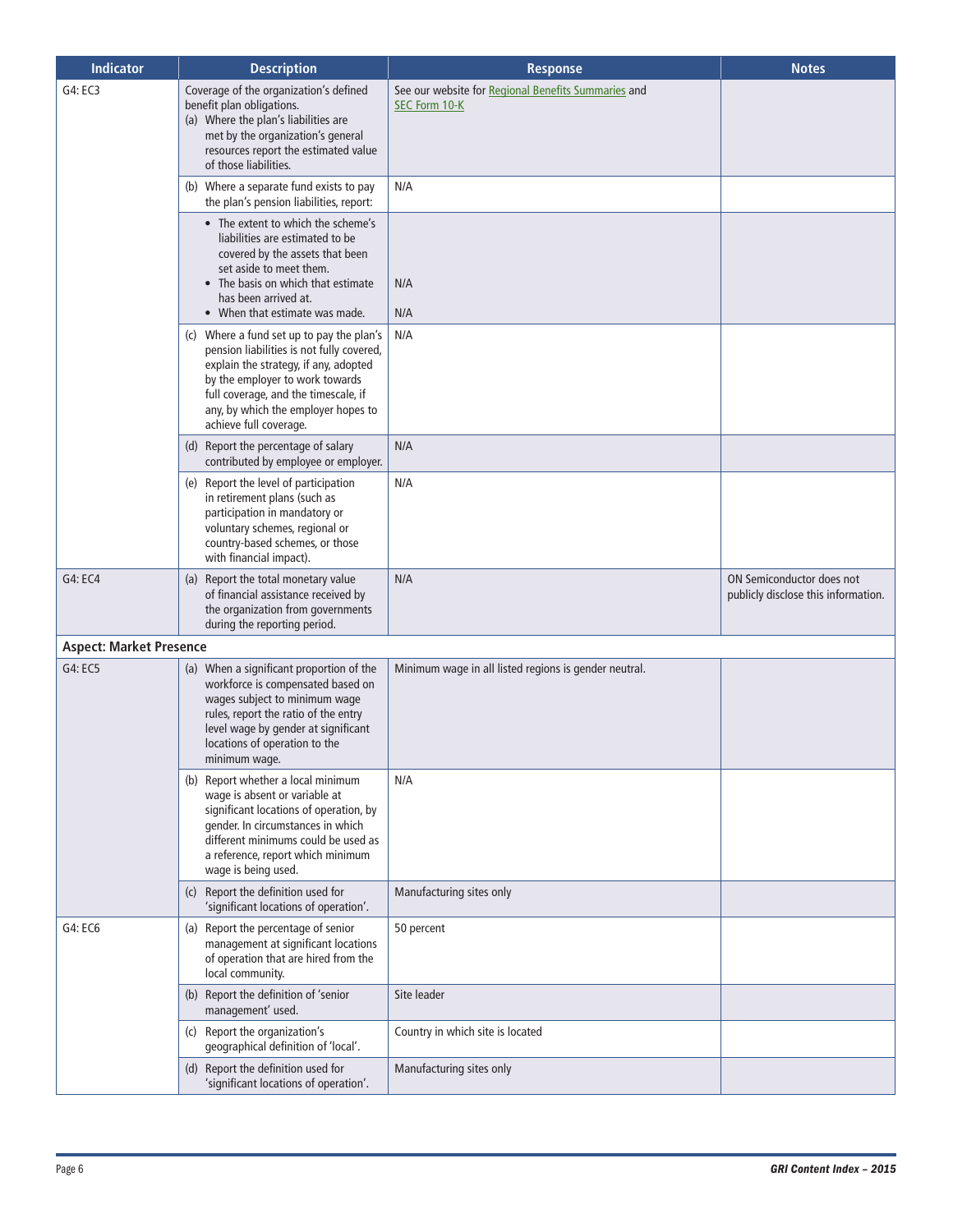| <b>Indicator</b>                         | <b>Description</b>                                                                                                                                                                                                             | <b>Response</b>                                                                                                                                                                                                                                                                                                                                                                                                                     | <b>Notes</b>                                                                                                                                                                                                                                                                          |
|------------------------------------------|--------------------------------------------------------------------------------------------------------------------------------------------------------------------------------------------------------------------------------|-------------------------------------------------------------------------------------------------------------------------------------------------------------------------------------------------------------------------------------------------------------------------------------------------------------------------------------------------------------------------------------------------------------------------------------|---------------------------------------------------------------------------------------------------------------------------------------------------------------------------------------------------------------------------------------------------------------------------------------|
| <b>Aspect: Indirect Economic Impacts</b> |                                                                                                                                                                                                                                |                                                                                                                                                                                                                                                                                                                                                                                                                                     |                                                                                                                                                                                                                                                                                       |
| G4: EC7                                  | (a) Report the extent of development of<br>significant infrastructure investments<br>and services supported.                                                                                                                   | N/A                                                                                                                                                                                                                                                                                                                                                                                                                                 |                                                                                                                                                                                                                                                                                       |
| G4: EC8                                  | Significant indirect economic impacts,<br>including the extent of impacts.                                                                                                                                                     | N/A                                                                                                                                                                                                                                                                                                                                                                                                                                 | ON Semiconductor does not<br>measure indirect economic<br>impacts.                                                                                                                                                                                                                    |
| <b>Aspect: Procurement Practices</b>     |                                                                                                                                                                                                                                |                                                                                                                                                                                                                                                                                                                                                                                                                                     |                                                                                                                                                                                                                                                                                       |
| G4: EC9                                  | (a) Report the percentage of the<br>procurement budget used for<br>significant locations of operation<br>spent on suppliers local to that<br>operation (such as percentage of<br>products and services purchased<br>locally).  | Europe: 14% percent<br>Asia Pacific: 39%<br>Americas: 46%<br>Middle East: 1%                                                                                                                                                                                                                                                                                                                                                        |                                                                                                                                                                                                                                                                                       |
|                                          | (b) Report the organization's<br>geographical definition of 'local'.                                                                                                                                                           | All regions are considered                                                                                                                                                                                                                                                                                                                                                                                                          |                                                                                                                                                                                                                                                                                       |
|                                          | Report the definition used for<br>(c)<br>'significant locations of operation'.                                                                                                                                                 | All locations of operations are considered                                                                                                                                                                                                                                                                                                                                                                                          |                                                                                                                                                                                                                                                                                       |
| <b>ENVIRONMENT</b>                       |                                                                                                                                                                                                                                |                                                                                                                                                                                                                                                                                                                                                                                                                                     |                                                                                                                                                                                                                                                                                       |
| <b>DMA</b>                               | Report why the Aspect is material;<br>Report the impacts that make this Aspect<br>material; Report how the organization<br>manages the material Aspect or its<br>impacts; Report the evaluation of the<br>management approach. | ON Semiconductor recognizes that environmental responsibility<br>is integral to producing world class products. In manufacturing<br>operations, adverse effects on the community, environment and<br>natural resources are to be minimized while safeguarding the<br>health and safety of the public. Recognized management systems<br>such as ISO 14001 and the Eco Management and Audit System<br>(EMAS) are used by the company. |                                                                                                                                                                                                                                                                                       |
| <b>Aspect: Materials</b>                 |                                                                                                                                                                                                                                |                                                                                                                                                                                                                                                                                                                                                                                                                                     |                                                                                                                                                                                                                                                                                       |
| G4: EN1                                  | (a) Report the total weight or volume of<br>materials that are used to produce<br>and package the organization's<br>primary products by non-renewable<br>and renewable materials used.                                         | N/A                                                                                                                                                                                                                                                                                                                                                                                                                                 | ON Semiconductor spends over<br>\$1 billion on various parts and<br>raw materials as we manufacture<br>both at internal and external<br>sites. We do not track or estimate<br>the raw material weight used in<br>key manufacturing locations.                                         |
| G4: EN2                                  | (a) Report the percentage of recycled<br>input materials used to manufacture<br>the organization's primary products<br>and services.                                                                                           | N/A                                                                                                                                                                                                                                                                                                                                                                                                                                 | Not evaluated                                                                                                                                                                                                                                                                         |
| <b>Aspect: Energy</b>                    |                                                                                                                                                                                                                                |                                                                                                                                                                                                                                                                                                                                                                                                                                     |                                                                                                                                                                                                                                                                                       |
| G4: EN3                                  | (a) Report total fuel consumption from<br>non-renewable sources in joules or<br>multiples, including fuel types used.                                                                                                          | 0.006786240 MMTCE (392,959 Gigajoules)                                                                                                                                                                                                                                                                                                                                                                                              | Total fuel consumption from non-<br>renewable sources tracked for<br>manufacturing facilities; reported<br>each quarter as Million Metric<br>Tons Carbon Equivalent (MMTCE);<br>and compared to average quarter<br>consumption in the prior year.<br>Includes natural gas and diesel. |
|                                          | (b) Report total fuel consumption from<br>renewable fuel sources in joules or<br>multiples, including fuel types used<br>within the organization.                                                                              | N/A                                                                                                                                                                                                                                                                                                                                                                                                                                 | Renewable fuel not used                                                                                                                                                                                                                                                               |
|                                          | (c) Report in joules, watt-hours or<br>multiples, the total electricity,<br>heating, cooling, and steam<br>consumed.                                                                                                           | Electrical consumption: 883,506,661 kWh<br>Heating: N/A<br>Cooling: N/A<br>Steam: N/A                                                                                                                                                                                                                                                                                                                                               | Manufacturing sites only                                                                                                                                                                                                                                                              |
|                                          | (d) Report in joules, watt-hours or<br>multiples, the total heating, cooling,<br>and steam sold.                                                                                                                               | N/A                                                                                                                                                                                                                                                                                                                                                                                                                                 | Not sold by ON Semiconductor                                                                                                                                                                                                                                                          |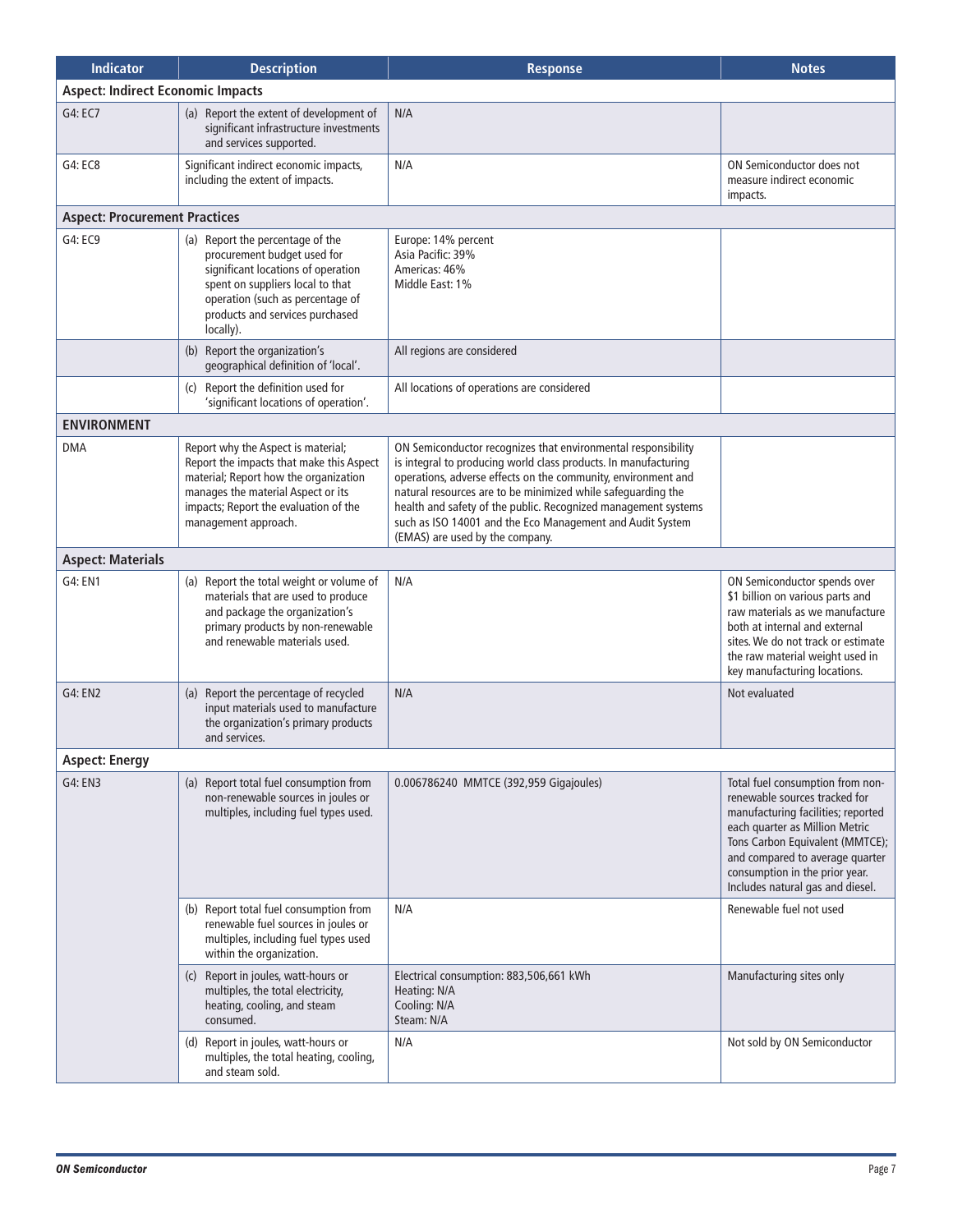| <b>Indicator</b>     | <b>Description</b>                                                                                                                                                                                                                                                                  | <b>Response</b>                                                                                                                                                                                              | <b>Notes</b>                                                                                                                                                                                                                        |
|----------------------|-------------------------------------------------------------------------------------------------------------------------------------------------------------------------------------------------------------------------------------------------------------------------------------|--------------------------------------------------------------------------------------------------------------------------------------------------------------------------------------------------------------|-------------------------------------------------------------------------------------------------------------------------------------------------------------------------------------------------------------------------------------|
| G4: EN3 (cont.)      | (e) Report total energy consumption in<br>joules or multiples.                                                                                                                                                                                                                      | 992,661,602 kWh (3,573,597 Gigajoules)                                                                                                                                                                       | Total energy consumption is<br>tracked for manufacturing<br>facilities; reported each quarter as<br>kWh; and compared to average<br>quarter consumption in the prior<br>year. Includes electricity, natural<br>gas and diesel fuel. |
|                      | Report standards, methodologies,<br>(f)<br>and assumptions used.                                                                                                                                                                                                                    | CO2 per kWH Electricity [gram] rate provided by utility source for<br>each factory                                                                                                                           |                                                                                                                                                                                                                                     |
|                      | (g) Report the source of the conversion<br>factors used.                                                                                                                                                                                                                            | US Department of Energy; local utility service                                                                                                                                                               |                                                                                                                                                                                                                                     |
| G4: EN4              | (a) Energy consumption outside of the<br>organization, in joules or multiples.                                                                                                                                                                                                      | N/A                                                                                                                                                                                                          | Not evaluated                                                                                                                                                                                                                       |
|                      | (b) Report the standards, methodologies,<br>and assumptions used.                                                                                                                                                                                                                   | N/A                                                                                                                                                                                                          | Not evaluated                                                                                                                                                                                                                       |
|                      | (c) Report the source of the conversion<br>factors used.                                                                                                                                                                                                                            | N/A                                                                                                                                                                                                          | Not evaluated                                                                                                                                                                                                                       |
| <b>G4: EN5</b>       | (a) Report the energy intensity ratio.                                                                                                                                                                                                                                              | Wafer fab energy (electricity & fuel) normalization:<br>9.231 grams carbon equivalent per unit<br>Assembly and test energy (electricity and fuel) normalization:<br>265.929 grams carbon equivalent per unit | The intensity ratio is calculated<br>separately for wafer fabs and for<br>assembly and test operations.                                                                                                                             |
|                      | (b) Report the organization-specific<br>metric (denominator) chosen to<br>calculate the ratio.                                                                                                                                                                                      | Wafer fab normalization unit based on photomove volume.<br>Assembly & test normalization unit based on wire bond volume.                                                                                     |                                                                                                                                                                                                                                     |
|                      | (c) Report the types of energy included<br>in the intensity ratio: fuel, electricity,<br>heating, cooling, steam, or all.                                                                                                                                                           | Electricity and fuel                                                                                                                                                                                         |                                                                                                                                                                                                                                     |
|                      | (d) Report whether the ratio uses energy<br>consumed within the organization,<br>outside of it, or both.                                                                                                                                                                            | Includes energy consumed within the organization                                                                                                                                                             |                                                                                                                                                                                                                                     |
| G4: EN6              | (a) Report the amount of reductions in<br>energy consumption achieved as<br>a direct result of conservation and<br>efficiency initiatives, in joules or<br>multiples.                                                                                                               | Wafer fabs: 0.33% reduction compared to 2014 energy<br>consumption (normalized)<br>Assembly & test: 0.26% reduction compared to 2014 energy<br>consumption (normalized)                                      |                                                                                                                                                                                                                                     |
|                      | (b) Report the types of energy included<br>in the reductions: fuel, electricity,<br>heating, cooling, and steam.                                                                                                                                                                    | Electricity and fuel                                                                                                                                                                                         |                                                                                                                                                                                                                                     |
|                      | (c) Report the basis for calculating<br>reductions in energy consumption<br>such as base year or baseline, and<br>the rationale for choosing it.                                                                                                                                    | Annual comparison                                                                                                                                                                                            |                                                                                                                                                                                                                                     |
|                      | (d) Report standards, methodologies,<br>and assumptions used.                                                                                                                                                                                                                       | CO2 per kWH Electricity [gram] rate provided by Utility source for<br>each factory                                                                                                                           |                                                                                                                                                                                                                                     |
| G4: EN7              | Report the reductions in the energy<br>requirements of sold products and<br>services achieved during the reporting<br>period, in joules or multiples.                                                                                                                               | N/A                                                                                                                                                                                                          |                                                                                                                                                                                                                                     |
| <b>Aspect: Water</b> |                                                                                                                                                                                                                                                                                     |                                                                                                                                                                                                              |                                                                                                                                                                                                                                     |
| <b>G4: EN8</b>       | Total water withdrawn by source<br>(surface water, ground water, rainwater,<br>wastewater, municipal water).                                                                                                                                                                        | 9,029,967,913 liters                                                                                                                                                                                         | Quantity not evaluated according<br>to source                                                                                                                                                                                       |
| G4: EN9              | Report the total number of water sources<br>significantly affected by withdrawal<br>by type (size of water source, whether<br>source is designated as protected area,<br>biodiversity value, value of importance of<br>water source to local communities and<br>indigenous people). | None                                                                                                                                                                                                         | ON Semiconductor's conservation<br>and consolidation projects<br>reduced water consumption by<br>52 percent in 2015 compared to<br>the annual consumption in 2011,<br>achieving the long-term reduction<br>target.                  |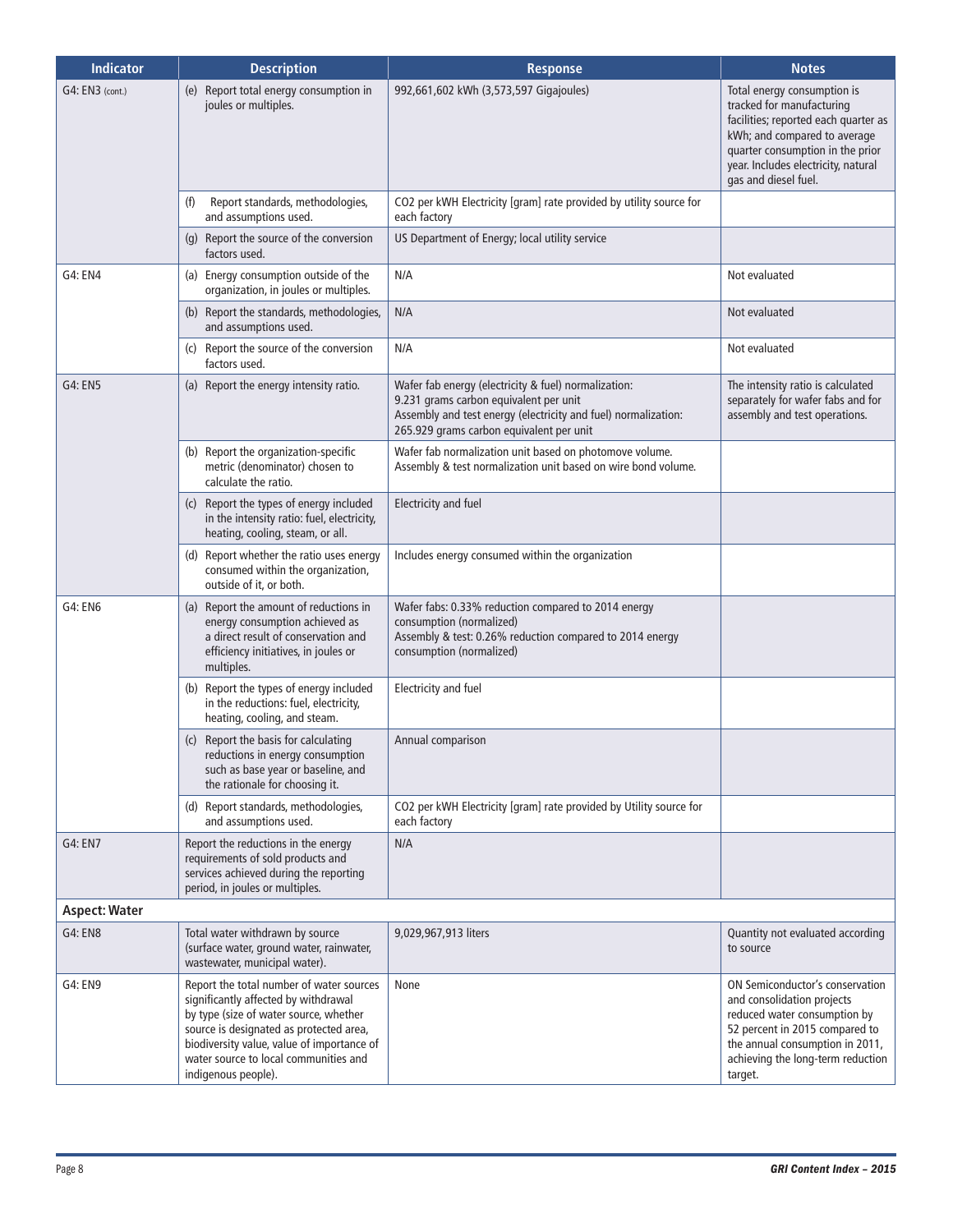| <b>Indicator</b>            | <b>Description</b>                                                                                                                                                                                                                                                                                                                                                                                                             | <b>Response</b>                                       | <b>Notes</b>                                                                                                                                                                                                                                                                                                             |
|-----------------------------|--------------------------------------------------------------------------------------------------------------------------------------------------------------------------------------------------------------------------------------------------------------------------------------------------------------------------------------------------------------------------------------------------------------------------------|-------------------------------------------------------|--------------------------------------------------------------------------------------------------------------------------------------------------------------------------------------------------------------------------------------------------------------------------------------------------------------------------|
| G4: EN10                    | (a) Report the total volume of water<br>recycled and reused by the<br>organization.                                                                                                                                                                                                                                                                                                                                            | 4,068,860,814 liters                                  |                                                                                                                                                                                                                                                                                                                          |
|                             | (b) Report the total volume of water<br>recycled and reused as a percentage<br>of the total water withdrawn<br>reported in EN8.                                                                                                                                                                                                                                                                                                | 45 percent                                            |                                                                                                                                                                                                                                                                                                                          |
|                             | (c) Report standards, methodologies,<br>and assumptions used.                                                                                                                                                                                                                                                                                                                                                                  | Recycled water excludes water used in continuous loop |                                                                                                                                                                                                                                                                                                                          |
| <b>Aspect: Biodiversity</b> |                                                                                                                                                                                                                                                                                                                                                                                                                                |                                                       |                                                                                                                                                                                                                                                                                                                          |
| G4: EN11                    | Report operational sites owned, leased,<br>managed in, or adjacent to protected<br>areas and areas of high biodiversity value<br>outside protected areas.                                                                                                                                                                                                                                                                      | None                                                  | Manufacturing locations are<br>not adjacent to areas of high<br>biodiversity.                                                                                                                                                                                                                                            |
| G4: EN12                    | Report the nature of significant direct<br>and indirect impacts on biodiversity with<br>reference to one or more of the following:<br>construction or use of manufacturing<br>plants, mines, and transport<br>infrastructure; pollution; introduction of<br>invasive species, pests, and pathogens;<br>reduction of species; habitat conversion;<br>changes in ecological processes outside<br>the natural range of variation. | N/A                                                   | Not evaluated                                                                                                                                                                                                                                                                                                            |
| G4: EN13                    | Report the size and location of all<br>(a)<br>habitat protected areas or restored<br>areas, and whether the success of<br>the restoration measure was or is<br>approved by independent external<br>professionals.                                                                                                                                                                                                              | N/A                                                   |                                                                                                                                                                                                                                                                                                                          |
|                             | (b) Report whether partnerships exist<br>with third parties to protect or<br>restore habitat areas distinct from<br>where the organization has overseen<br>and implemented restoration or<br>protection measures.                                                                                                                                                                                                              | N/A                                                   |                                                                                                                                                                                                                                                                                                                          |
|                             | (c) Report on the status of each area<br>based on its condition at the close of<br>the reporting period.                                                                                                                                                                                                                                                                                                                       | N/A                                                   |                                                                                                                                                                                                                                                                                                                          |
|                             | (d) Report standards, methodologies,<br>and assumptions used.                                                                                                                                                                                                                                                                                                                                                                  | N/A                                                   |                                                                                                                                                                                                                                                                                                                          |
| G4: EN14                    | (a) Report the total number of IUCN<br>Red List species and national<br>conservation list species with<br>habitats in areas affected by the<br>operations of the organization, by<br>level of extinction risk (critically<br>endangered, endangered, vulnerable,<br>near threatened, least concern)                                                                                                                            | N/A                                                   |                                                                                                                                                                                                                                                                                                                          |
| <b>Aspect: Emissions</b>    |                                                                                                                                                                                                                                                                                                                                                                                                                                |                                                       |                                                                                                                                                                                                                                                                                                                          |
| G4: EN15                    | (a) Report gross direct (Scope 1) GHG<br>emissions in metric tons of CO2<br>equivalent, independent of any GHG<br>trades, such as purchases, sales, or<br>transfers of offsets or allowances.                                                                                                                                                                                                                                  | 0.22882307 MMTCE (839,018 MTCO2)                      | Gross direct (Scope 1) GHG<br>emissions are tracked for<br>manufacturing facilities; reported<br>each quarter as Million Metric<br>Tons Carbon Equivalent (MMTCE);<br>and compared to average quarter<br>consumption in the prior year.<br>Calculation includes fuel and<br>PFCs but does not include<br>transportation. |
|                             | (b) Report gases included in the<br>calculation (whether CO2, CH4, N2O,<br>HFCs, PFCs, SF6, NF3, or all).                                                                                                                                                                                                                                                                                                                      | CO2, N2O, NF3, CF4, CHF3, C3HF, C2F6, C4F8, C5F8, SF6 |                                                                                                                                                                                                                                                                                                                          |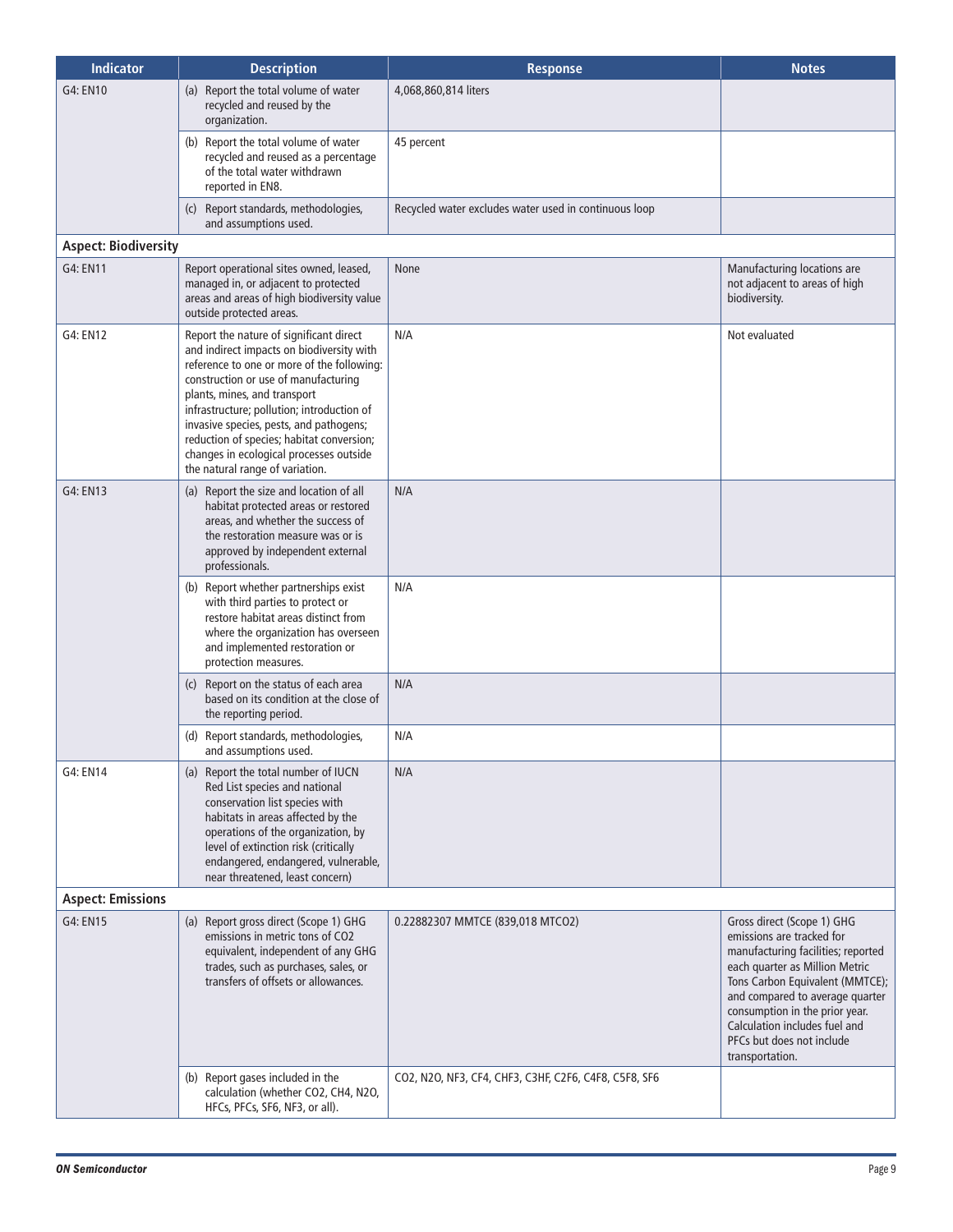| <b>Indicator</b> | <b>Description</b>                                                                                                                                                                                                                                                                                                                                                                                                      | <b>Response</b>                                                                    | <b>Notes</b>                                                                                                                                                                                                                                                                                                                                                                                                   |
|------------------|-------------------------------------------------------------------------------------------------------------------------------------------------------------------------------------------------------------------------------------------------------------------------------------------------------------------------------------------------------------------------------------------------------------------------|------------------------------------------------------------------------------------|----------------------------------------------------------------------------------------------------------------------------------------------------------------------------------------------------------------------------------------------------------------------------------------------------------------------------------------------------------------------------------------------------------------|
| G4: EN15 (cont.) | Report biogenic CO2 emissions<br>(c)<br>in metric tons of CO2 equivalent<br>separately from the gross direct<br>(Scope 1) GHG emissions.                                                                                                                                                                                                                                                                                | N/A                                                                                |                                                                                                                                                                                                                                                                                                                                                                                                                |
|                  | (d) Report the chosen base year, the<br>rationale for choosing the base<br>year, emissions in the base year,<br>and the context for any significant<br>changes in emissions that triggered<br>recalculations of base year emissions.                                                                                                                                                                                    | Annual comparison                                                                  |                                                                                                                                                                                                                                                                                                                                                                                                                |
|                  | (e) Report the source of the emission<br>factors used and the global warming<br>potential (GWP) rates used or a<br>reference to the GWP source.                                                                                                                                                                                                                                                                         | <b>IPCC</b> methodology                                                            |                                                                                                                                                                                                                                                                                                                                                                                                                |
|                  | Report the chosen consolidation<br>(f)<br>approach for emissions (equity<br>share, financial control, operational<br>control).                                                                                                                                                                                                                                                                                          | <b>IPCC</b> methodology                                                            |                                                                                                                                                                                                                                                                                                                                                                                                                |
|                  | (g) Report the chosen consolidation<br>approach for emissions (equity<br>share, financial control, operational<br>control).                                                                                                                                                                                                                                                                                             | Operational control                                                                |                                                                                                                                                                                                                                                                                                                                                                                                                |
| G4: EN16         | (a) Report gross energy indirect (Scope<br>2) GHG emissions in metric tons of<br>CO2 equivalent, independent of any<br>GHG trades, such as purchases, sales,<br>or transfers of offsets or allowances.                                                                                                                                                                                                                  | 0.13007819 MMTCE (476,953 MTCO2)                                                   | Gross energy indirect (Scope<br>2) GHG emissions are tracked<br>for manufacturing facilities;<br>reported each quarter as Million<br>Metric Tons Carbon Equivalent<br>(MMTCE) .; and compared to<br>average quarter consumption<br>prior year. Includes electricity<br>purchased from utility.                                                                                                                 |
|                  | (b) Report gases included in the<br>calculation, if available.                                                                                                                                                                                                                                                                                                                                                          | Not available                                                                      |                                                                                                                                                                                                                                                                                                                                                                                                                |
|                  | (c) Report the chosen base year, the<br>rationale for choosing the base<br>year, emissions in the base year,<br>and the context for any significant<br>changes in emissions that triggered<br>recalculations of base year emissions.                                                                                                                                                                                    | Annual comparison                                                                  |                                                                                                                                                                                                                                                                                                                                                                                                                |
|                  | (d) Report standards, methodologies,<br>and assumptions used.                                                                                                                                                                                                                                                                                                                                                           | CO2 per kWH Electricity [gram] rate provided by Utility source for<br>each factory |                                                                                                                                                                                                                                                                                                                                                                                                                |
|                  | (e) Report the source of the emission<br>factors used and the global warming<br>potential (GWP) rates used or a<br>reference to the GWP source, if<br>available.                                                                                                                                                                                                                                                        | CO2 per kWH Electricity [gram] rate provided by Utility source for<br>each factory |                                                                                                                                                                                                                                                                                                                                                                                                                |
|                  | Report the chosen consolidation<br>(f)<br>approach for emissions (equity<br>share, financial control, operational<br>control).                                                                                                                                                                                                                                                                                          | Operational control (purchase from utility)                                        |                                                                                                                                                                                                                                                                                                                                                                                                                |
| G4: EN17         | Report gross other indirect (Scope 3)<br>GHG emissions in metric tons of CO2<br>equivalent, excluding indirect emissions<br>from the generation of purchased or<br>acquired electricity, heating, cooling, and<br>steam consumed by the organization<br>(these indirect emissions are reported<br>in Indicator G4-EN16). Exclude any<br>GHG trades, such as purchases, sales, or<br>transfers of offsets or allowances. | N/A                                                                                | ON Semiconductor does<br>not regularly measure the<br>environmental impact of scope 3<br>emissions. A study was conducted<br>a few years ago to measure the<br>change in our carbon footprint<br>as it related to changes we made<br>in our Logistics network. It was<br>found that as we optimized our<br>network to cut transportation<br>cost there was a correlation to<br>improving our carbon footprint. |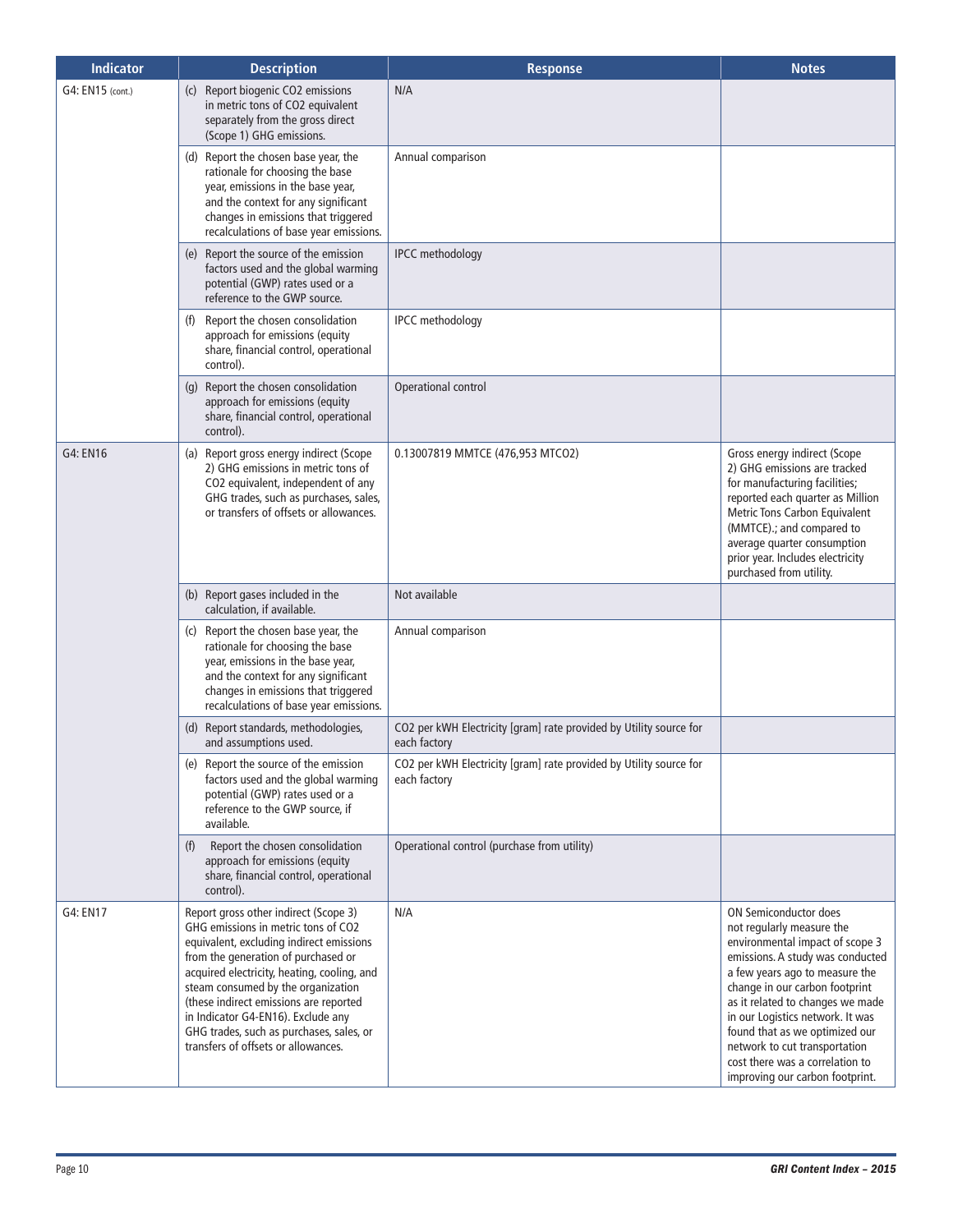| <b>Indicator</b>                   | <b>Description</b>                                                                                                                                                                                                                                                                                                                                                                                  | <b>Response</b>                                                                                                                                                                                                                                | <b>Notes</b>                                                                                   |
|------------------------------------|-----------------------------------------------------------------------------------------------------------------------------------------------------------------------------------------------------------------------------------------------------------------------------------------------------------------------------------------------------------------------------------------------------|------------------------------------------------------------------------------------------------------------------------------------------------------------------------------------------------------------------------------------------------|------------------------------------------------------------------------------------------------|
| G4: EN18                           | (a) Report the GHG emissions intensity<br>ratio.                                                                                                                                                                                                                                                                                                                                                    | 2015 wafer fab GHG emissions (electricity, fuel, PFCs) normalization<br>= 36.193 grams carbon equivalent per unit<br>2015 assembly & test energy (electricity, fuel, PFCs) normalization =<br>265.93 grams carbon equivalent per unit          | Intensity ratio calculated<br>separately for wafer fabs and for<br>assembly & test operations. |
|                                    | (b) Report the organization-specific<br>metric (the ratio denominator)<br>chosen to calculate the ratio.                                                                                                                                                                                                                                                                                            | Wafer fab normalization unit based on photomove volume.<br>Assembly & test normalization unit based on wire bond volume.                                                                                                                       |                                                                                                |
|                                    | (c) Report the types of GHG emissions<br>included in the intensity ratio: direct<br>(Scope 1), energy indirect (Scope 2),<br>other indirect (Scope 3).                                                                                                                                                                                                                                              | Direct (Scope 1) and energy indirect (Scope 2)                                                                                                                                                                                                 |                                                                                                |
|                                    | (d) Report gases included in the<br>calculation.                                                                                                                                                                                                                                                                                                                                                    | CO2, N2O, NF3, CF4, CHF3, C3HF, C2F6, C4F8, C5F8, SF6                                                                                                                                                                                          |                                                                                                |
| G4: EN19                           | (a) Report the amount of GHG emissions<br>reductions achieved as a direct result<br>of initiatives to reduce emissions, in<br>metric tons of CO2 equivalent.                                                                                                                                                                                                                                        | 54 projects completed in 9 countries reduced electricity<br>consumption by change in process, conversion and retrofitting<br>of equipment. 2015 energy indirect (Scope 2) reduction in GHG<br>emissions: 22,742 metric tons of CO2 equivalent. |                                                                                                |
|                                    | (b) Report gases included in the<br>calculation (whether CO2, CH4, N2O,<br>HFCs, PFCs, SF6, NF3, or all).                                                                                                                                                                                                                                                                                           | N/A                                                                                                                                                                                                                                            |                                                                                                |
|                                    | (c) Report the chosen base year or<br>baseline and the rationale for<br>choosing it.                                                                                                                                                                                                                                                                                                                | Annual comparison                                                                                                                                                                                                                              |                                                                                                |
|                                    | (d) Report standards, methodologies,<br>and assumptions used.                                                                                                                                                                                                                                                                                                                                       | CO2 per kWH Electricity [gram] rate provided by Utility source for<br>each project                                                                                                                                                             |                                                                                                |
|                                    | (e) Report whether the reductions in<br>GHG emissions occurred in direct<br>(Scope 1), energy indirect (Scope 2),<br>other indirect (Scope 3) emissions.                                                                                                                                                                                                                                            | Energy indirect (Scope 2)                                                                                                                                                                                                                      |                                                                                                |
| G4: EN20                           | (a) Report production, imports,<br>and exports of ozone-depleting<br>substances (ODS) in metric tons of<br>CFC-11 equivalent.                                                                                                                                                                                                                                                                       | Zero                                                                                                                                                                                                                                           |                                                                                                |
|                                    | (b) Report substances included in the<br>calculation.                                                                                                                                                                                                                                                                                                                                               | <b>ODS</b>                                                                                                                                                                                                                                     |                                                                                                |
|                                    | (c) Report standards, methodologies,<br>and assumptions used.                                                                                                                                                                                                                                                                                                                                       | N/A                                                                                                                                                                                                                                            |                                                                                                |
|                                    | (d) Report the source of the emission<br>factors used.                                                                                                                                                                                                                                                                                                                                              | N/A                                                                                                                                                                                                                                            |                                                                                                |
| G4: EN21                           | (a) Report the amount of significant air<br>emissions, in kilograms or multiples<br>for each of the following:<br>$\bullet$ NO <sub>x</sub><br>SOx<br>$\bullet$<br>Persistent organic pollutants<br>Volatile organic compounds<br>$\bullet$<br>Hazardous air pollutants<br>Particulate matter<br>$\bullet$<br>• Other standard categories of air<br>emissions identified in relevant<br>regulations | Air emissions do not exceed local regulation air emission permit<br>limits. Emission concentrations tracked at local facility; data not<br>calculated for global value.<br>N/A<br>N/A<br>N/A<br>N/A<br>N/A<br>N/A<br>N/A                       |                                                                                                |
|                                    | (b) Report standards, methodologies,<br>and assumptions used.                                                                                                                                                                                                                                                                                                                                       | N/A                                                                                                                                                                                                                                            |                                                                                                |
|                                    | Report the source of the emission<br>(c)<br>factors used                                                                                                                                                                                                                                                                                                                                            | N/A                                                                                                                                                                                                                                            |                                                                                                |
| <b>Aspect: Effluents and Waste</b> |                                                                                                                                                                                                                                                                                                                                                                                                     |                                                                                                                                                                                                                                                |                                                                                                |
| G4: EN22                           | Total water discharge by quality and<br>destination.                                                                                                                                                                                                                                                                                                                                                | N/A                                                                                                                                                                                                                                            |                                                                                                |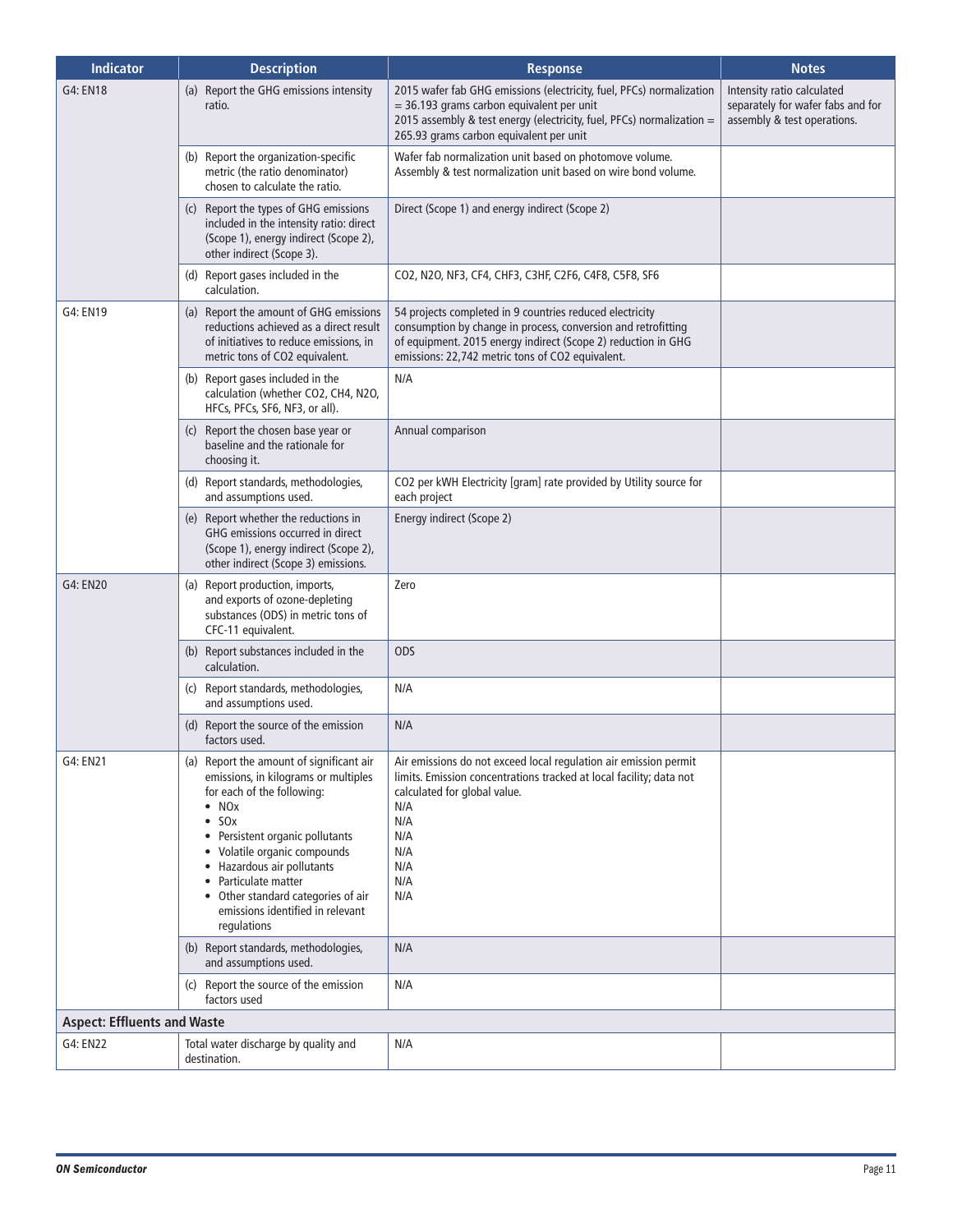| <b>Indicator</b>                      | <b>Description</b>                                                                                                                                                                                                    | Response                                                                                                                                                                                                                                                                                                                                                                                                                                                                                                                                                                                                                                                                              | <b>Notes</b>                                                                                                                                                                                      |
|---------------------------------------|-----------------------------------------------------------------------------------------------------------------------------------------------------------------------------------------------------------------------|---------------------------------------------------------------------------------------------------------------------------------------------------------------------------------------------------------------------------------------------------------------------------------------------------------------------------------------------------------------------------------------------------------------------------------------------------------------------------------------------------------------------------------------------------------------------------------------------------------------------------------------------------------------------------------------|---------------------------------------------------------------------------------------------------------------------------------------------------------------------------------------------------|
| G4: EN23                              | (a) Total weight of waste by type and<br>disposal method:                                                                                                                                                             | Reuse: included in recycle<br>Recycle: 7,142,259 kg<br>Composting: N/A<br>Recover, including energy recover: N/A<br>Incineration: included in recycle<br>Deep well injection: N/A<br>Landfill: 6,365,051 kg<br>On-site storage: N/A<br>Other: N/A                                                                                                                                                                                                                                                                                                                                                                                                                                     |                                                                                                                                                                                                   |
|                                       | (b) Report how the waste disposal<br>method has been determined:                                                                                                                                                      | Per legal requirements and internal standards.<br>Waste disposal information is provided by the waste disposal<br>contractor.                                                                                                                                                                                                                                                                                                                                                                                                                                                                                                                                                         |                                                                                                                                                                                                   |
| G4: EN24                              | Total number and volume of significant<br>spills.                                                                                                                                                                     | None                                                                                                                                                                                                                                                                                                                                                                                                                                                                                                                                                                                                                                                                                  |                                                                                                                                                                                                   |
| G4: EN25                              | (a) Report the total weight for each of<br>the following:<br>• Hazardous waste transported<br>• Hazardous waste imported<br>Hazardous waste exported<br>• Hazardous waste treated                                     | 3,838,857 kg<br>Zero<br>Location and amount tracked at manufacturing site.<br>Tracked at manufacturing facility.                                                                                                                                                                                                                                                                                                                                                                                                                                                                                                                                                                      |                                                                                                                                                                                                   |
|                                       | (b) Report the percentage of hazardous<br>waste shipped internationally                                                                                                                                               | N/A                                                                                                                                                                                                                                                                                                                                                                                                                                                                                                                                                                                                                                                                                   |                                                                                                                                                                                                   |
| G4: EN26                              | Identify, size, protected status, and<br>biodiversity value of water bodies and<br>related habitats significantly affected by<br>the organization's discharges of water<br>and runoff.                                | None                                                                                                                                                                                                                                                                                                                                                                                                                                                                                                                                                                                                                                                                                  |                                                                                                                                                                                                   |
| <b>Aspects: Products and Services</b> |                                                                                                                                                                                                                       |                                                                                                                                                                                                                                                                                                                                                                                                                                                                                                                                                                                                                                                                                       |                                                                                                                                                                                                   |
| G4: EN27                              | (a) Report quantitatively the extent to<br>which environmental impacts of<br>products and services have been<br>mitigated during the reporting<br>period.                                                             | ON Semiconductor is committed to preserving our environment<br>for future generations. Responsible environmental practices are<br>vital to the success of our semiconductor device manufacturing<br>business. ON Semiconductor continually invests in engineering<br>and administrative controls to prevent environmental pollution.<br>Waste disposal, air emissions and industrial waste water emissions<br>are controlled meeting legal requirements. Before discharge, air<br>and industrial waste water emissions are treated using the most<br>effective technology. Employees are trained to conduct procedures<br>to prevent injury and to prevent damage to the environment. |                                                                                                                                                                                                   |
| G4: EN28                              | (a) Report the percentage of reclaimed<br>products and their packaging<br>materials for each product category.                                                                                                        | N/A                                                                                                                                                                                                                                                                                                                                                                                                                                                                                                                                                                                                                                                                                   | Although ON Semiconductor does<br>not track, record and report on<br>packaging materials specifically,<br>99.9% of the materials returned<br>to ON Semiconductor's reclaim<br>center is recycled. |
|                                       | (b) Report how the data for this<br>Indicator has been collected.                                                                                                                                                     | N/A                                                                                                                                                                                                                                                                                                                                                                                                                                                                                                                                                                                                                                                                                   |                                                                                                                                                                                                   |
| <b>Aspect: Compliance</b>             |                                                                                                                                                                                                                       |                                                                                                                                                                                                                                                                                                                                                                                                                                                                                                                                                                                                                                                                                       |                                                                                                                                                                                                   |
| G4: EN29                              | (a) Report monetary value of<br>significant fines and total number<br>of non-monetary sanctions for non-<br>compliance with environmental laws<br>and regulations.<br>• Total monetary value of significant<br>finds. | None of significant value.<br>N/A                                                                                                                                                                                                                                                                                                                                                                                                                                                                                                                                                                                                                                                     |                                                                                                                                                                                                   |
|                                       | • Total number of non-monetary<br>sanctions.                                                                                                                                                                          | N/A                                                                                                                                                                                                                                                                                                                                                                                                                                                                                                                                                                                                                                                                                   |                                                                                                                                                                                                   |
|                                       | • Cases brought through dispute<br>resolution mechanisms.                                                                                                                                                             | N/A                                                                                                                                                                                                                                                                                                                                                                                                                                                                                                                                                                                                                                                                                   |                                                                                                                                                                                                   |
|                                       | (b) Where organizations have not<br>identified any non-compliance with<br>laws or regulations, a brief statement<br>of this fact is sufficient.                                                                       | For the year ended December 31, 2015 ON Semiconductor believes<br>that it was in compliance with laws or regulations.                                                                                                                                                                                                                                                                                                                                                                                                                                                                                                                                                                 |                                                                                                                                                                                                   |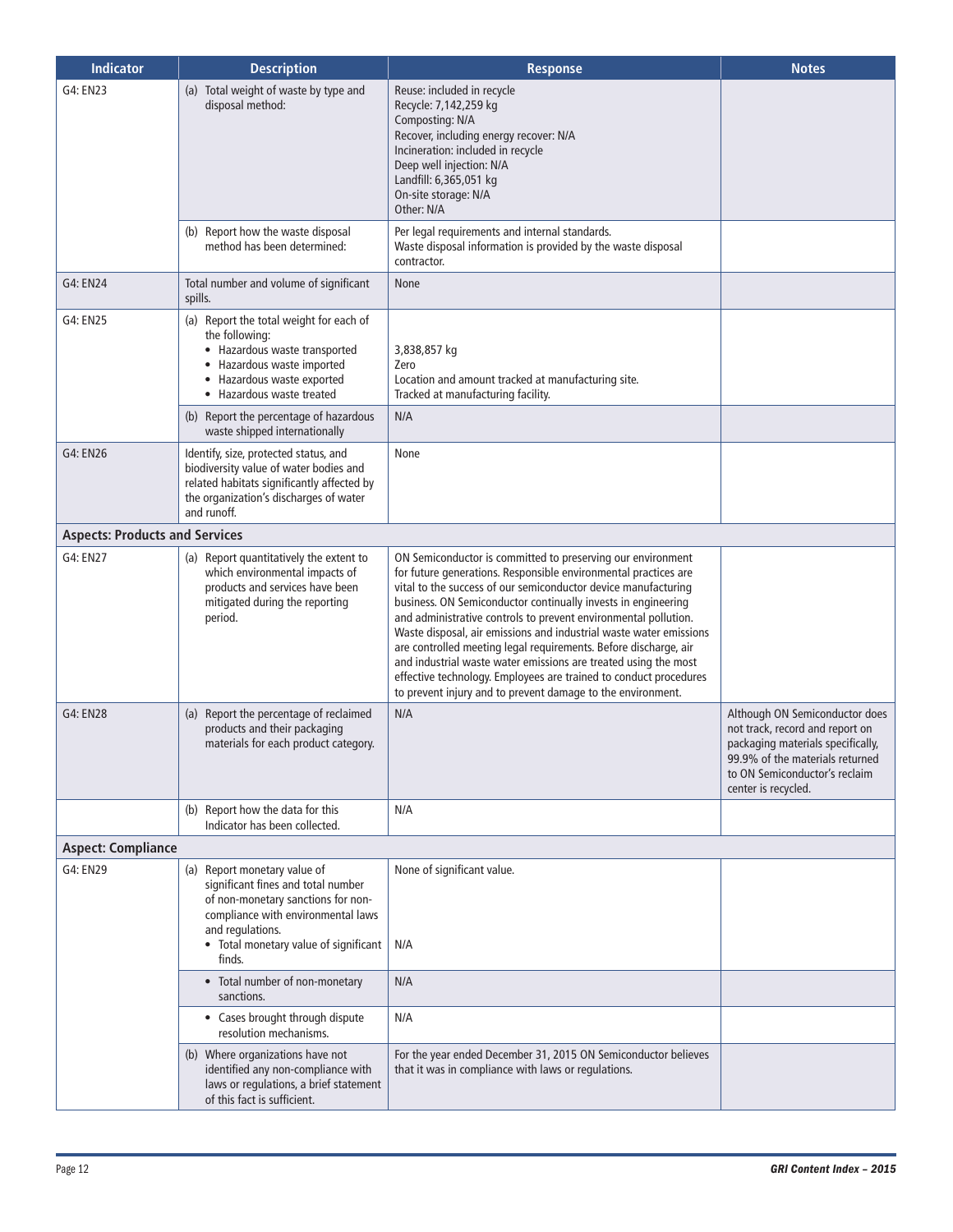| <b>Indicator</b>         | <b>Description</b>                                                                                                                                                                                                      | <b>Response</b>                                                                                                                                                                                                                                                                                                                                                                                                                                                                                                                                                                                                                                                                                                                                     | <b>Notes</b>                                                                                                                                                                                                                                                                                                                                                                                                          |
|--------------------------|-------------------------------------------------------------------------------------------------------------------------------------------------------------------------------------------------------------------------|-----------------------------------------------------------------------------------------------------------------------------------------------------------------------------------------------------------------------------------------------------------------------------------------------------------------------------------------------------------------------------------------------------------------------------------------------------------------------------------------------------------------------------------------------------------------------------------------------------------------------------------------------------------------------------------------------------------------------------------------------------|-----------------------------------------------------------------------------------------------------------------------------------------------------------------------------------------------------------------------------------------------------------------------------------------------------------------------------------------------------------------------------------------------------------------------|
| <b>Aspect: Transport</b> |                                                                                                                                                                                                                         |                                                                                                                                                                                                                                                                                                                                                                                                                                                                                                                                                                                                                                                                                                                                                     |                                                                                                                                                                                                                                                                                                                                                                                                                       |
| G4: EN30                 | (a) Report significant environmental<br>impacts of transporting products<br>and other goods and materials<br>for the organization's operations,<br>and transporting members of the<br>workforce.                        | N/A                                                                                                                                                                                                                                                                                                                                                                                                                                                                                                                                                                                                                                                                                                                                                 | <b>ON Semiconductor does</b><br>not regularly measure the<br>environmental impact of scope 3<br>emissions. A study was conducted<br>a few years ago to measure the<br>change in our carbon footprint<br>as it related to changes we made<br>in our logistics network. It was<br>found that as we optimized our<br>network to cut transportation<br>cost there was a correlation to<br>improving our carbon footprint. |
|                          | (b) Report how the environmental<br>impacts of transporting products,<br>members of the organization's<br>workforce, and other goods and<br>materials are mitigated.                                                    | N/A                                                                                                                                                                                                                                                                                                                                                                                                                                                                                                                                                                                                                                                                                                                                                 |                                                                                                                                                                                                                                                                                                                                                                                                                       |
|                          | (c) Report the criteria and<br>methodology used to determine<br>which environmental impacts are<br>significant.                                                                                                         | N/A                                                                                                                                                                                                                                                                                                                                                                                                                                                                                                                                                                                                                                                                                                                                                 |                                                                                                                                                                                                                                                                                                                                                                                                                       |
| <b>Aspect: Overall</b>   |                                                                                                                                                                                                                         |                                                                                                                                                                                                                                                                                                                                                                                                                                                                                                                                                                                                                                                                                                                                                     |                                                                                                                                                                                                                                                                                                                                                                                                                       |
| G4: EN31                 | (a) Report total environmental<br>protection expenditures and<br>investments by:<br>• Waste disposal, emissions<br>treatment, and remediation costs.                                                                    | ON Semiconductor is committed to preserving our environment for<br>future generations. Responsible environmental practices are vital to<br>the success of our semiconductor device manufacturing business.<br>ON Semiconductor continually invests in engineering and<br>administrative controls to prevent environmental pollution. Waste<br>disposal, air emissions and industrial waste water emissions are<br>controlled meeting legal requirements. Before discharge, air<br>and industrial waste water emissions are treated using the most<br>effective technology. Employees are trained to conduct procedures<br>to prevent injury and to prevent damage to the environment.                                                               |                                                                                                                                                                                                                                                                                                                                                                                                                       |
|                          | <b>Aspect: Supplier Environmental Assessment</b>                                                                                                                                                                        |                                                                                                                                                                                                                                                                                                                                                                                                                                                                                                                                                                                                                                                                                                                                                     |                                                                                                                                                                                                                                                                                                                                                                                                                       |
| G4: EN32                 | Percentage of new suppliers that were<br>screened using environmental criteria.                                                                                                                                         | Major material suppliers that are in the top 80 percent spend are<br>screened for environmental criteria through a self-assessment<br>questionnaire (SAQ). In 2015, 266 suppliers completed SAQs.                                                                                                                                                                                                                                                                                                                                                                                                                                                                                                                                                   | ON Semiconductor does not<br>calculate supplier screenings as a<br>percentage.                                                                                                                                                                                                                                                                                                                                        |
| G4: EN33                 | (a) Report the number of suppliers<br>subject to environmental impact<br>assessments.                                                                                                                                   | All key suppliers are required to agree and comply with the EICC<br>code of conduct, which addresses environmental standards. Major<br>material suppliers that are in the top 80 percent spend are also<br>required to complete a self-assessment questionnaire (SAQ).<br>Twenty-five percent of those suppliers that are considered 'high<br>risk' are subject to an Auditee Managed Audit (AMA). All new<br>site-level suppliers are required to comply with the EICC code of<br>conduct, whereas self-assessment questionnaires are optional (but<br>highly encouraged). Site suppliers will be audited if potential non-<br>conformance are reported or found on site. In total, 266 suppliers<br>completed SAOs and none were audited in 2015. |                                                                                                                                                                                                                                                                                                                                                                                                                       |
|                          | (b) Report the significant actual and<br>potential negative environmental<br>impacts identified in the supply<br>chain.                                                                                                 | No suppliers were deemed 'high risk' in regards to environmental<br>impacts in 2015.                                                                                                                                                                                                                                                                                                                                                                                                                                                                                                                                                                                                                                                                |                                                                                                                                                                                                                                                                                                                                                                                                                       |
|                          | (c) Report the percentage of suppliers<br>identified as having significant<br>actual and potential negative<br>environmental impacts with which<br>improvements were agreed upon as<br>a result of assessment.          | N/A                                                                                                                                                                                                                                                                                                                                                                                                                                                                                                                                                                                                                                                                                                                                                 |                                                                                                                                                                                                                                                                                                                                                                                                                       |
|                          | (d) Report the percentage of suppliers<br>identified as having significant<br>actual and potential negative<br>environmental impacts with which<br>relationships were terminated as a<br>result of assessment, and why. | N/A                                                                                                                                                                                                                                                                                                                                                                                                                                                                                                                                                                                                                                                                                                                                                 |                                                                                                                                                                                                                                                                                                                                                                                                                       |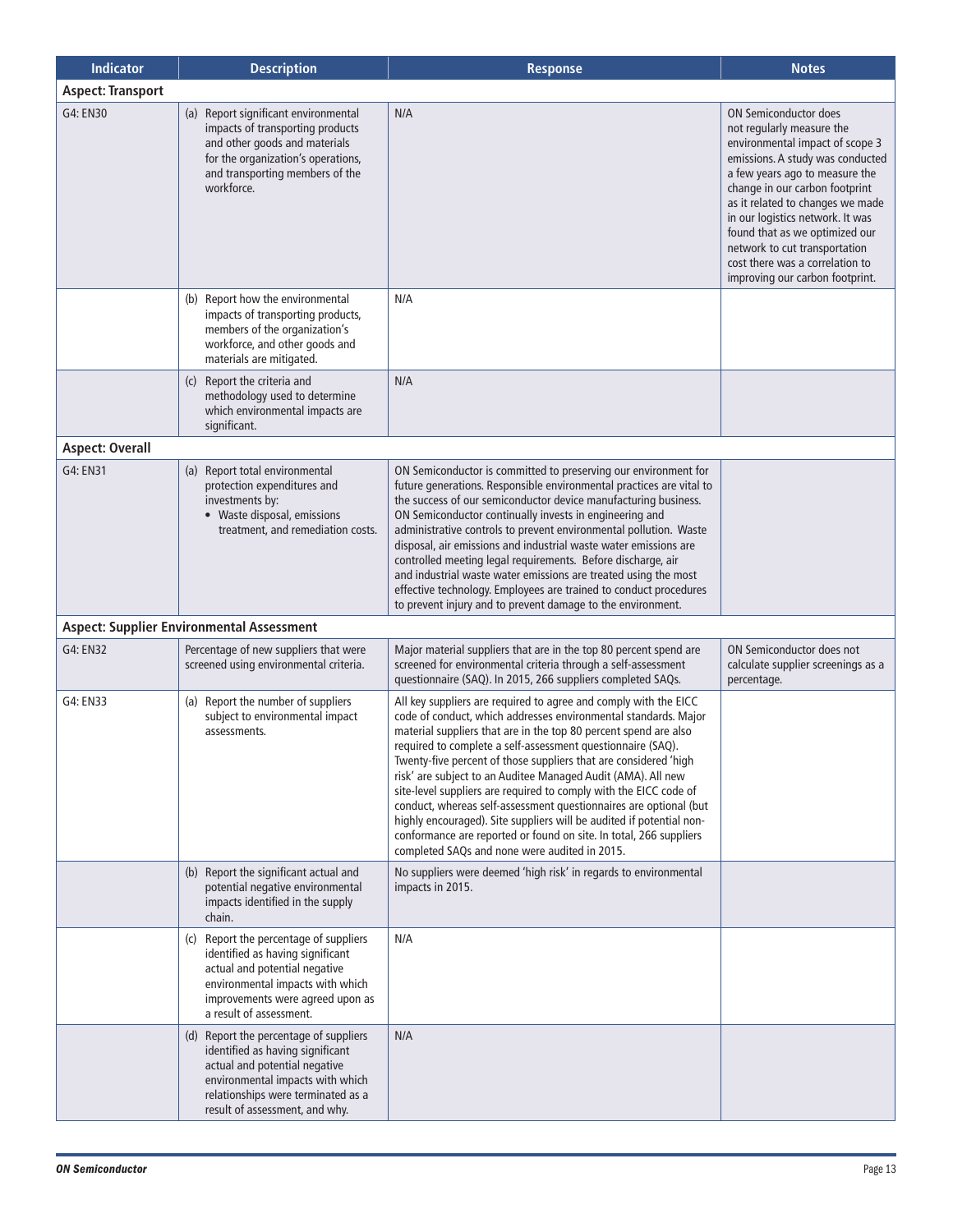| <b>Indicator</b>          | <b>Description</b>                                                                                                                                                                                                             | <b>Response</b>                                                                                                                                                                                                                                                                                                                                                                                                                                                                                                                                                                                                                                                                                             | <b>Notes</b>                                                     |
|---------------------------|--------------------------------------------------------------------------------------------------------------------------------------------------------------------------------------------------------------------------------|-------------------------------------------------------------------------------------------------------------------------------------------------------------------------------------------------------------------------------------------------------------------------------------------------------------------------------------------------------------------------------------------------------------------------------------------------------------------------------------------------------------------------------------------------------------------------------------------------------------------------------------------------------------------------------------------------------------|------------------------------------------------------------------|
|                           | <b>Aspect: Environmental Grievance Mechanisms</b>                                                                                                                                                                              |                                                                                                                                                                                                                                                                                                                                                                                                                                                                                                                                                                                                                                                                                                             |                                                                  |
| G4: EN34                  | (a) Report the total number of<br>grievances about environmental<br>impacts filed through formal<br>grievance mechanisms.                                                                                                      | N/A                                                                                                                                                                                                                                                                                                                                                                                                                                                                                                                                                                                                                                                                                                         | ON Semiconductor does not<br>publicly disclose this information. |
|                           | (b) Of the identified grievances, report<br>how many were:<br>• Addressed during the reporting<br>period.                                                                                                                      | N/A                                                                                                                                                                                                                                                                                                                                                                                                                                                                                                                                                                                                                                                                                                         |                                                                  |
|                           | (c) Resolved during the reporting period.                                                                                                                                                                                      | N/A                                                                                                                                                                                                                                                                                                                                                                                                                                                                                                                                                                                                                                                                                                         |                                                                  |
|                           | (d) Report the total number of<br>grievances about environmental<br>impacts filed prior to the reporting<br>period that were resolved during the<br>reporting period.                                                          | N/A                                                                                                                                                                                                                                                                                                                                                                                                                                                                                                                                                                                                                                                                                                         |                                                                  |
| <b>SOCIAL</b>             |                                                                                                                                                                                                                                |                                                                                                                                                                                                                                                                                                                                                                                                                                                                                                                                                                                                                                                                                                             |                                                                  |
| <b>DMA</b>                | Report why the Aspect is material;<br>Report the impacts that make this Aspect<br>material; Report how the organization<br>manages the material Aspect or its<br>impacts; Report the evaluation of the<br>management approach. | ON Semiconductor is proud of our commitment to operate in a<br>socially responsible manner towards our employees, suppliers,<br>customers and the communities in which we do business<br>worldwide. Around the world, ON Semiconductor's employees<br>reflect diverse richness of many cultures. As a company, we<br>celebrate differences and promote an inclusive environment by<br>valuing the contributions of all employees. Our knowledge of<br>diversity goes beyond race, ethnicity, and gender. We promote an<br>inclusive environment and support the diversity of thinking that<br>results from the differences in experiences, knowledge, culture,<br>customs, and background of all employees. |                                                                  |
| <b>Aspect: Employment</b> |                                                                                                                                                                                                                                |                                                                                                                                                                                                                                                                                                                                                                                                                                                                                                                                                                                                                                                                                                             |                                                                  |
| G4: LA1                   | (a) Report the total number and rate<br>of new employee hires during the<br>reporting period, by age group,<br>gender and region.                                                                                              | Under 30 years<br>Americas: Male - 257, Female - 69<br>Asia Pacific: Male - 1564, Female - 1954<br>Europe & Middle East: Male - 110, Female - 45<br>30 - 50 years<br>Americas: Male - 137, Female - 55<br>Asia Pacific: Male - 487, Female - 379<br>Europe & Middle East: Male - 67, Female - 30<br>Over 50 years<br>Americas: Male - 61, Female - 38<br>Asia Pacific: Male - 18, Female - 0<br>Europe & Middle East: Male – 6, Female – 1                                                                                                                                                                                                                                                                  |                                                                  |
|                           | (b) Report the total number and rate<br>of employee turnover during the<br>reporting period, by age group,<br>gender and region.                                                                                               | Under 30 years<br>Americas: Male - 48, Female - 44<br>Asia Pacific: Male - 168, Female - 48<br>Europe & Middle East: Male - 1355, Female - 42013<br>$30 - 50$ years<br>Americas: Male - 468, Female - 487<br>Asia Pacific: Male - 136, Female - 55<br>Europe & Middle East: Male - 62, Female - 43<br>Over 50 years<br>Americas: Male - 41, Female - 536<br>Asia Pacific: Male - 114, Female - 52<br>Europe & Middle East: Male - 21, Female - 15                                                                                                                                                                                                                                                           |                                                                  |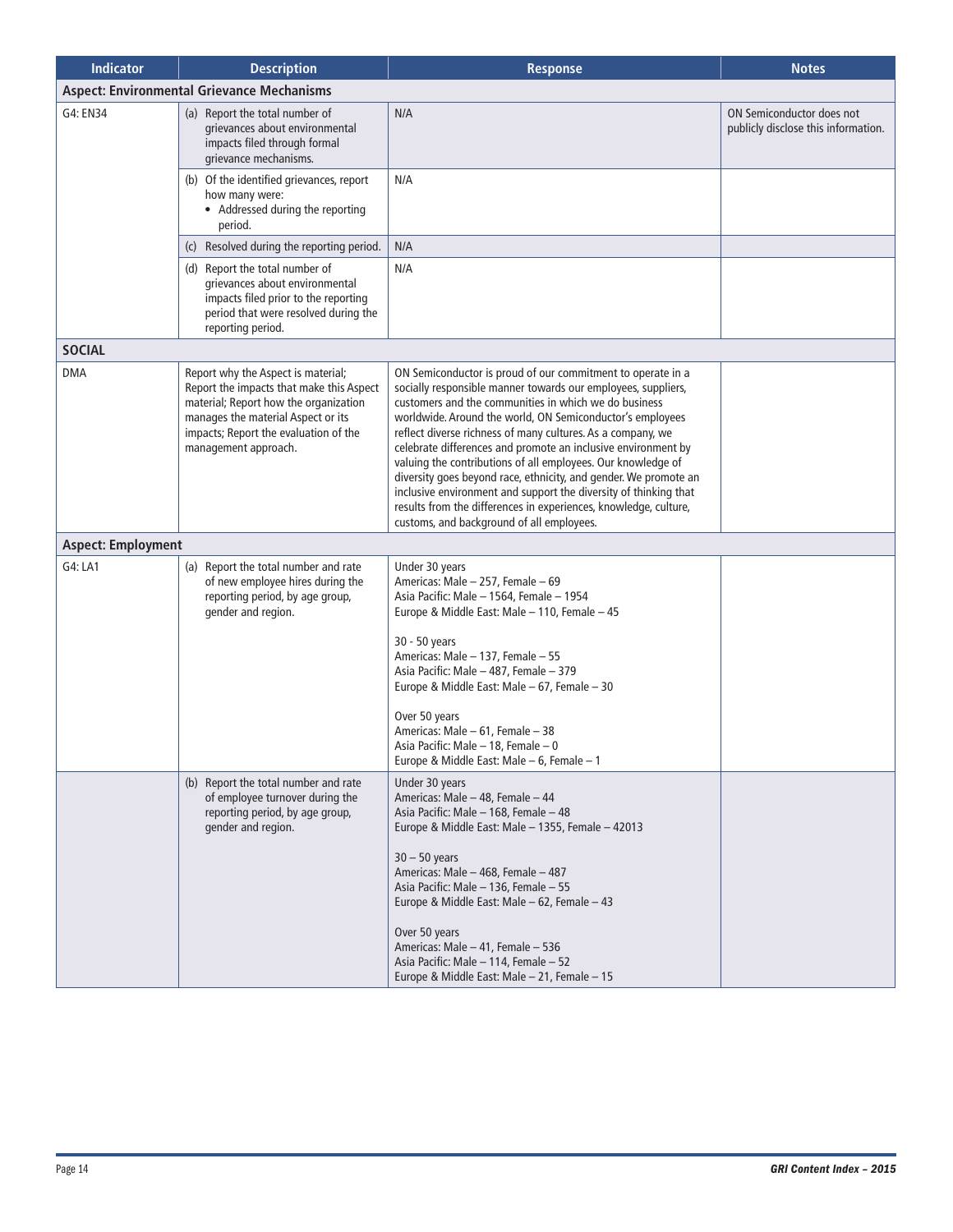| <b>Indicator</b>                          | <b>Description</b>                                                                                                                                                                                                                                                                                                                                                                                                                        | <b>Response</b>                                                                                                                                                                                                                                                                                                                                                                      | <b>Notes</b>                                                     |
|-------------------------------------------|-------------------------------------------------------------------------------------------------------------------------------------------------------------------------------------------------------------------------------------------------------------------------------------------------------------------------------------------------------------------------------------------------------------------------------------------|--------------------------------------------------------------------------------------------------------------------------------------------------------------------------------------------------------------------------------------------------------------------------------------------------------------------------------------------------------------------------------------|------------------------------------------------------------------|
| G4: LA2                                   | (a) Report the benefits which are<br>standard for full-time employees of<br>the organization but are not provided<br>to temporary or part-time employees,<br>by significant locations of operation.<br>These include, as a minimum:<br>life insurance, health, disability<br>and invalidity coverage, parental<br>leave, retirement provision, stock<br>ownership.<br>• Report definition used for<br>significant locations of operations | N/A<br>Manufacturing sites only                                                                                                                                                                                                                                                                                                                                                      | ON Semiconductor does not<br>disclose this information publicly. |
| G4: LA3                                   | (a) Total number of employees that were<br>entitled parental leave by gender.                                                                                                                                                                                                                                                                                                                                                             | N/A                                                                                                                                                                                                                                                                                                                                                                                  | ON Semiconductor does not<br>disclose this information publicly. |
|                                           | (b) Total number of employees that took<br>parental leave by gender.                                                                                                                                                                                                                                                                                                                                                                      | N/A                                                                                                                                                                                                                                                                                                                                                                                  | ON Semiconductor does not<br>disclose this information publicly. |
|                                           | (c) Total number of employees who<br>returned to work after parental leave<br>ended, by gender.                                                                                                                                                                                                                                                                                                                                           | N/A                                                                                                                                                                                                                                                                                                                                                                                  | ON Semiconductor does not<br>disclose this information publicly. |
|                                           | (d) Total number of employees who<br>returned to work after parental leave<br>ended who were still employed 12<br>months after their return to work, by<br>gender.                                                                                                                                                                                                                                                                        | N/A                                                                                                                                                                                                                                                                                                                                                                                  | ON Semiconductor does not<br>disclose this information publicly. |
|                                           | (e) Return to work retention rates of<br>employees who took parental leave,<br>by gender.                                                                                                                                                                                                                                                                                                                                                 | N/A                                                                                                                                                                                                                                                                                                                                                                                  | ON Semiconductor does not<br>disclose this information publicly. |
| <b>Aspect: Labor Management Relations</b> |                                                                                                                                                                                                                                                                                                                                                                                                                                           |                                                                                                                                                                                                                                                                                                                                                                                      |                                                                  |
| G4: LA4                                   | (a) Report the minimum number of<br>weeks' notice typically provided<br>to employees and their elected<br>representatives prior to the<br>implementation of significant<br>operational changes that could<br>substantially affect them.                                                                                                                                                                                                   | We provide advance notice in accordance with collective bargaining<br>agreements entered and local requirements in the different<br>locations where we operate.                                                                                                                                                                                                                      |                                                                  |
|                                           | (b) For organizations with collective<br>bargaining agreements, report<br>whether the notice period and<br>provisions for consultation and<br>negotiation are specified in collective<br>agreements.                                                                                                                                                                                                                                      | Belgium: Yes<br>China: Yes<br>Czech Republic: No<br>France: As per labor law<br>Japan: Yes<br>Vietnam: No                                                                                                                                                                                                                                                                            |                                                                  |
|                                           | <b>Aspect: Occupational Health and Safety</b>                                                                                                                                                                                                                                                                                                                                                                                             |                                                                                                                                                                                                                                                                                                                                                                                      |                                                                  |
| G4: LA5                                   | (a) Report the level at which each formal<br>joint management-worker health and<br>safety committee typically operates<br>within the organization.                                                                                                                                                                                                                                                                                        | Formal joint management-worker health and safety committees<br>exist at an operational level. Most ON Semiconductor factory<br>locations have a joint management-worker healthy safety<br>committee, including sites in Burlington, Carmona, Gresham,<br>Seremban, Leshan, Nampa, Niigata, Oudenaarde, Piestany,<br>Pocatello, Rochester, Roznov, Shenzhen, Tarlac City and Vietnam. |                                                                  |
|                                           | (b) Report the percentage of the total<br>workforce represented in formal joint<br>management-worker health and<br>safety committees.                                                                                                                                                                                                                                                                                                     | 82 percent                                                                                                                                                                                                                                                                                                                                                                           |                                                                  |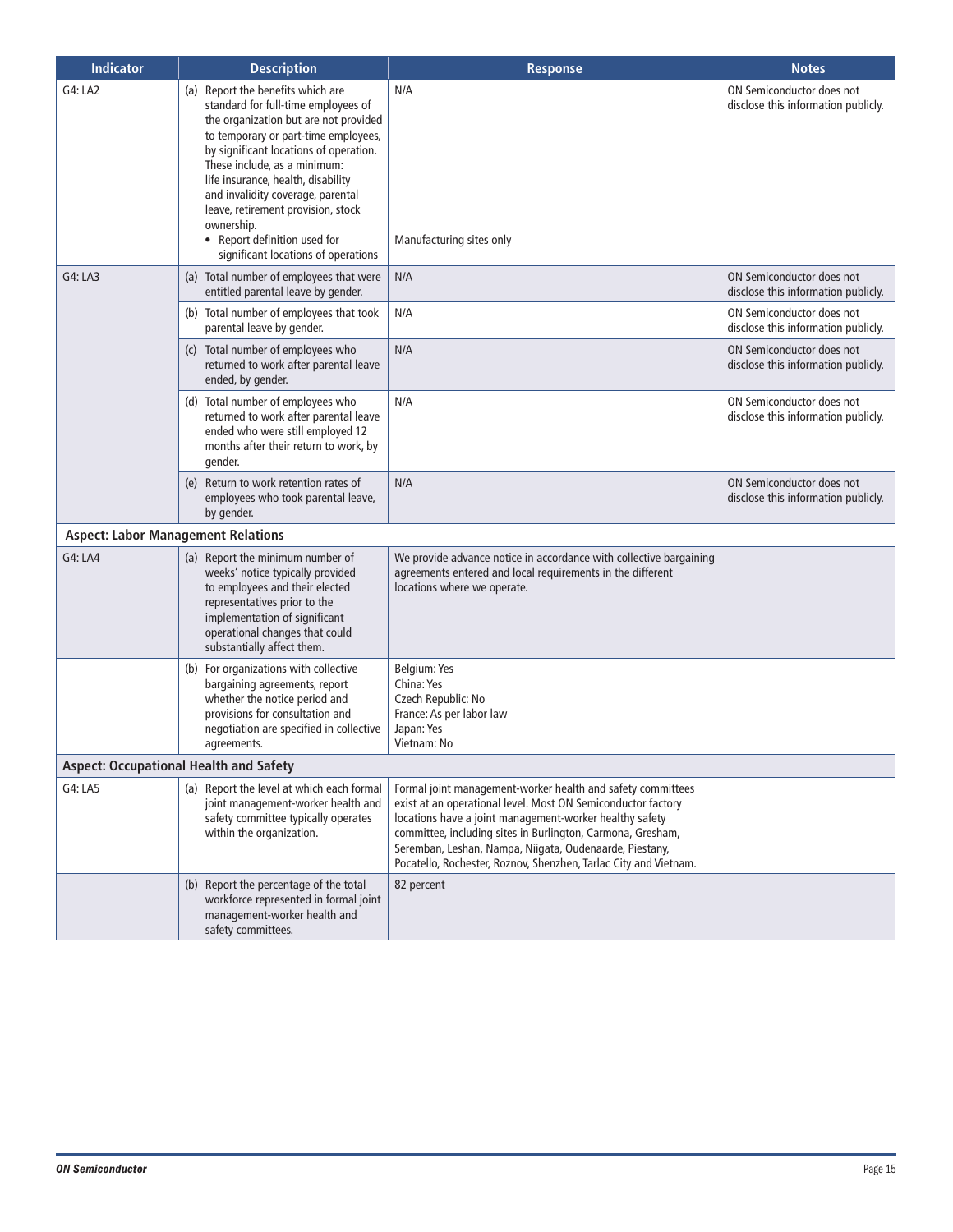| <b>Indicator</b> | <b>Description</b>                                                                                                                                                                                                                                                                                                                  | <b>Response</b>                                                                                                                                                                                                                                                                                                                                                                | <b>Notes</b>                                                                                                                                                                                                                                                                                                                                                                                                                                                                                                                                                                                                                                                            |
|------------------|-------------------------------------------------------------------------------------------------------------------------------------------------------------------------------------------------------------------------------------------------------------------------------------------------------------------------------------|--------------------------------------------------------------------------------------------------------------------------------------------------------------------------------------------------------------------------------------------------------------------------------------------------------------------------------------------------------------------------------|-------------------------------------------------------------------------------------------------------------------------------------------------------------------------------------------------------------------------------------------------------------------------------------------------------------------------------------------------------------------------------------------------------------------------------------------------------------------------------------------------------------------------------------------------------------------------------------------------------------------------------------------------------------------------|
| G4: LA6          | Report types of injury, injury rate (IR),<br>(a)<br>occupational diseases rate (ODR),<br>lost day rate (LDR), absentee rate<br>(AR) and work-related fatalities, for<br>the total workforce (that is, total<br>employees plus supervised workers),<br>by region and gender.                                                         | IR (including first aid cases): 1.3 per 100 employees<br>ODR: N/A<br>LDR: 3.13 per 100 employees<br>Work related fatalities: 0                                                                                                                                                                                                                                                 | Injury incidents are tracked and<br>reported to the local government<br>per legal requirements at all<br>locations. All manufacturing<br>facilities report injury incidents<br>including first aid only to<br>corporate EHS. Regional analysis<br>is not conducted. 2015 tracked<br>data included: number of<br>employees, number of injuries<br>including first aid only, number<br>of lost work days, number of lost<br>work day cases and fatalities. The<br>corporate EHS level data did not<br>include: independent contractors,<br>gender of person injured, type<br>of injury or type of occupational<br>disease, occupational disease rate<br>or absentee rate. |
|                  | (b) Report types of injury, injury rate (IR),<br>occupational diseases rate (ODR),<br>lost day rate (LDR), absentee rate<br>(AR) and work-related fatalities for<br>independent contractors working<br>on-site to whom the organization is<br>liable for the general safety of the<br>working environment, by region and<br>gender. | N/A                                                                                                                                                                                                                                                                                                                                                                            | This data is not tracked at a<br>corporate level.                                                                                                                                                                                                                                                                                                                                                                                                                                                                                                                                                                                                                       |
|                  | (c) Report the system of rules applied<br>in recording and reporting accident<br>statistics.                                                                                                                                                                                                                                        | N/A                                                                                                                                                                                                                                                                                                                                                                            | ON Semiconductor does not track<br>this at corporate level.                                                                                                                                                                                                                                                                                                                                                                                                                                                                                                                                                                                                             |
| G4: LA7          | Report whether there are workers who<br>are involved in occupational activities<br>who have a high incidence or high risk of<br>specific diseases.                                                                                                                                                                                  | None to report                                                                                                                                                                                                                                                                                                                                                                 |                                                                                                                                                                                                                                                                                                                                                                                                                                                                                                                                                                                                                                                                         |
| G4: LA8          | (a) Report whether formal agreements<br>with trade unions cover health and<br>safety.                                                                                                                                                                                                                                               | The inclusion of health and safety topics in trade union agreements<br>is dependent upon the country in which ON Semiconductor<br>operates. Certain health and safety topics are covered under joint<br>management-labor health and safety committees rather than<br>formal labor union agreements.                                                                            |                                                                                                                                                                                                                                                                                                                                                                                                                                                                                                                                                                                                                                                                         |
|                  | (b) If yes, report the extent, as a<br>percentage, to which various health<br>and safety topics are covered by<br>these agreements.                                                                                                                                                                                                 | N/A                                                                                                                                                                                                                                                                                                                                                                            |                                                                                                                                                                                                                                                                                                                                                                                                                                                                                                                                                                                                                                                                         |
| G4: LA9          | Average hours of training per year per<br>employee by gender, and by employee<br>category.                                                                                                                                                                                                                                          | N/A                                                                                                                                                                                                                                                                                                                                                                            | ON Semiconductor does not track<br>training hours in this manner.                                                                                                                                                                                                                                                                                                                                                                                                                                                                                                                                                                                                       |
| G4: LA10         | (a) Report on the type and scope<br>of programs implemented and<br>assistance provided to upgrade<br>employee skills.                                                                                                                                                                                                               | ON Semiconductor offers a variety of mandatory and optional<br>training programs for employees including code of business<br>conduct training, new employee onboarding, anti-harassment,<br>anti-corruption, leadership, effective communication, six sigma,<br>time management, program management, supervisory skills, logical<br>thinking and presentation skills training. |                                                                                                                                                                                                                                                                                                                                                                                                                                                                                                                                                                                                                                                                         |
|                  | (b) Report on the transition assistance<br>programs provided to facilitate<br>continued employability and the<br>management of career endings<br>resulting from retirement or<br>termination of employment.                                                                                                                         | We provide transition services in special situations. Those selected<br>situations include job placement and resume writing services.                                                                                                                                                                                                                                          |                                                                                                                                                                                                                                                                                                                                                                                                                                                                                                                                                                                                                                                                         |
| G4: LA11         | Percentage of employees receiving<br>regular performance and career<br>development reviews, by gender and by<br>employee category.                                                                                                                                                                                                  | 100 percent of employees in all gender and employee categories<br>received a performance appraisal                                                                                                                                                                                                                                                                             |                                                                                                                                                                                                                                                                                                                                                                                                                                                                                                                                                                                                                                                                         |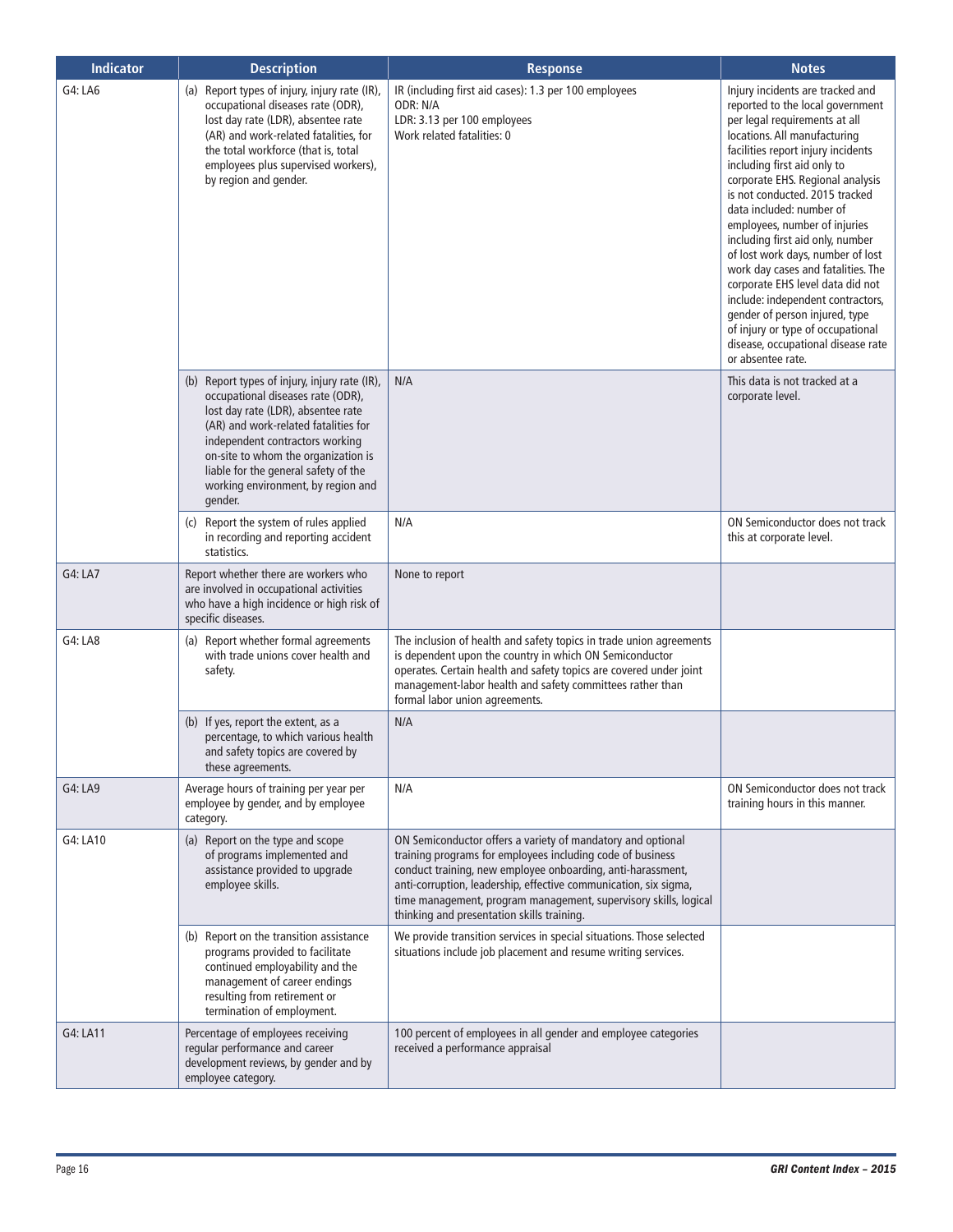| <b>Indicator</b> | <b>Description</b>                                                                                                                           | <b>Response</b>                                                                                                                                                                                                                                                                                                                                                                                                                                                                                                                                                                                                                                                                                                                           | <b>Notes</b>                                                     |  |  |
|------------------|----------------------------------------------------------------------------------------------------------------------------------------------|-------------------------------------------------------------------------------------------------------------------------------------------------------------------------------------------------------------------------------------------------------------------------------------------------------------------------------------------------------------------------------------------------------------------------------------------------------------------------------------------------------------------------------------------------------------------------------------------------------------------------------------------------------------------------------------------------------------------------------------------|------------------------------------------------------------------|--|--|
|                  | <b>Aspect: Diversity and Equal Opportunity</b>                                                                                               |                                                                                                                                                                                                                                                                                                                                                                                                                                                                                                                                                                                                                                                                                                                                           |                                                                  |  |  |
| G4: LA12         | (a) Report the percentage of individuals<br>within the organization's governance<br>bodies in each of the following<br>diversity categories: |                                                                                                                                                                                                                                                                                                                                                                                                                                                                                                                                                                                                                                                                                                                                           |                                                                  |  |  |
|                  | • Gender                                                                                                                                     | Male $-89%$ , Female $-11%$                                                                                                                                                                                                                                                                                                                                                                                                                                                                                                                                                                                                                                                                                                               |                                                                  |  |  |
|                  | • Age group: under 30, 30-50, over<br>50 years old                                                                                           | Under 30 years: 0%<br>$30 - 50$ years: $0\%$<br>Over 50 years: 100%                                                                                                                                                                                                                                                                                                                                                                                                                                                                                                                                                                                                                                                                       |                                                                  |  |  |
|                  | • Minority groups                                                                                                                            | N/A                                                                                                                                                                                                                                                                                                                                                                                                                                                                                                                                                                                                                                                                                                                                       |                                                                  |  |  |
|                  | • Other indicators of diversity where<br>relevant                                                                                            | N/A                                                                                                                                                                                                                                                                                                                                                                                                                                                                                                                                                                                                                                                                                                                                       |                                                                  |  |  |
|                  | (b) Report the percentage of employees<br>per employee category in each of the<br>following diversity categories :                           |                                                                                                                                                                                                                                                                                                                                                                                                                                                                                                                                                                                                                                                                                                                                           |                                                                  |  |  |
|                  | • Gender                                                                                                                                     | Contractors & Interns: Male - 39%, Female - 61%<br>Regular employees: Male - 56%, Female - 44%,                                                                                                                                                                                                                                                                                                                                                                                                                                                                                                                                                                                                                                           |                                                                  |  |  |
|                  | • Age group: under 30, 30-50, over<br>50 years old                                                                                           | Contractors & Interns<br>Under 30 years: 80%<br>30-50 years: 18%<br>Over 50 years: 2%<br><b>Regular Employees</b>                                                                                                                                                                                                                                                                                                                                                                                                                                                                                                                                                                                                                         |                                                                  |  |  |
|                  |                                                                                                                                              | Under 30 years: 35%<br>$30 - 50$ years: $50\%$<br>Over 50 years: 15%                                                                                                                                                                                                                                                                                                                                                                                                                                                                                                                                                                                                                                                                      |                                                                  |  |  |
|                  | • Minority groups                                                                                                                            | American Indian or Alaska Native (not Hispanic or Latino): 0.3%<br>Asian (not Hispanic or Latino): 17.0%<br>Black or African American (not Hispanic or Latino): 1.8%<br>Hispanic or Latino: 5.1%<br>Native Hawaiian/Other Pacific Islander (not Hispanic/Latino): 0.4%<br>Two or More Races (not Hispanic or Latino): 0.8%<br>White (not Hispanic or Latino): 74.4%<br>Unidentified: 0.2%                                                                                                                                                                                                                                                                                                                                                 | This data is for the US only.                                    |  |  |
|                  | • Other indicators of diversity where<br>relevant.                                                                                           | N/A                                                                                                                                                                                                                                                                                                                                                                                                                                                                                                                                                                                                                                                                                                                                       |                                                                  |  |  |
|                  | Aspect: Equal Remuneration for Women and Men                                                                                                 |                                                                                                                                                                                                                                                                                                                                                                                                                                                                                                                                                                                                                                                                                                                                           |                                                                  |  |  |
| G4: LA13         | (a) Ratio of basic salary and<br>remuneration of women to men by<br>employee category, by significant<br>locations of operation.             | N/A                                                                                                                                                                                                                                                                                                                                                                                                                                                                                                                                                                                                                                                                                                                                       | ON Semiconductor does not<br>publicly disclose this information. |  |  |
|                  | (b) Report the definition used for<br>'significant locations of operation'.                                                                  | N/A                                                                                                                                                                                                                                                                                                                                                                                                                                                                                                                                                                                                                                                                                                                                       |                                                                  |  |  |
|                  | <b>Aspect: Supplier Assessment for Labor Practices</b>                                                                                       |                                                                                                                                                                                                                                                                                                                                                                                                                                                                                                                                                                                                                                                                                                                                           |                                                                  |  |  |
| G4: LA14         | Percentage of new suppliers that were<br>screened using labor practices criteria.                                                            | All key suppliers are required to agree and comply with the EICC<br>code of conduct, which addresses labor practices. Major material<br>suppliers that are in the top 80 percent spend are also required<br>to complete a self-assessment questionnaire (SAQ). Twenty-five<br>percent of those suppliers that are considered 'high risk' are subject<br>to an Auditee Managed Audit (AMA) audit. All new site-level<br>suppliers are required to comply with the EICC code of conduct,<br>whereas self-assessment questionnaires are optional (but highly<br>encouraged). Site suppliers will be audited if potential non-<br>conformance are reported or found on site.<br>266 suppliers completed an SAQ and none were audited in 2015. |                                                                  |  |  |
| G4: LA15         | (a) Report the number of suppliers<br>subject to impact assessments for<br>labor practices.                                                  | None                                                                                                                                                                                                                                                                                                                                                                                                                                                                                                                                                                                                                                                                                                                                      |                                                                  |  |  |
|                  | (b) Report the number of suppliers<br>identified as having significant actual<br>and potential negative impacts for<br>labor practices.      | No suppliers were deemed 'high risk' in terms of having actual or<br>potential negative impacts for labor practices.                                                                                                                                                                                                                                                                                                                                                                                                                                                                                                                                                                                                                      |                                                                  |  |  |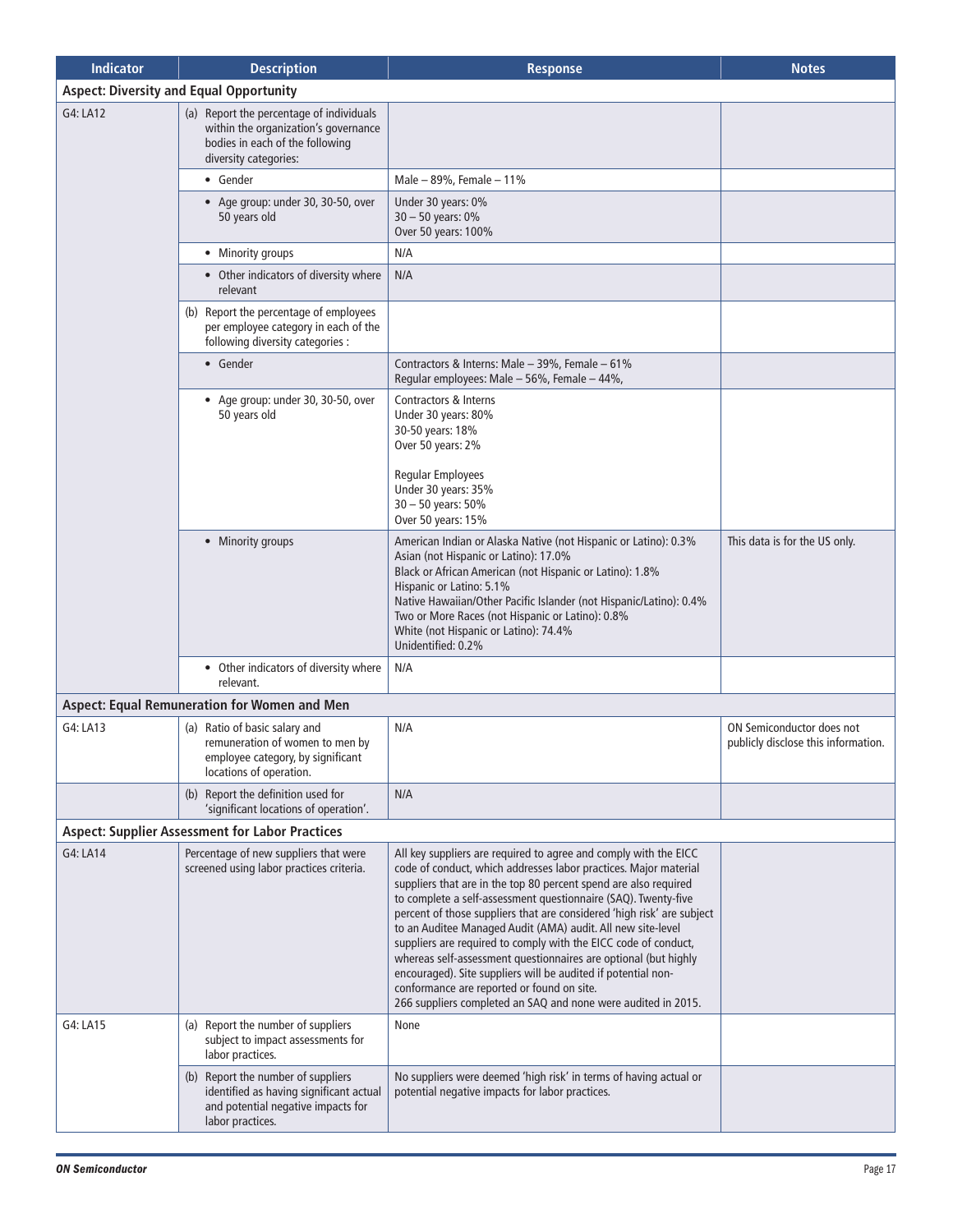| <b>Indicator</b>    | <b>Description</b>                                                                                                                                                                                                             | <b>Response</b>                                                                                                                                                                   | <b>Notes</b>                                                     |
|---------------------|--------------------------------------------------------------------------------------------------------------------------------------------------------------------------------------------------------------------------------|-----------------------------------------------------------------------------------------------------------------------------------------------------------------------------------|------------------------------------------------------------------|
| G4: LA15 (cont.)    | Report the significant actual and<br>(c)<br>potential negative impacts for labor<br>practices identified in the supply<br>chain.                                                                                               | N/A                                                                                                                                                                               |                                                                  |
|                     | (d) Report the percentage of suppliers<br>identified as having significant actual<br>and potential negative impacts<br>for labor practices with which<br>improvements were agreed upon as<br>a result of assessment.           | N/A                                                                                                                                                                               |                                                                  |
|                     | (e) Report the percentage of suppliers<br>identified as having significant actual<br>and potential negative impacts<br>for labor practices with which<br>relationships were terminated as a<br>result of assessment and why.   | N/A                                                                                                                                                                               |                                                                  |
|                     | <b>Aspect: Labor Practices and Grievance Mechanisms</b>                                                                                                                                                                        |                                                                                                                                                                                   |                                                                  |
| G4: LA16            | (a) Report the total number of<br>grievances about labor practices<br>filed through formal grievance<br>mechanisms during the reporting<br>period.                                                                             | N/A                                                                                                                                                                               | ON Semiconductor does not<br>disclose this information publicly. |
|                     | (b) Of the identified grievances, report<br>how many were:<br>• Addressed during the reporting<br>period.<br>• Resolved during the reporting<br>period.                                                                        | N/A<br>N/A                                                                                                                                                                        |                                                                  |
|                     | (c) Report the total number of<br>grievances about labor practices filed<br>prior to the reporting period that<br>were resolved during the reporting<br>period.                                                                | N/A                                                                                                                                                                               |                                                                  |
| <b>Human Rights</b> |                                                                                                                                                                                                                                |                                                                                                                                                                                   |                                                                  |
| <b>DMA</b>          | Report why the Aspect is material;<br>Report the impacts that make this Aspect<br>material; Report how the organization<br>manages the material Aspect or its<br>impacts; Report the evaluation of the<br>management approach. | ON Semiconductor is committed to upholding the human rights of<br>workers and society and to treat them with dignity and respect as<br>understood by the international community. |                                                                  |
| G4: HR1             | (a) Report the total number and<br>percentage of significant investment<br>agreements and contracts that<br>include human rights clauses or that<br>underwent human rights screening.                                          | Contracts with suppliers contain terms and conditions related to<br>human rights concerns, such as forced and indentured labor and<br>equal employment opportunity.               |                                                                  |
|                     | (b) Report the definition of significant<br>investment agreements used by the<br>organization.                                                                                                                                 | All purchase order agreements                                                                                                                                                     |                                                                  |
| G4: HR2             | (a) Report the total number of hours<br>in the reporting period devoted to<br>training on human rights policies or<br>procedures concerning aspects of<br>human rights that are relevant to<br>operations.                     | N/A                                                                                                                                                                               | ON Semiconductor does not track<br>training data in this manner. |
|                     | (b) Report the percentage of employees<br>in the reporting period trained in<br>human rights policies or procedures<br>concerning aspects of human rights<br>that are relevant to operations.                                  | 100%                                                                                                                                                                              |                                                                  |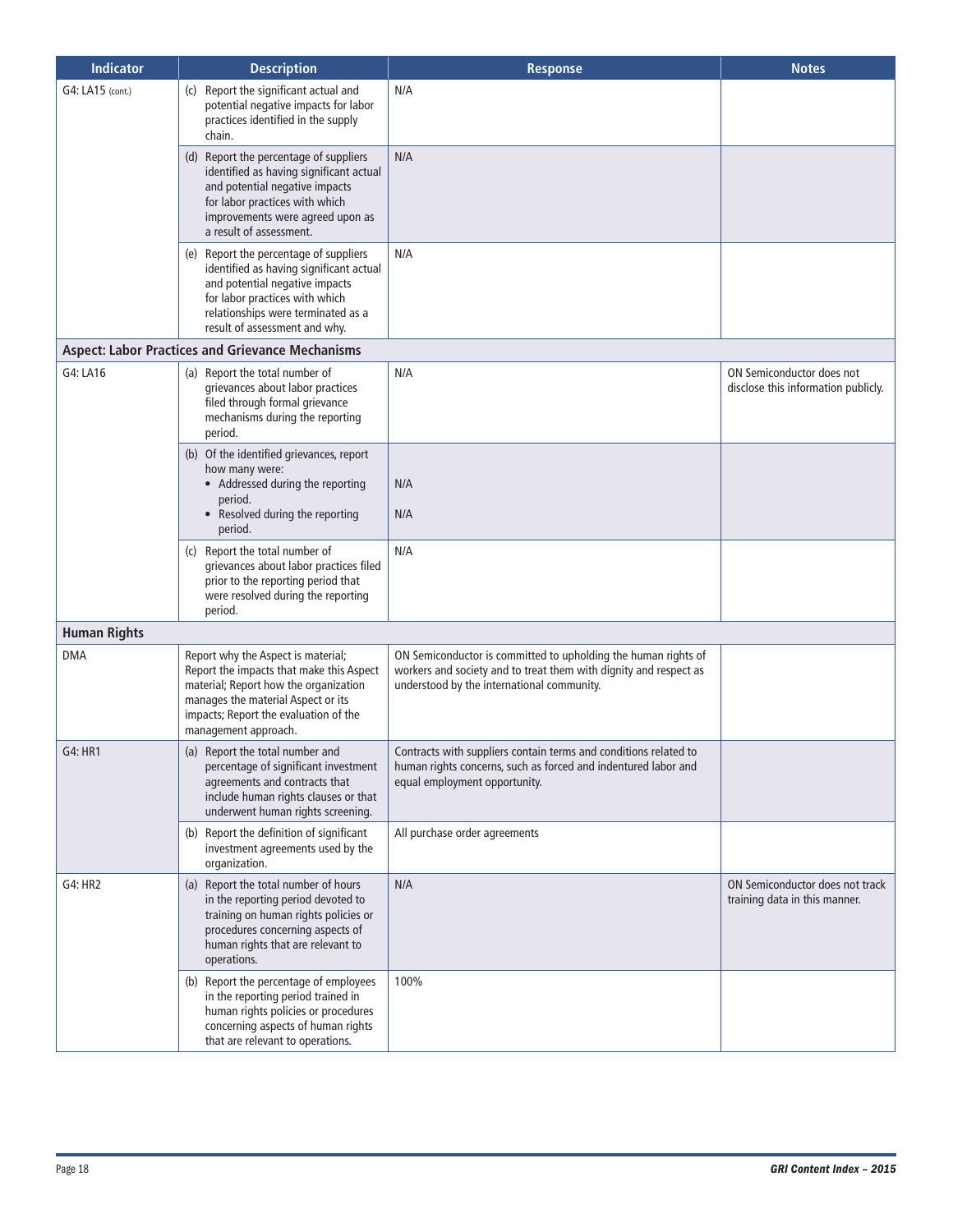| <b>Indicator</b>                           | <b>Description</b>                                                                                                                                                                                                                                                                          | <b>Response</b>                                                                                                                                            | <b>Notes</b>                                                     |
|--------------------------------------------|---------------------------------------------------------------------------------------------------------------------------------------------------------------------------------------------------------------------------------------------------------------------------------------------|------------------------------------------------------------------------------------------------------------------------------------------------------------|------------------------------------------------------------------|
| <b>Aspect: Nondiscrimination</b>           |                                                                                                                                                                                                                                                                                             |                                                                                                                                                            |                                                                  |
| G4: HR3                                    | (a) Report the total number of incidents<br>of discrimination during the reporting<br>period.                                                                                                                                                                                               | N/A                                                                                                                                                        | ON Semiconductor does not<br>disclose this information publicly. |
|                                            | (b) Report the status of the incidents<br>and the actions taken with reference<br>to the following:                                                                                                                                                                                         |                                                                                                                                                            |                                                                  |
|                                            | • Incident reviewed by the<br>organization.<br>• Remediation plans being                                                                                                                                                                                                                    | N/A<br>N/A                                                                                                                                                 |                                                                  |
|                                            | implemented.<br>• Remediation plans have been<br>implemented and results<br>reviewed through routine internal                                                                                                                                                                               | N/A                                                                                                                                                        |                                                                  |
|                                            | management review processes.<br>• Incident no longer subject to<br>action.                                                                                                                                                                                                                  | N/A                                                                                                                                                        |                                                                  |
| G4: HR4                                    | (a) Report operations and suppliers in<br>which employee rights to exercise<br>freedom of association or collective<br>bargaining may be violated or at<br>significant risk either in terms:<br>• Type of operation and countries<br>or geographical areas with<br>operations and suppliers | None that ON Semiconductor is aware of.                                                                                                                    |                                                                  |
|                                            | considered at risk.<br>(b) Report measures taken by the<br>organization in the reporting period<br>intended to support rights to exercise<br>freedom of association and collective<br>bargaining.                                                                                           | EICC training, which covers the topic of freedom of association, is<br>provided to all ON Semiconductor employees globally.                                |                                                                  |
| <b>Aspect: Child Labor</b>                 |                                                                                                                                                                                                                                                                                             |                                                                                                                                                            |                                                                  |
| G4: HR5                                    | (a) Report operations and suppliers<br>considered to have significant risk<br>for incidents of child labor and young<br>workers exposed to hazardous work.                                                                                                                                  | None of ON Semiconductor's suppliers were considered of high risk<br>in respect to child labor or young workers exposed to hazardous<br>work.              |                                                                  |
|                                            | Report operations and suppliers<br>(b)<br>considered to have significant risk<br>for incidents of child labor either<br>in terms of type of operation<br>and supplier and countries or<br>geographical areas.                                                                               | N/A                                                                                                                                                        |                                                                  |
|                                            | (c) Report measures taken by the<br>organization in the reporting period<br>intended to contribute to the<br>effective abolition of child labor.                                                                                                                                            | ON Semiconductor requires top suppliers to conform to EICC<br>standards which addresses child labor and young workers exposed<br>to hazardous work.        |                                                                  |
| <b>Aspect: Forced and Compulsory Labor</b> |                                                                                                                                                                                                                                                                                             |                                                                                                                                                            |                                                                  |
| G4: HR6                                    | (a) Report operations and suppliers<br>considered to have significant risk<br>for incidents of forced or compulsory<br>labor either in terms of type of<br>operation and supplier or countries<br>and geographical areas.                                                                   | None of ON Semiconductor's suppliers were considered of high risk<br>in respect to forced or compulsory labor.                                             |                                                                  |
|                                            | (b) Report measures taken by the<br>organization in the reporting period<br>intended to contribute to the<br>elimination of all forms of forced or<br>compulsory labor.                                                                                                                     | ON Semiconductor communicates EICC code requirements and<br>monitors supplier compliance with specific standards, including<br>forced or compulsory labor. |                                                                  |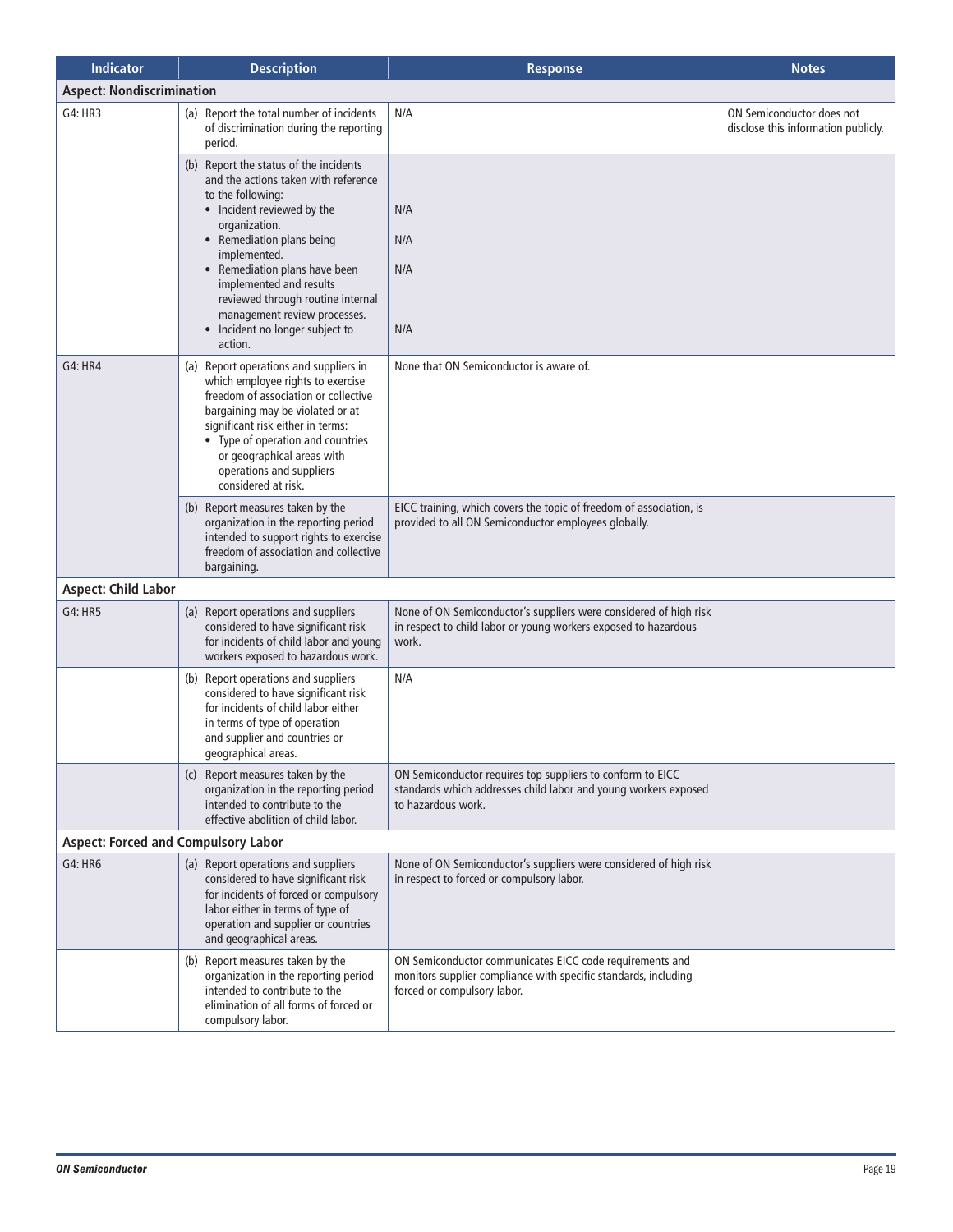| <b>Indicator</b>                        | <b>Description</b>                                                                                                                                                                                                                                                                                                                                      | <b>Response</b>                                                                                                                                                                                                                                                                                                                                                                                                                                                                                                                                                                                                                                                                                                                                                     | <b>Notes</b> |
|-----------------------------------------|---------------------------------------------------------------------------------------------------------------------------------------------------------------------------------------------------------------------------------------------------------------------------------------------------------------------------------------------------------|---------------------------------------------------------------------------------------------------------------------------------------------------------------------------------------------------------------------------------------------------------------------------------------------------------------------------------------------------------------------------------------------------------------------------------------------------------------------------------------------------------------------------------------------------------------------------------------------------------------------------------------------------------------------------------------------------------------------------------------------------------------------|--------------|
| <b>Aspect: Security Practices</b>       |                                                                                                                                                                                                                                                                                                                                                         |                                                                                                                                                                                                                                                                                                                                                                                                                                                                                                                                                                                                                                                                                                                                                                     |              |
| G4: HR7                                 | (a) Report the percentage of security<br>personnel who have received formal<br>training in the organization's human<br>rights policies or specific procedures<br>and their application to security.                                                                                                                                                     | 75%                                                                                                                                                                                                                                                                                                                                                                                                                                                                                                                                                                                                                                                                                                                                                                 |              |
|                                         | (b) Report whether training<br>requirements also apply to third<br>party organizations providing<br>security personnel.                                                                                                                                                                                                                                 | Yes                                                                                                                                                                                                                                                                                                                                                                                                                                                                                                                                                                                                                                                                                                                                                                 |              |
| <b>Aspect: Indigenous Rights</b>        |                                                                                                                                                                                                                                                                                                                                                         |                                                                                                                                                                                                                                                                                                                                                                                                                                                                                                                                                                                                                                                                                                                                                                     |              |
| G4: HR8                                 | (a) Report the total number of identified<br>incidents of violations involving the<br>rights of indigenous peoples during<br>the reporting period.                                                                                                                                                                                                      | To the best of our knowledge there have been no identified<br>incidents of violations involving the rights of indigenous peoples<br>during the reporting period.                                                                                                                                                                                                                                                                                                                                                                                                                                                                                                                                                                                                    |              |
|                                         | (b) Report the status of the incidents<br>and actions taken with reference to:<br>• Incident reviewed by the<br>organization.<br>• Remediation plans being<br>implemented.<br>• Remediation plans have been<br>implemented and results<br>reviewed through routine internal<br>management review processes.<br>Incident no longer subject to<br>action. | N/A<br>N/A<br>N/A<br>N/A                                                                                                                                                                                                                                                                                                                                                                                                                                                                                                                                                                                                                                                                                                                                            |              |
| <b>Aspect: Assessment</b>               |                                                                                                                                                                                                                                                                                                                                                         |                                                                                                                                                                                                                                                                                                                                                                                                                                                                                                                                                                                                                                                                                                                                                                     |              |
| G4: HR9                                 | Percentage and total number of<br>operations that have been subject to<br>human rights reviews and/or impact<br>assessments.                                                                                                                                                                                                                            | ON Semiconductor manufacturing sites are subject to corporate<br>internal audits every two years using the EICC Validated Audit<br>criteria. The audit criteria pertaining to labor and health and safety<br>cover human rights topics and include corrective actions. In 2015,<br>six (30%) out of ON Semiconductor's 20 manufacturing facilities<br>were subject to such audits.                                                                                                                                                                                                                                                                                                                                                                                  |              |
| <b>Supplier Human Rights Assessment</b> |                                                                                                                                                                                                                                                                                                                                                         |                                                                                                                                                                                                                                                                                                                                                                                                                                                                                                                                                                                                                                                                                                                                                                     |              |
| G4: HR10                                | Percentage of new suppliers that were<br>screened using human rights criteria.                                                                                                                                                                                                                                                                          | All key suppliers are required to agree and comply with the EICC<br>code of conduct, which addresses human rights standards. Major<br>material suppliers that are in the top 80 percent spend are also<br>required to complete a self-assessment questionnaire (SAQ).<br>Twenty-five percent of those suppliers that are considered 'high<br>risk' are subject to an Auditee Managed Audit (AMA). All new<br>site-level suppliers are required to comply with the EICC code of<br>conduct, whereas self-assessment questionnaires are optional (but<br>highly encouraged). Site suppliers will be audited if potential non-<br>conformance are reported or found on site.<br>266 suppliers completed a SAQ and none were audited in 2015 due<br>to scores obtained. |              |
| G4: HR11                                | (a) Report the number of suppliers<br>subject to human rights impact<br>assessments.                                                                                                                                                                                                                                                                    | See above                                                                                                                                                                                                                                                                                                                                                                                                                                                                                                                                                                                                                                                                                                                                                           |              |
|                                         | (b) Report the number of suppliers<br>identified as having significant actual<br>and potential negative human rights<br>impacts.                                                                                                                                                                                                                        | No suppliers were deemed 'high risk' in terms of having actual or<br>potential negative human rights impacts.                                                                                                                                                                                                                                                                                                                                                                                                                                                                                                                                                                                                                                                       |              |
|                                         | (c) Report the significant actual and<br>potential negative human rights<br>impacts identified in the supply<br>chain.                                                                                                                                                                                                                                  | N/A                                                                                                                                                                                                                                                                                                                                                                                                                                                                                                                                                                                                                                                                                                                                                                 |              |
|                                         | (d) Report the percentage of suppliers<br>identified as having significant actual<br>and potential negative human rights<br>impacts with which improvements<br>were agreed upon as a result of<br>assessment.                                                                                                                                           | N/A                                                                                                                                                                                                                                                                                                                                                                                                                                                                                                                                                                                                                                                                                                                                                                 |              |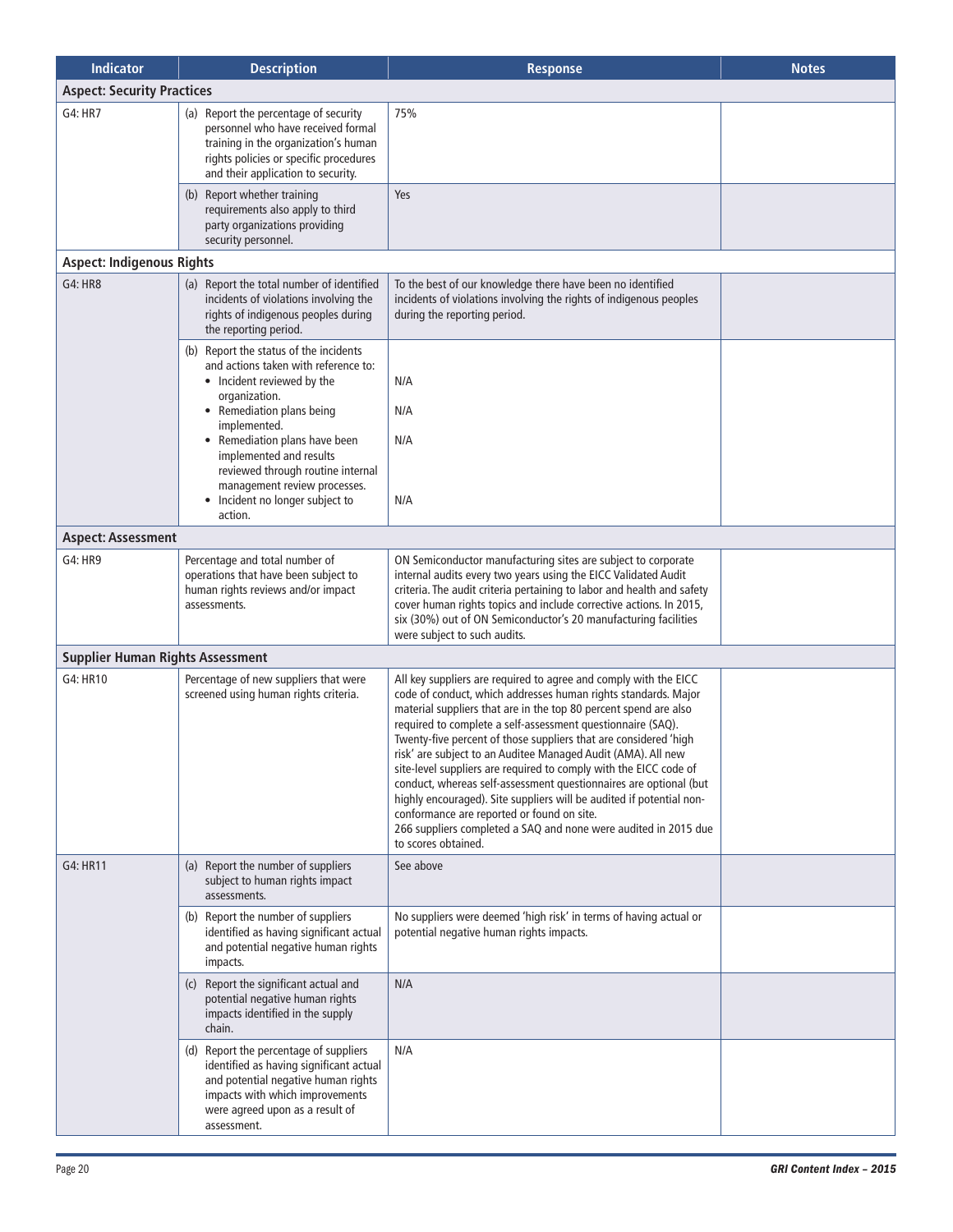| <b>Indicator</b> | <b>Description</b>                                                                                                                                                                                                             | <b>Response</b>                                                                                                                                                                                                                                                                                                                                                                                                                                                                                                   | <b>Notes</b>                                                     |
|------------------|--------------------------------------------------------------------------------------------------------------------------------------------------------------------------------------------------------------------------------|-------------------------------------------------------------------------------------------------------------------------------------------------------------------------------------------------------------------------------------------------------------------------------------------------------------------------------------------------------------------------------------------------------------------------------------------------------------------------------------------------------------------|------------------------------------------------------------------|
| G4: HR11 (cont.) | Report the percentage of suppliers<br>(e)<br>identified as having significant actual<br>and potential negative human rights<br>impacts with which relationships<br>were terminated as a result of<br>assessment, and why.      | N/A                                                                                                                                                                                                                                                                                                                                                                                                                                                                                                               |                                                                  |
|                  | <b>Aspect: Human Rights Grievance Mechanisms</b>                                                                                                                                                                               |                                                                                                                                                                                                                                                                                                                                                                                                                                                                                                                   |                                                                  |
| G4: HR12         | (a) Report the total number of<br>grievances about human rights<br>impacts filed through formal<br>grievance mechanisms during the<br>reporting period.                                                                        | N/A                                                                                                                                                                                                                                                                                                                                                                                                                                                                                                               | ON Semiconductor does not<br>disclose this information publicly. |
|                  | (b) Of the identified grievances, report<br>how many were:<br>• Addressed during the reporting<br>period.<br>• Resolved during the reporting<br>period.                                                                        | N/A<br>N/A                                                                                                                                                                                                                                                                                                                                                                                                                                                                                                        |                                                                  |
|                  | (c) Report the total number of<br>grievances about human rights<br>impacts filed prior to the reporting<br>period that were resolved during the<br>reporting period.                                                           | N/A                                                                                                                                                                                                                                                                                                                                                                                                                                                                                                               |                                                                  |
| <b>Society</b>   |                                                                                                                                                                                                                                |                                                                                                                                                                                                                                                                                                                                                                                                                                                                                                                   |                                                                  |
| <b>DMA</b>       | Report why the Aspect is material;<br>Report the impacts that make this Aspect<br>material; Report how the organization<br>manages the material Aspect or its<br>impacts; Report the evaluation of the<br>management approach. | ON Semiconductor is proud of our commitment to operate in a<br>socially responsible manner toward employees, suppliers and the<br>community in which we do business worldwide. We conduct our<br>operations in an environmentally, socially and ethically responsible<br>manner and comply with applicable laws and regulations of those<br>countries worldwide where we do our business. The commitment is<br>deeply ingrained in our Core Values, certain policies, and our Code<br>of Business Conduct.        |                                                                  |
| G4: SO1          | (a) Report the percentage of operations<br>with implemented local community<br>engagement, impact assessments,<br>and development programs,<br>including the use of:                                                           |                                                                                                                                                                                                                                                                                                                                                                                                                                                                                                                   |                                                                  |
|                  | • Social impact assessments,<br>including gender impact<br>assessments, based on<br>participatory processes.                                                                                                                   | N/A                                                                                                                                                                                                                                                                                                                                                                                                                                                                                                               |                                                                  |
|                  | • Environmental impact<br>assessments and ongoing<br>monitoring.                                                                                                                                                               | N/A                                                                                                                                                                                                                                                                                                                                                                                                                                                                                                               |                                                                  |
|                  | • Public disclosure of results of<br>environmental and social impact<br>assessments.                                                                                                                                           | N/A                                                                                                                                                                                                                                                                                                                                                                                                                                                                                                               |                                                                  |
|                  | • Local community development<br>programs based on local<br>communities' needs.                                                                                                                                                | ON Semiconductor promotes projects and services for a wide<br>variety of community outreach and assistance efforts. Over the<br>years, several of our sites have taken an active role in advancing<br>primary school kindergarten through 12th grade math and<br>science education by providing financial support, mentoring and<br>volunteering. Our company is also dedicated to fostering social<br>and economic development as well as environmental efforts in the<br>communities in which we work and live. |                                                                  |
|                  | • Stakeholder engagement plans<br>based on stakeholder mapping.                                                                                                                                                                | N/A                                                                                                                                                                                                                                                                                                                                                                                                                                                                                                               |                                                                  |
|                  | • Broad based local community<br>consultation committees and<br>processes that include vulnerable<br>groups.                                                                                                                   | N/A                                                                                                                                                                                                                                                                                                                                                                                                                                                                                                               |                                                                  |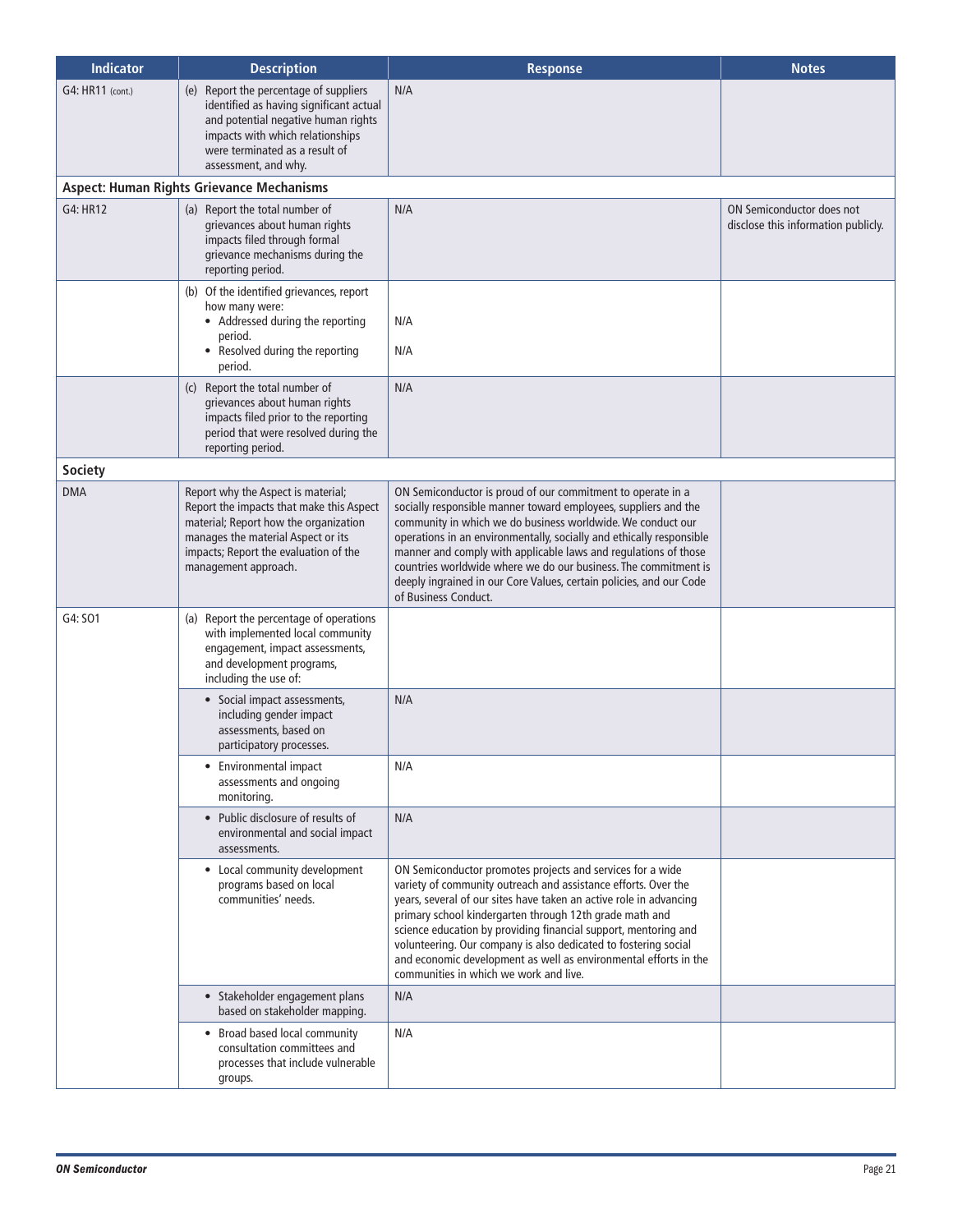| <b>Indicator</b>               | <b>Description</b>                                                                                                                                                                                                                          | <b>Response</b>                                                                                                                                                                                                                                                                                                                                                                                                                                                                                                                                                                                                                                                                                                                                                                                                                                        | <b>Notes</b> |
|--------------------------------|---------------------------------------------------------------------------------------------------------------------------------------------------------------------------------------------------------------------------------------------|--------------------------------------------------------------------------------------------------------------------------------------------------------------------------------------------------------------------------------------------------------------------------------------------------------------------------------------------------------------------------------------------------------------------------------------------------------------------------------------------------------------------------------------------------------------------------------------------------------------------------------------------------------------------------------------------------------------------------------------------------------------------------------------------------------------------------------------------------------|--------------|
| G4: SO1 (cont.)                | • Works councils, occupational<br>health and safety committees and<br>other employee representation<br>bodies to deal with impacts.                                                                                                         | All of ON Semiconductor's manufacturing sites have occupational<br>health and safety committees. A total of 82 percent of our<br>workforce population is represented through these committees.<br>Several of our sites also have formal labor union agreements or<br>work councils.                                                                                                                                                                                                                                                                                                                                                                                                                                                                                                                                                                    |              |
|                                | • Formal local community grievance<br>processes.                                                                                                                                                                                            | The ethics hotline is available to all employees as well members of<br>the public to express grievances anonymously.                                                                                                                                                                                                                                                                                                                                                                                                                                                                                                                                                                                                                                                                                                                                   |              |
| G4: SO2                        | (a) Report operations with significant<br>actual and potential negative<br>impacts on local communities,<br>including:<br>• The location of the operations.<br>• The significant actual and<br>potential negative impacts of<br>operations. | N/A<br>N/A                                                                                                                                                                                                                                                                                                                                                                                                                                                                                                                                                                                                                                                                                                                                                                                                                                             |              |
| <b>Aspect: Anti-Corruption</b> |                                                                                                                                                                                                                                             |                                                                                                                                                                                                                                                                                                                                                                                                                                                                                                                                                                                                                                                                                                                                                                                                                                                        |              |
| G4: SO3                        | (a) Total number and percentage of<br>operations assessed for risks related<br>to corruption and the significant risks<br>identified.                                                                                                       | The company lists 20 manufacturing locations around the world<br>in its 2015 SEC Form 10-K. All locations (100%) were initially<br>considered when risk was assessed and risks are assessed on an<br>ongoing basis. The company sells its products around the world and<br>the risk assessment was based on types and locations of customers.                                                                                                                                                                                                                                                                                                                                                                                                                                                                                                          |              |
|                                | (b) Report the significant risks related to<br>corruption identified through the risk<br>assessment.                                                                                                                                        | While there are no significant risks that were identified, some<br>areas presented a greater risk than other areas. In assessing<br>the risks related to corruption, a major factor is the ranking<br>of the country in which the factory is located according to the<br>Transparency International Corruption Perceptions Index. For<br>the nine countries in which the Company had factories, three<br>countries - the Philippines, Thailand, and Vietnam - were in the<br>lower half of the 2013 country rankings (the latest data available<br>when the assessment was undertaken). Additionally, the company<br>has a greater risk with customers in China because a number of<br>electronics manufacturers are State Owned Enterprises and their<br>employees are considered government officials under the US<br>Foreign Corrupt Practices Act. |              |
| G4: SO4                        | (a) Report the total number and<br>percentage of governance body<br>members that the organization's<br>anticorruption policies and<br>procedures have been communicated<br>to, broken down by region.                                       | 100% (all in the United States)                                                                                                                                                                                                                                                                                                                                                                                                                                                                                                                                                                                                                                                                                                                                                                                                                        |              |
|                                | (b) Report the total number and<br>percentage of employees that<br>the organization's anti-corruption<br>policies and procedures have been<br>communicated to, broken down by<br>employee category and region.                              | 98.07% (Americas: 2,199, Asia Pacific: 3,491, Europe & Middle<br>East: 1,482) of the 7,313 employees selected for the anticorruption<br>training receive policies and procedures as part of required<br>training. Employees selected for training make up 30 percent of all<br>employees.                                                                                                                                                                                                                                                                                                                                                                                                                                                                                                                                                              |              |
|                                | (c) Report the total number and<br>percentage of business partners that<br>the organization's anti-corruption<br>policies and procedures have been<br>communicated to, broken down by<br>type of business partner and region.               | The company does not maintain a database of business partners<br>who have received information regarding the policies. The policies<br>are included as a regular part of the company's contracts with<br>distributors and suppliers working on its behalf.                                                                                                                                                                                                                                                                                                                                                                                                                                                                                                                                                                                             |              |
|                                | (d) Report the total number and<br>percentage of governance body<br>members that have received training<br>on anticorruption, broken down by<br>region.                                                                                     | 100% (all in the United States)                                                                                                                                                                                                                                                                                                                                                                                                                                                                                                                                                                                                                                                                                                                                                                                                                        |              |
|                                | (e) Report the total number and<br>percentage of employees that have<br>received training on anti-corruption,<br>broken down by employee category<br>and region.                                                                            | Anticorruption is included in the Company's Code of Business<br>Conduct training, which all employees (100 percent) were required<br>to complete. In 2015 the company had an additional online<br>anticorruption training course that was required for all managers,<br>and most employees in the HR, Law, Sales/Marketing, and Global<br>Supply Chain/Procurement Departments. 7,172 employees took the<br>online course. The 7,172 employees who completed the training by<br>region are Americas: 2,199, Asia Pacific: 3,491, Europe & Middle<br>East: 1,482.                                                                                                                                                                                                                                                                                       |              |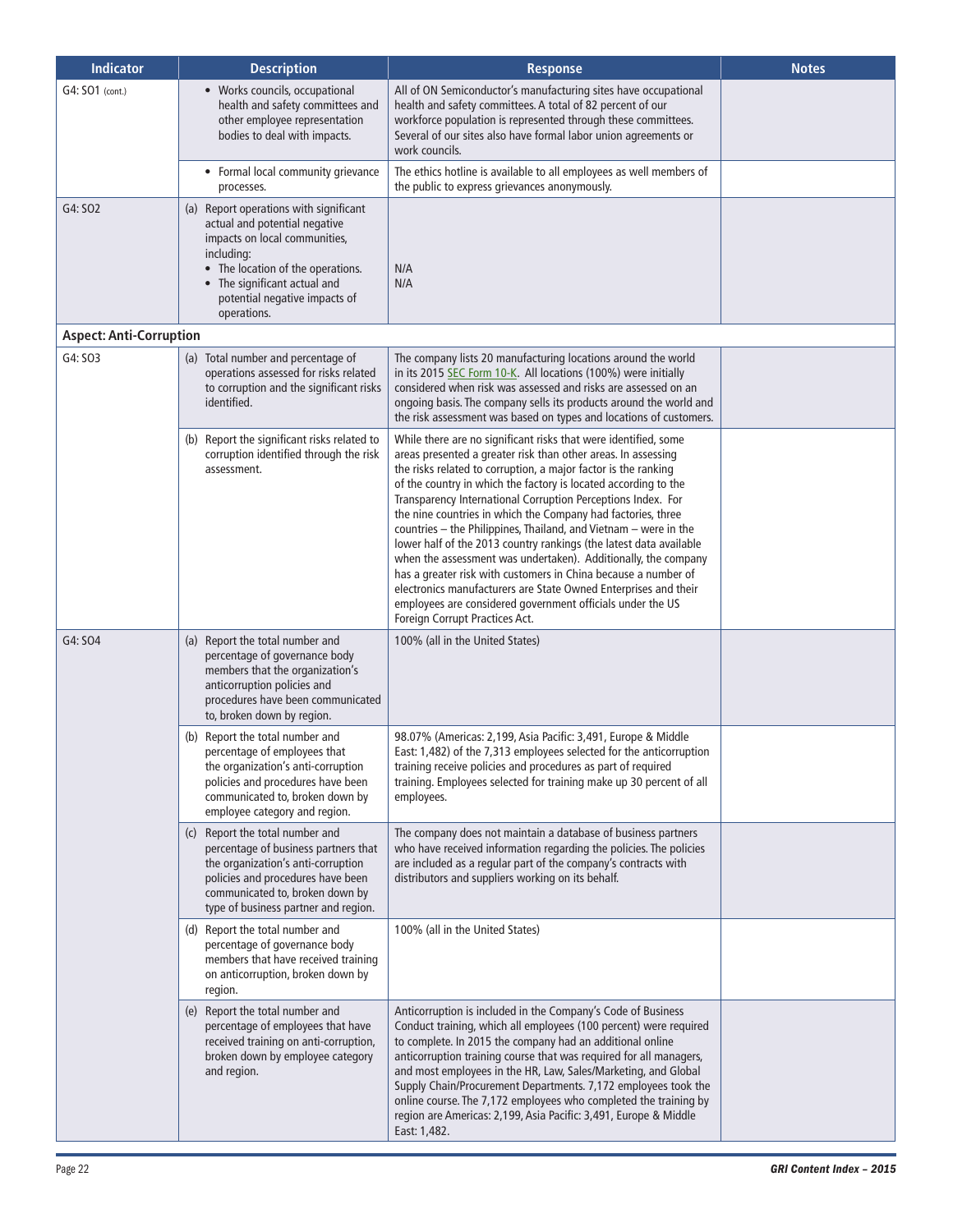| <b>Indicator</b>                         | <b>Description</b>                                                                                                                                                           | <b>Response</b>                                                                                                                                                                                                                                                                                                                                                                                                                                                                                                                                                                                                                                                                                                                                                                        | <b>Notes</b> |
|------------------------------------------|------------------------------------------------------------------------------------------------------------------------------------------------------------------------------|----------------------------------------------------------------------------------------------------------------------------------------------------------------------------------------------------------------------------------------------------------------------------------------------------------------------------------------------------------------------------------------------------------------------------------------------------------------------------------------------------------------------------------------------------------------------------------------------------------------------------------------------------------------------------------------------------------------------------------------------------------------------------------------|--------------|
| G4: SO5                                  | (a) Report the total number and nature<br>of confirmed incidents of corruption.                                                                                              | There have been zero confirmed incidents of corruption.                                                                                                                                                                                                                                                                                                                                                                                                                                                                                                                                                                                                                                                                                                                                |              |
|                                          | (b) Report the total number of confirmed<br>incidents in which employees<br>were dismissed or disciplined for<br>corruption.                                                 | N/A                                                                                                                                                                                                                                                                                                                                                                                                                                                                                                                                                                                                                                                                                                                                                                                    |              |
|                                          | (c) Report the total number of confirmed<br>incidents when contracts with<br>business partners were terminated or<br>not renewed due to violations related<br>to corruption. | N/A                                                                                                                                                                                                                                                                                                                                                                                                                                                                                                                                                                                                                                                                                                                                                                                    |              |
|                                          | (d) Report public legal cases regarding<br>corruption brought against the<br>organization or its employees<br>during the reporting period and the<br>outcomes of such cases. | N/A                                                                                                                                                                                                                                                                                                                                                                                                                                                                                                                                                                                                                                                                                                                                                                                    |              |
| <b>Aspect: Public Policy</b>             |                                                                                                                                                                              |                                                                                                                                                                                                                                                                                                                                                                                                                                                                                                                                                                                                                                                                                                                                                                                        |              |
| G4: SO6                                  | (a) Total value of political contributions<br>by country and recipient/beneficiary.                                                                                          | None                                                                                                                                                                                                                                                                                                                                                                                                                                                                                                                                                                                                                                                                                                                                                                                   |              |
|                                          | (b) Report how the monetary value of<br>in-kind contributions was estimated,<br>if applicable.                                                                               | N/A                                                                                                                                                                                                                                                                                                                                                                                                                                                                                                                                                                                                                                                                                                                                                                                    |              |
| <b>Aspect: Anti-Competitive Behavior</b> |                                                                                                                                                                              |                                                                                                                                                                                                                                                                                                                                                                                                                                                                                                                                                                                                                                                                                                                                                                                        |              |
| G4: SO7                                  | (a) Total number of legal actions for<br>anti-competitive behavior, anti-trust,<br>and monopoly practices and their<br>outcomes.                                             | To the best of our knowledge we do not know of any legal actions<br>pending or completed during the reporting period regarding<br>anticompetitive behavior and violations of anti-trust and monopoly<br>legislation in which the organization has been identified as a<br>participant.                                                                                                                                                                                                                                                                                                                                                                                                                                                                                                 |              |
|                                          | (b) Report the main outcomes of<br>completed legal actions, including<br>any decisions or judgments.                                                                         | N/A                                                                                                                                                                                                                                                                                                                                                                                                                                                                                                                                                                                                                                                                                                                                                                                    |              |
| G4: SO8                                  | (a) Monetary value of significant fines<br>and total number of nonmonetary<br>sanctions for non-compliance with<br>laws and regulations.                                     | To the best of our knowledge there were no significant fines, non-<br>monetary sanctions or cases brought through dispute resolution<br>mechanisms against the company during the reporting period.                                                                                                                                                                                                                                                                                                                                                                                                                                                                                                                                                                                    |              |
|                                          | <b>Aspect: Supplier Assessments for Impacts on Society</b>                                                                                                                   |                                                                                                                                                                                                                                                                                                                                                                                                                                                                                                                                                                                                                                                                                                                                                                                        |              |
| G4: SO9                                  | Percentage of new suppliers that were<br>screened using criteria for impacts on<br>society.                                                                                  | All key suppliers are required to agree and comply with the EICC<br>code of conduct, which addresses impacts on society through labor,<br>ethics and environmental standards. Major material suppliers that<br>are in the top 80 percent spend are also required to complete a<br>self-assessment questionnaire (SAQ). Twenty-five percent of those<br>suppliers that are considered 'high risk' are subject to an Auditee<br>Managed Audit (AMA). All new site-level suppliers are required to<br>comply with the EICC code of conduct, whereas self-assessment<br>questionnaires are optional (but highly encouraged). Site suppliers<br>are audited if potential non-conformance are reported or found on<br>site. 266 suppliers completed an SAQ and none were audited in<br>2015. |              |
| G4: SO10                                 | (a) Report the number of suppliers<br>subject to assessments for impacts<br>on society.                                                                                      | See above                                                                                                                                                                                                                                                                                                                                                                                                                                                                                                                                                                                                                                                                                                                                                                              |              |
|                                          | (b) Report the number of suppliers<br>identified as having significant actual<br>and potential negative impacts on<br>society.                                               | No suppliers were deemed 'high risk' in terms of having actual or<br>potential negative impacts on society.                                                                                                                                                                                                                                                                                                                                                                                                                                                                                                                                                                                                                                                                            |              |
|                                          | (c) Report the significant actual and<br>potential negative impacts on society<br>identified in the supply chain.                                                            | N/A                                                                                                                                                                                                                                                                                                                                                                                                                                                                                                                                                                                                                                                                                                                                                                                    |              |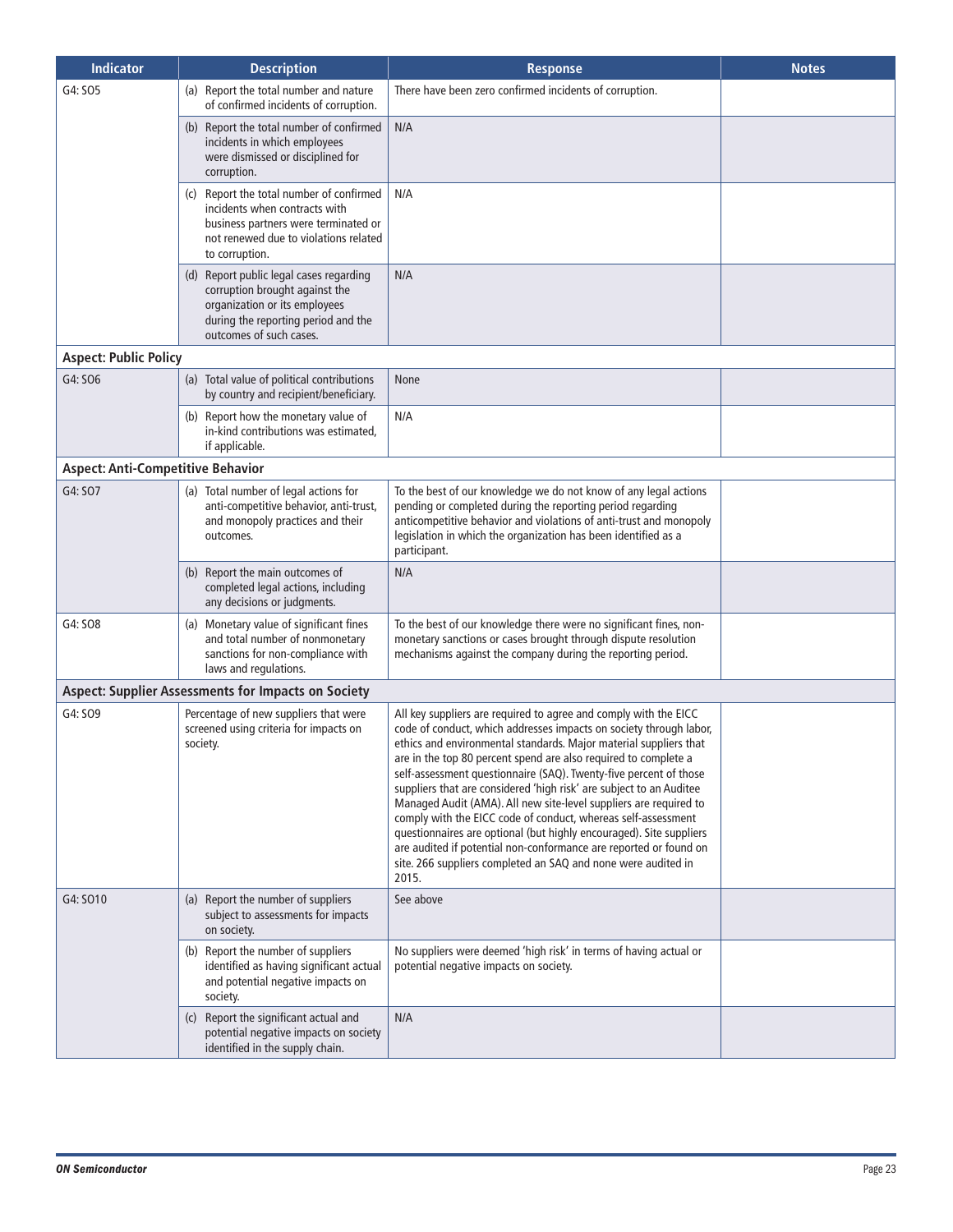| <b>Indicator</b>                          | <b>Description</b>                                                                                                                                                                                                             | <b>Response</b>                                                                                                                                                                                                                                                                                                                                                                                                                                           | <b>Notes</b>                                                                                                                                                                                                                                                                                                                                                                                                                                                                                                                                                                                                      |
|-------------------------------------------|--------------------------------------------------------------------------------------------------------------------------------------------------------------------------------------------------------------------------------|-----------------------------------------------------------------------------------------------------------------------------------------------------------------------------------------------------------------------------------------------------------------------------------------------------------------------------------------------------------------------------------------------------------------------------------------------------------|-------------------------------------------------------------------------------------------------------------------------------------------------------------------------------------------------------------------------------------------------------------------------------------------------------------------------------------------------------------------------------------------------------------------------------------------------------------------------------------------------------------------------------------------------------------------------------------------------------------------|
| G4: SO10 (cont.)                          | (d) Report the percentage of suppliers<br>identified as having significant actual<br>and potential negative impacts on<br>society with which improvements<br>were agreed upon as a result of<br>assessment.                    | N/A                                                                                                                                                                                                                                                                                                                                                                                                                                                       |                                                                                                                                                                                                                                                                                                                                                                                                                                                                                                                                                                                                                   |
|                                           | (e) Report the percentage of suppliers<br>identified as having significant actual<br>and potential negative impacts on<br>society with which relationships were<br>terminated as a result of assessment,<br>and why.           | N/A                                                                                                                                                                                                                                                                                                                                                                                                                                                       |                                                                                                                                                                                                                                                                                                                                                                                                                                                                                                                                                                                                                   |
|                                           | <b>Aspect: Grievance Mechanisms for Impacts on Society</b>                                                                                                                                                                     |                                                                                                                                                                                                                                                                                                                                                                                                                                                           |                                                                                                                                                                                                                                                                                                                                                                                                                                                                                                                                                                                                                   |
| G4: SO11                                  | (a) Report the total number of<br>grievances about impacts on society<br>filed through formal grievance<br>mechanisms during the reporting<br>period.                                                                          | N/A                                                                                                                                                                                                                                                                                                                                                                                                                                                       | ON Semiconductor does not<br>disclose this information publicly.                                                                                                                                                                                                                                                                                                                                                                                                                                                                                                                                                  |
|                                           | (b) Of the identified grievances, report<br>how many were:<br>• Addressed during the reporting<br>period<br>• Resolved during the reporting<br>period                                                                          | N/A<br>N/A                                                                                                                                                                                                                                                                                                                                                                                                                                                |                                                                                                                                                                                                                                                                                                                                                                                                                                                                                                                                                                                                                   |
|                                           | (c) Report the total number of<br>grievances about impacts on society<br>filed prior to the reporting period<br>that were resolved during the<br>reporting period.                                                             | N/A                                                                                                                                                                                                                                                                                                                                                                                                                                                       |                                                                                                                                                                                                                                                                                                                                                                                                                                                                                                                                                                                                                   |
| <b>Product Responsibility</b>             |                                                                                                                                                                                                                                |                                                                                                                                                                                                                                                                                                                                                                                                                                                           |                                                                                                                                                                                                                                                                                                                                                                                                                                                                                                                                                                                                                   |
| <b>DMA</b>                                | Report why the Aspect is material;<br>Report the impacts that make this Aspect<br>material; Report how the organization<br>manages the material Aspect or its<br>impacts; Report the evaluation of the<br>management approach. | The vast majority of ON Semiconductor's product portfolio -<br>consisting of more than 42,000 different devices - have been<br>converted to meet industry Restriction on Hazardous Substances<br>(RoHS) standards. Most products are now available in led-free (Pb-<br>free) packaging. Dual flat no-leads and quad flat no-leads package<br>families are available in Halogen-free mold compounds are we are<br>qualifying and converting other packages |                                                                                                                                                                                                                                                                                                                                                                                                                                                                                                                                                                                                                   |
| <b>Aspect: Customer Health and Safety</b> |                                                                                                                                                                                                                                |                                                                                                                                                                                                                                                                                                                                                                                                                                                           |                                                                                                                                                                                                                                                                                                                                                                                                                                                                                                                                                                                                                   |
| G4: PR1                                   | Percentage of significant product and<br>service categories for which health<br>and safety impacts are assessed for<br>improvement.                                                                                            | N/A                                                                                                                                                                                                                                                                                                                                                                                                                                                       | Over 95% of ON Semiconductor<br>products are available in lead-<br>free (Pb-free) packaging. ON<br>Semiconductor also supports the<br>aim of REACH in improving the<br>protection of human health and<br>the environment through the<br>better and earlier identification<br>of the intrinsic properties<br>of chemical substances. ON<br>Semiconductor meets REACH<br>requirements and is committed<br>to provide our customers with<br>information about substances<br>in our products according to<br>future Registration, Evaluation,<br>Authorization, and Restriction of<br>Chemicals (REACH) requirements. |
| G4: PR2                                   | Total number of incidents of non-<br>compliance with regulations and<br>voluntary codes concerning health<br>and safety impacts of products and<br>services during their life cycle, by type of<br>outcomes.                   | N/A                                                                                                                                                                                                                                                                                                                                                                                                                                                       | ON Semiconductor does not<br>disclose this information publicly.                                                                                                                                                                                                                                                                                                                                                                                                                                                                                                                                                  |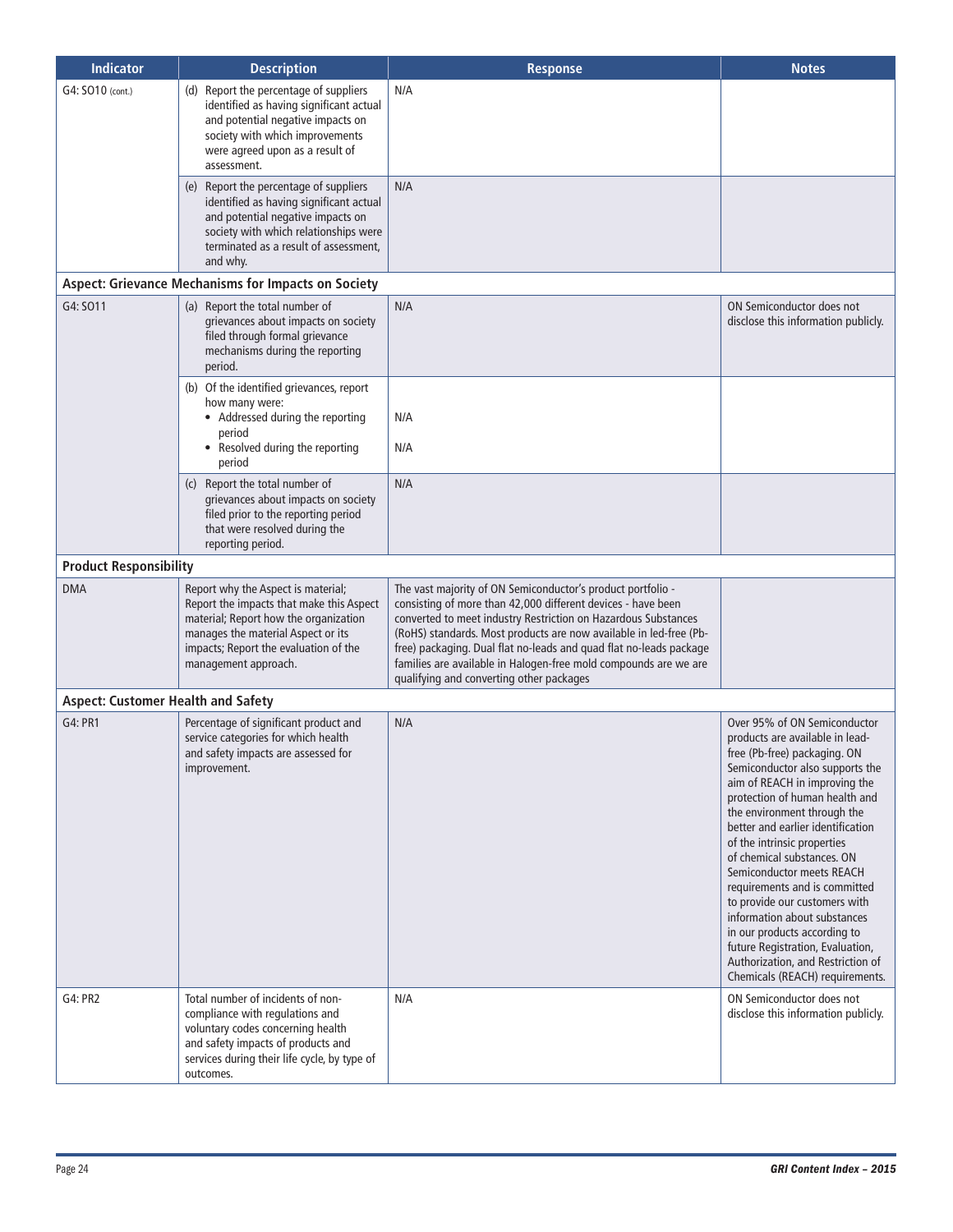| <b>Indicator</b>                            | <b>Description</b>                                                                                                                                                                                                                                             | <b>Response</b>                                                                                                                                                                                                                                                                                                                                                                                                                                                                                                                                                                                                                                                                                                                    | <b>Notes</b>  |  |
|---------------------------------------------|----------------------------------------------------------------------------------------------------------------------------------------------------------------------------------------------------------------------------------------------------------------|------------------------------------------------------------------------------------------------------------------------------------------------------------------------------------------------------------------------------------------------------------------------------------------------------------------------------------------------------------------------------------------------------------------------------------------------------------------------------------------------------------------------------------------------------------------------------------------------------------------------------------------------------------------------------------------------------------------------------------|---------------|--|
| <b>Aspect: Product and Service Labeling</b> |                                                                                                                                                                                                                                                                |                                                                                                                                                                                                                                                                                                                                                                                                                                                                                                                                                                                                                                                                                                                                    |               |  |
| G4: PR3                                     | (a) Report whether the following<br>product and service information<br>is required by the organization's<br>procedures for product and service<br>information and labeling:                                                                                    |                                                                                                                                                                                                                                                                                                                                                                                                                                                                                                                                                                                                                                                                                                                                    |               |  |
|                                             | • The sourcing of components of the<br>product or service.                                                                                                                                                                                                     | No                                                                                                                                                                                                                                                                                                                                                                                                                                                                                                                                                                                                                                                                                                                                 |               |  |
|                                             | • Content, particularly with regard<br>to substances that might produce<br>an environmental or social impact.                                                                                                                                                  | Yes. Per the labeling requirements of JEDEC standard JESD97, all<br>shipping labels show whether or not the products are Restriction on<br>Hazardous Substances (RoHS) complaint/Pb-free. ON Semiconductor<br>labeling also indicates information regarding hazardous material to<br>comply with the China RoHS directive.                                                                                                                                                                                                                                                                                                                                                                                                         |               |  |
|                                             | • Safe use of the product or service.                                                                                                                                                                                                                          | No                                                                                                                                                                                                                                                                                                                                                                                                                                                                                                                                                                                                                                                                                                                                 |               |  |
|                                             | • Disposal of the product and<br>environmental impacts.                                                                                                                                                                                                        | No                                                                                                                                                                                                                                                                                                                                                                                                                                                                                                                                                                                                                                                                                                                                 |               |  |
|                                             | (b) Report the percentage of significant<br>product or service categories covered<br>by and assessed for compliance with<br>such procedures.                                                                                                                   | N/A                                                                                                                                                                                                                                                                                                                                                                                                                                                                                                                                                                                                                                                                                                                                | Not evaluated |  |
| G4: PR4                                     | (a) Report the total number of incidents<br>of non-compliance with regulations<br>and voluntary codes concerning<br>product and service information and<br>labeling, by:<br>• Incidents of non-compliance with<br>regulations resulting in fine or<br>penalty. | ON Semiconductor has not identified any non-compliance with<br>regulations and voluntary codes concerning products and services<br>information and labeling during the reporting period.                                                                                                                                                                                                                                                                                                                                                                                                                                                                                                                                           |               |  |
|                                             | • Incidents of non-compliance with<br>regulations resulting in a warning.                                                                                                                                                                                      | N/A                                                                                                                                                                                                                                                                                                                                                                                                                                                                                                                                                                                                                                                                                                                                |               |  |
|                                             | • Incidence of non-compliance with<br>voluntary codes.                                                                                                                                                                                                         | N/A                                                                                                                                                                                                                                                                                                                                                                                                                                                                                                                                                                                                                                                                                                                                |               |  |
|                                             | (b) If the organization has not identified<br>any non-compliance with regulations<br>and voluntary codes, a brief<br>statement of this fact is sufficient.                                                                                                     | N/A                                                                                                                                                                                                                                                                                                                                                                                                                                                                                                                                                                                                                                                                                                                                |               |  |
| G4: PR5                                     | (a) Report the results or key conclusions<br>of customer satisfaction surveys<br>conducted in the reporting period<br>relating to information on:<br>• The organization as a whole.                                                                            | Customer satisfaction survey: ON Semiconductor engages<br>customers to evaluate the quality of their products on a regular<br>basis. The customer satisfaction survey is administered by quality<br>and reliability every 18 months at minimum. While respondents<br>demonstrated either an increase or no significant change in<br>satisfaction for other aspects of the survey, price was an important<br>factor. Other issues that were identified in the comments section<br>by respondents included sales support, quality, and lead time. Fifty-<br>seven percent of respondents were aware of ON Semiconductor's<br>environmental policy and 89% believed that ON Semiconductor is<br>an environmentally conscious company. |               |  |
|                                             | • A major product or service<br>category.                                                                                                                                                                                                                      | Customer scorecards: Customer satisfaction is also determined<br>through the customer scorecards that are received by ON<br>Semiconductor on an ad hoc basis. The scorecards rates the<br>performance of the supplier (ON Semiconductor) against a criteria<br>set determined by the customer regarding products and/or services<br>supplied.                                                                                                                                                                                                                                                                                                                                                                                      |               |  |
|                                             | • Significant locations of operations.                                                                                                                                                                                                                         | N/A                                                                                                                                                                                                                                                                                                                                                                                                                                                                                                                                                                                                                                                                                                                                |               |  |